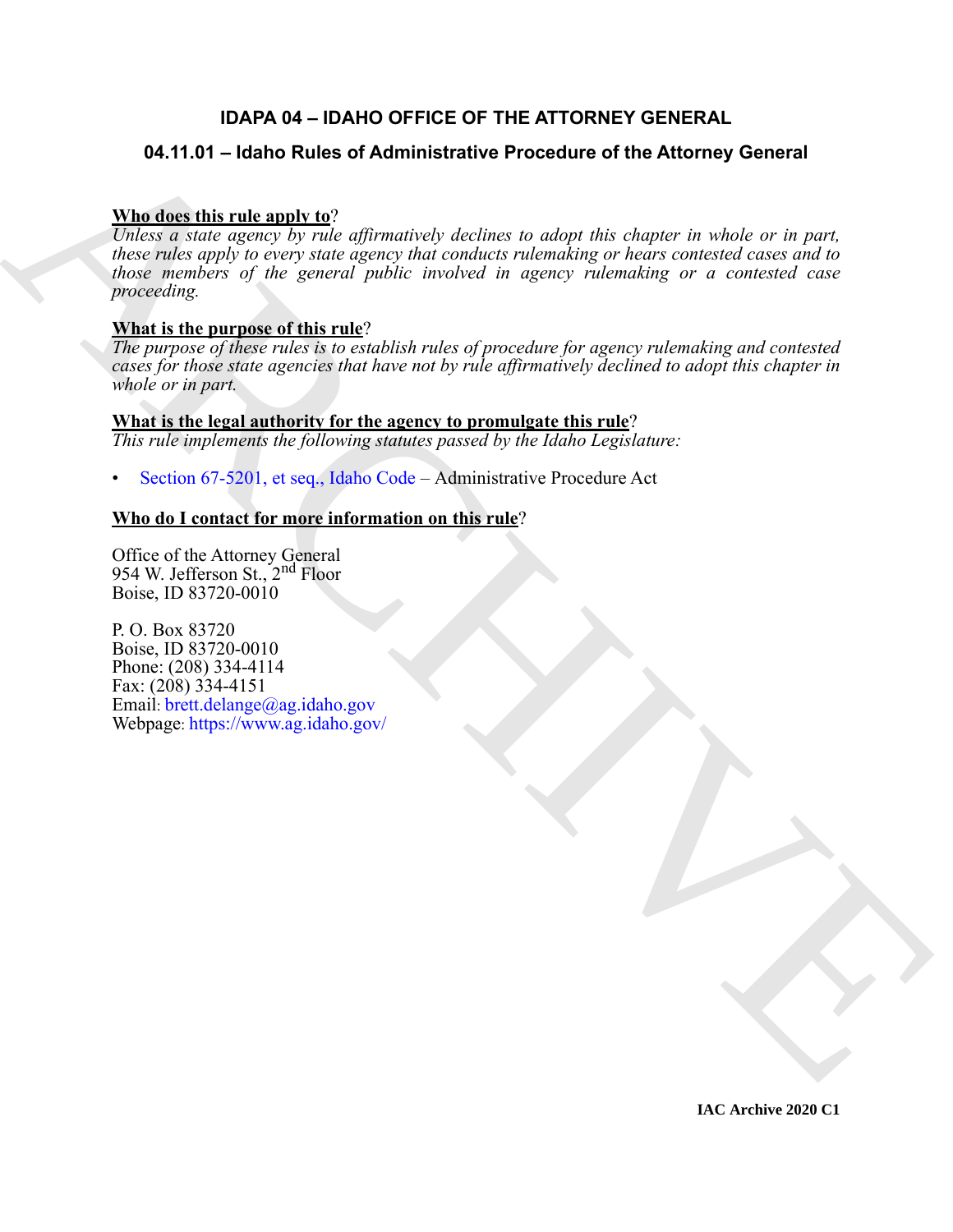# *Table of Contents*

| 04.11.01 - Idaho Rules of Administrative Procedure of the Attorney General         |  |
|------------------------------------------------------------------------------------|--|
| <b>SUBCHAPTER A - GENERAL PROVISIONS</b>                                           |  |
|                                                                                    |  |
|                                                                                    |  |
|                                                                                    |  |
|                                                                                    |  |
|                                                                                    |  |
|                                                                                    |  |
|                                                                                    |  |
|                                                                                    |  |
|                                                                                    |  |
|                                                                                    |  |
|                                                                                    |  |
|                                                                                    |  |
|                                                                                    |  |
|                                                                                    |  |
|                                                                                    |  |
|                                                                                    |  |
|                                                                                    |  |
| <b>SUBCHAPTER B - CONTESTED CASES</b>                                              |  |
|                                                                                    |  |
|                                                                                    |  |
|                                                                                    |  |
| 103. Informal Proceedings Do Not Exhaust Administrative Remedies (Rule 103). 11    |  |
|                                                                                    |  |
|                                                                                    |  |
|                                                                                    |  |
|                                                                                    |  |
|                                                                                    |  |
|                                                                                    |  |
|                                                                                    |  |
|                                                                                    |  |
|                                                                                    |  |
|                                                                                    |  |
| 158. Persons Defined -- Persons Not Parties -- Interested Persons (Rule 158).  12  |  |
|                                                                                    |  |
| 200. Initial Pleading By Party -- Listing Of Representatives (Rule 200).  12       |  |
| 201. Taking Of Appearances -- Participation By Agency Staff (Rule 201).  12        |  |
|                                                                                    |  |
| 203. Service On Representatives Of Parties And Other Persons (Rule 203).  13       |  |
|                                                                                    |  |
| 205. Substitution Of Representative -- Withdrawal Of Representative (Rule 205). 13 |  |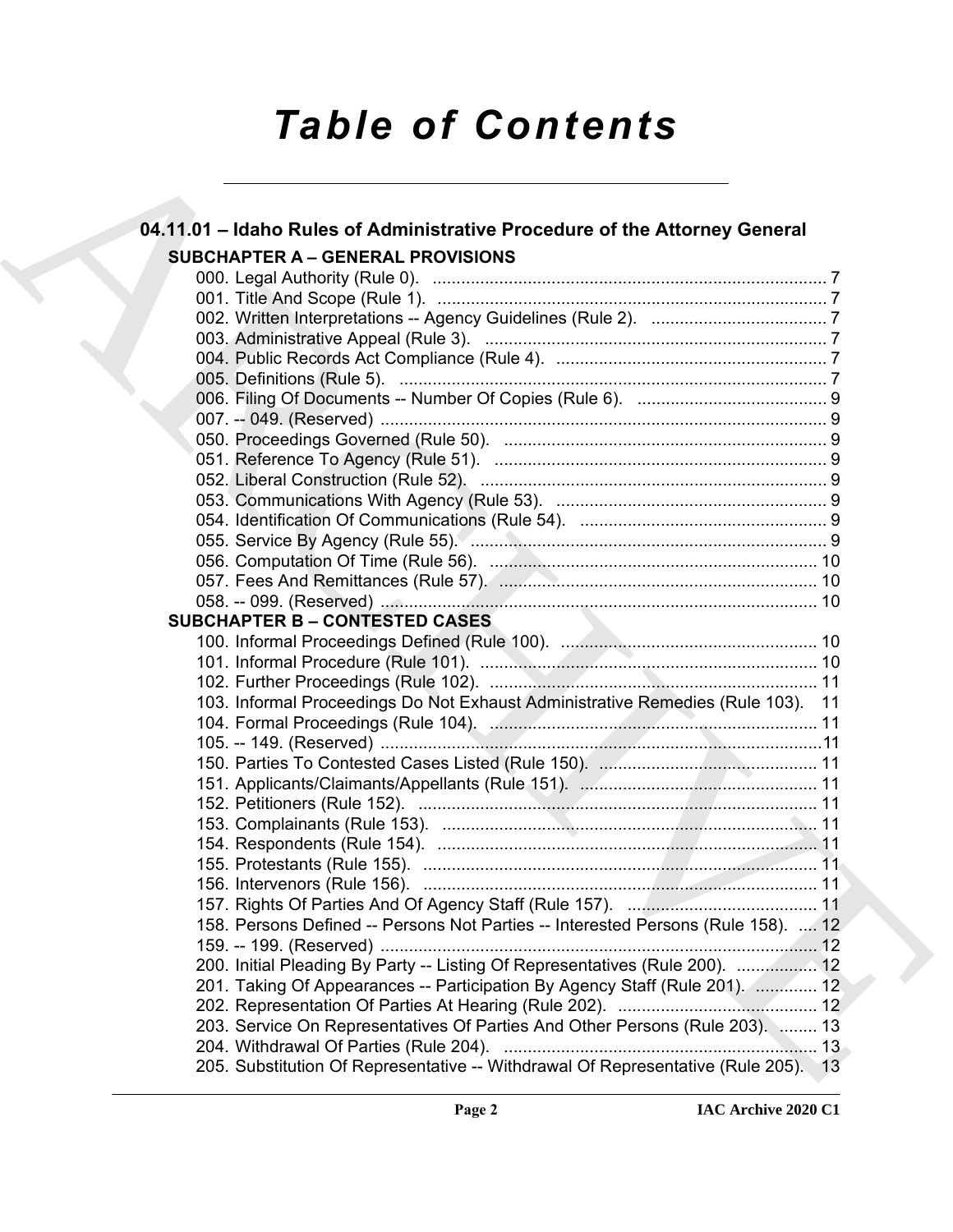# *Table of Contents (cont'd)*

| 220. Applications/Claims/Appeals -- Defined -- Form And Contents (Rule 220).  13 |  |
|----------------------------------------------------------------------------------|--|
|                                                                                  |  |
|                                                                                  |  |
|                                                                                  |  |
| 240. Complaints -- Defined -- Form And Contents (Rule 240).  14                  |  |
|                                                                                  |  |
|                                                                                  |  |
|                                                                                  |  |
| 260. Motions -- Defined -- Form And Contents -- Time For Filing (Rule 260).  15  |  |
|                                                                                  |  |
| 270. Answers -- Defined -- Form And Contents -- Time For Filing (Rule 270).  15  |  |
|                                                                                  |  |
| 280. Consent Agreements -- Defined: Form And Contents (Rule 280).  15            |  |
|                                                                                  |  |
| 300. Filing Documents With The Agency -- Number Of Copies -- Facsimile           |  |
|                                                                                  |  |
|                                                                                  |  |
|                                                                                  |  |
|                                                                                  |  |
| 305. Amendments To Pleadings -- Withdrawal Of Pleadings (Rule 305).  17          |  |
|                                                                                  |  |
|                                                                                  |  |
| 351. Form And Contents Of Petitions To Intervene (Rule 351).  17                 |  |
|                                                                                  |  |
|                                                                                  |  |
|                                                                                  |  |
|                                                                                  |  |
|                                                                                  |  |
| 400. Form And Contents Of Petition For Declaratory Rulings (Rule 400).  18       |  |
|                                                                                  |  |
| 402. Petitions For Declaratory Rulings To Be Decided By Order (Rule 402).  19    |  |
|                                                                                  |  |
|                                                                                  |  |
|                                                                                  |  |
| 412. Disqualification Of Officers Hearing Contested Cases (Rule 412).  19        |  |
|                                                                                  |  |
|                                                                                  |  |
|                                                                                  |  |
|                                                                                  |  |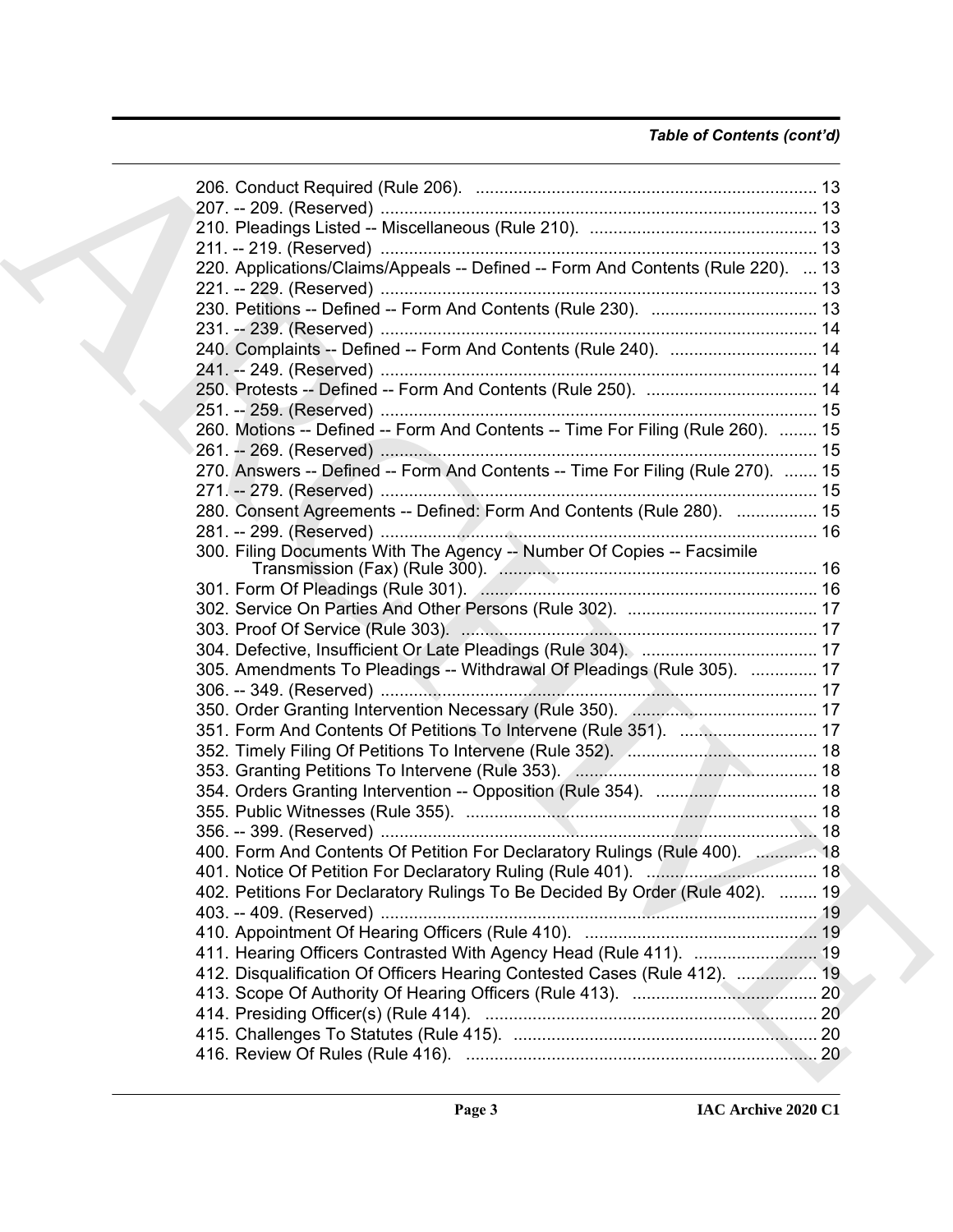# *Table of Contents (cont'd)*

| 420. Contrast Between Agency's Prosecutorial/Investigative And Adjudicatory    |  |
|--------------------------------------------------------------------------------|--|
| 421. Public Inquiries About Or Recommendations For Agency Issuance Of A        |  |
| 422. Consideration Of Consent Agreement Or Other Settlements                   |  |
| 423. Procedures After Issuance Of A Complaint And Before The Agency Head's     |  |
|                                                                                |  |
| 425. Agency Head's Consideration Of Recommended Or Preliminary Order           |  |
|                                                                                |  |
|                                                                                |  |
|                                                                                |  |
|                                                                                |  |
|                                                                                |  |
|                                                                                |  |
|                                                                                |  |
|                                                                                |  |
| 513. Orders Resulting From Prehearing Conference (Rule 513).  26               |  |
|                                                                                |  |
|                                                                                |  |
|                                                                                |  |
|                                                                                |  |
|                                                                                |  |
|                                                                                |  |
| 524. Production Requests Or Written Interrogatories And Requests For Admission |  |
|                                                                                |  |
| 526. Statutory Inspection, Examination, Investigation, Etc. --                 |  |
| 527. Answers To Production Requests Or Written Interrogatories                 |  |
| 528. Filing And Service Of Discovery-Related Documents (Rule 528).  27         |  |
|                                                                                |  |
|                                                                                |  |
| 531. Sanctions For Failure To Obey Order Compelling Discovery (Rule 531).  28  |  |
|                                                                                |  |
|                                                                                |  |
|                                                                                |  |
| 551. Facilities At Or For Hearing And ADA Requirements (Rule 551).  28         |  |
|                                                                                |  |
|                                                                                |  |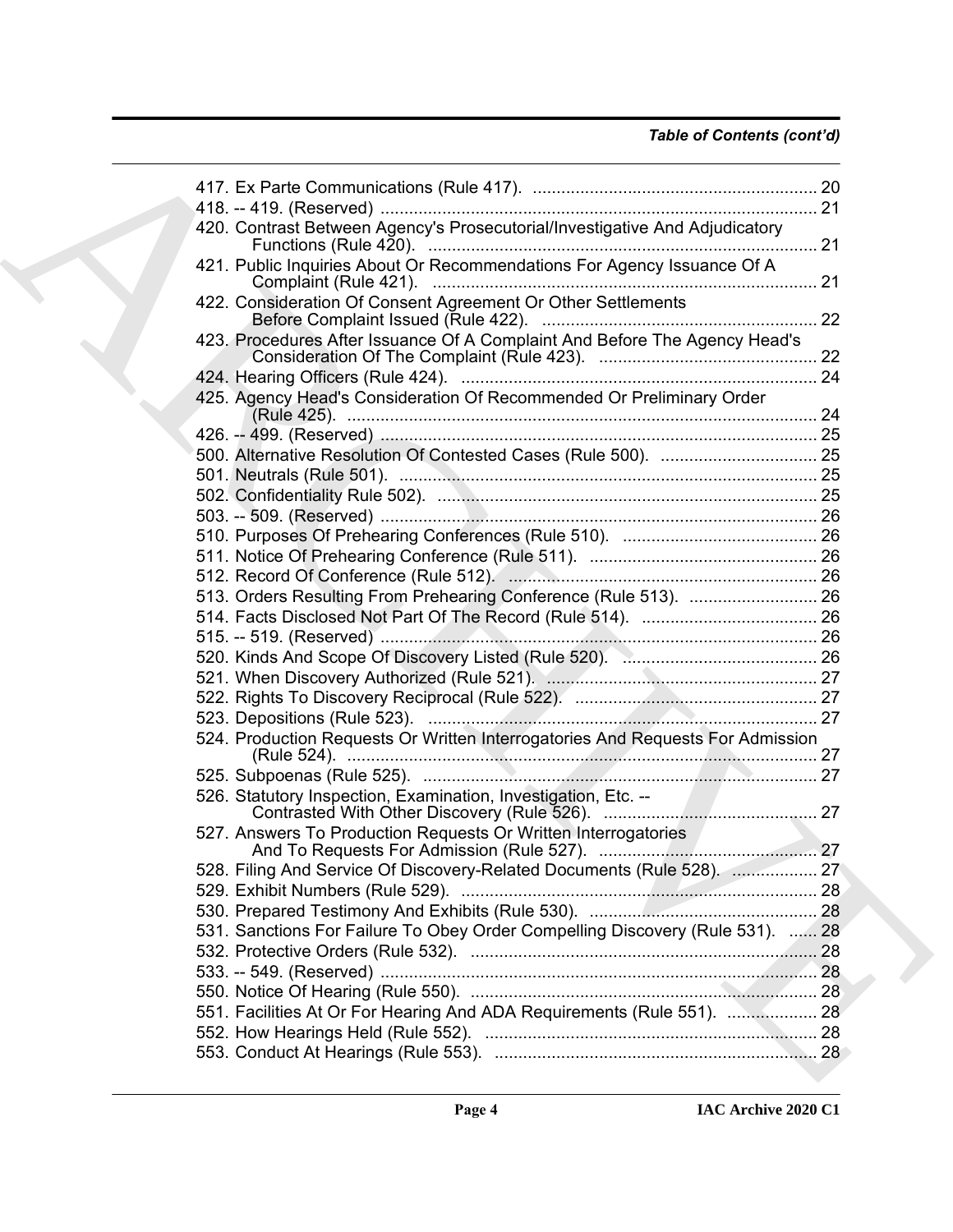| 564. Briefs -- Memoranda -- Proposed Orders Of The Parties -- Statements Of Position |  |
|--------------------------------------------------------------------------------------|--|
|                                                                                      |  |
|                                                                                      |  |
|                                                                                      |  |
|                                                                                      |  |
|                                                                                      |  |
|                                                                                      |  |
|                                                                                      |  |
|                                                                                      |  |
|                                                                                      |  |
|                                                                                      |  |
|                                                                                      |  |
|                                                                                      |  |
|                                                                                      |  |
| 611. Suggestion For Or Inquiry About Settlements (Rule 611).  31                     |  |
|                                                                                      |  |
|                                                                                      |  |
|                                                                                      |  |
|                                                                                      |  |
|                                                                                      |  |
|                                                                                      |  |
|                                                                                      |  |
| 700. Notice Of Proposed Default After Failure To Appear (Rule 700).  32              |  |
| 701. Seven Days To Challenge Proposed Default Order (Rule 701).  32                  |  |
|                                                                                      |  |
|                                                                                      |  |
|                                                                                      |  |
|                                                                                      |  |
|                                                                                      |  |
|                                                                                      |  |
|                                                                                      |  |
|                                                                                      |  |
|                                                                                      |  |
|                                                                                      |  |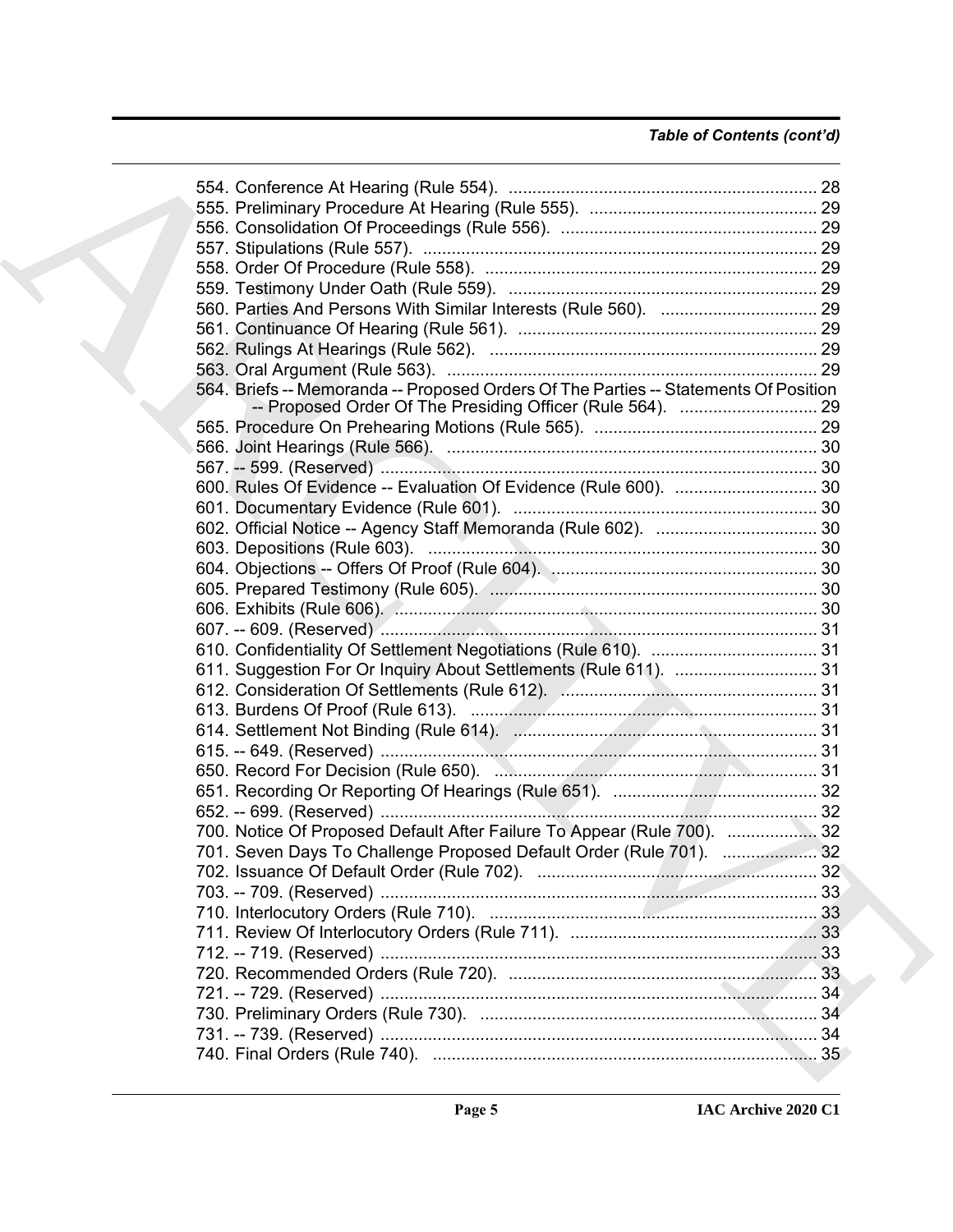# *Table of Contents (cont'd)*

| 760. Modification Of Order On Presiding Officer's Own Motion (Rule 760).  36      |  |
|-----------------------------------------------------------------------------------|--|
|                                                                                   |  |
|                                                                                   |  |
|                                                                                   |  |
|                                                                                   |  |
|                                                                                   |  |
|                                                                                   |  |
|                                                                                   |  |
|                                                                                   |  |
| <b>SUBCHAPTER C - RULEMAKING</b>                                                  |  |
|                                                                                   |  |
|                                                                                   |  |
| 810. Legislative Preference For Negotiated Rulemaking Procedures (Rule 810). . 38 |  |
|                                                                                   |  |
| 812. Contents Of Notice Of Intent To Promulgate Rules (Rule 812).  38             |  |
|                                                                                   |  |
|                                                                                   |  |
|                                                                                   |  |
|                                                                                   |  |
|                                                                                   |  |
| 820. Form And Contents Of Petition To Initiate Rulemaking (Rule 820).  39         |  |
|                                                                                   |  |
| 822. Notice Of Intent To Initiate Rulemaking Constitutes Action On Petition       |  |
|                                                                                   |  |
|                                                                                   |  |
| 830. Requirements For Notice Of Proposed Rulemaking (Rule 830).  40               |  |
|                                                                                   |  |
|                                                                                   |  |
|                                                                                   |  |
|                                                                                   |  |
| 835. Adoption And Publication Of Pending Rules Following Comment                  |  |
|                                                                                   |  |
|                                                                                   |  |
|                                                                                   |  |
|                                                                                   |  |
|                                                                                   |  |
| 850. Correction Of Typographical, Transcription Or Clerical Errors                |  |
|                                                                                   |  |
|                                                                                   |  |
|                                                                                   |  |
|                                                                                   |  |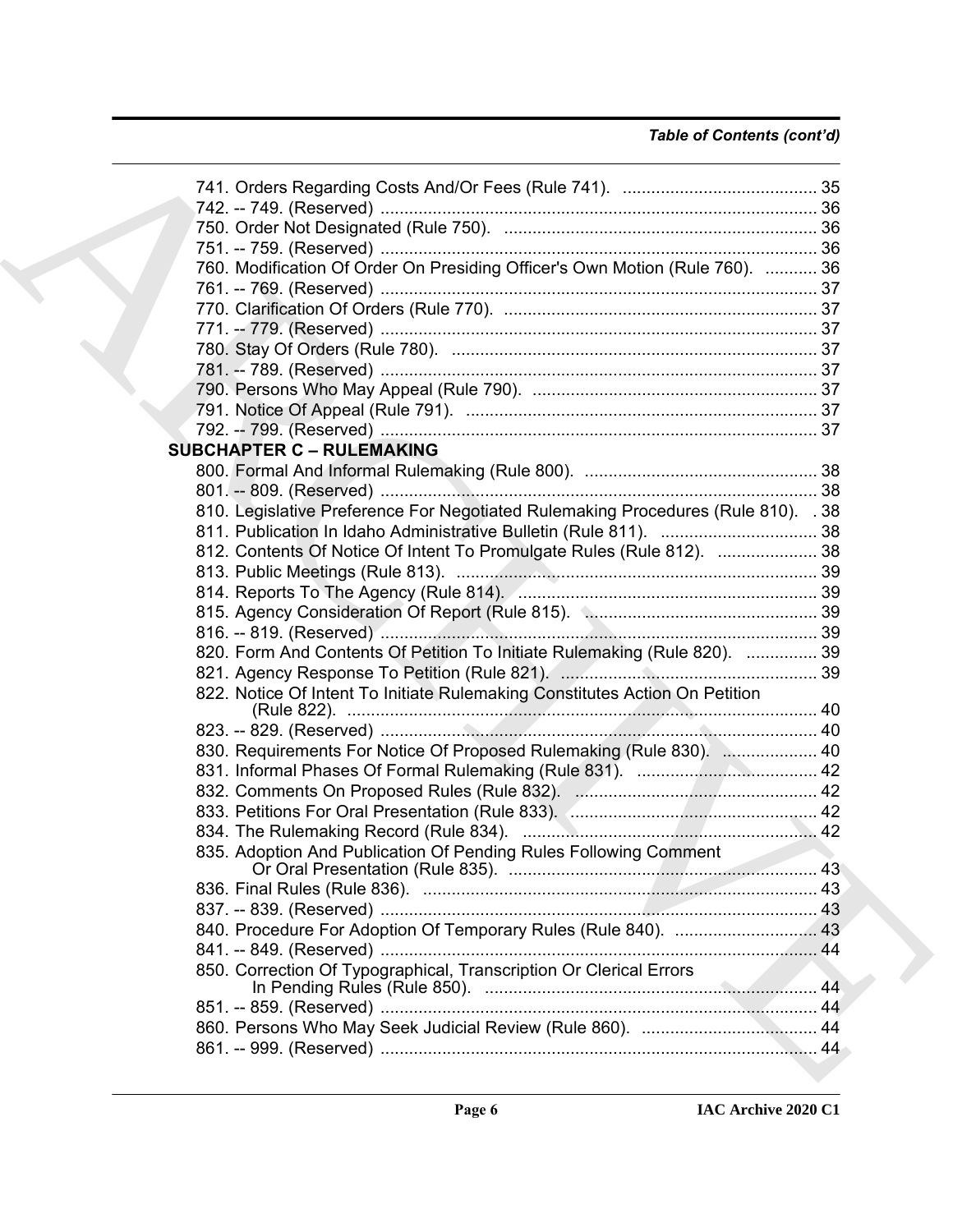# <span id="page-6-0"></span>**04.11.01 – IDAHO RULES OF ADMINISTRATIVE PROCEDURE OF THE ATTORNEY GENERAL**

#### **SUBCHAPTER A – GENERAL PROVISIONS (Rules 0 through 99)**

#### <span id="page-6-18"></span><span id="page-6-2"></span><span id="page-6-1"></span>**000. LEGAL AUTHORITY (RULE 0).**

#### <span id="page-6-20"></span><span id="page-6-3"></span>**001. TITLE AND SCOPE (RULE 1).**

#### <span id="page-6-21"></span><span id="page-6-4"></span>**002. WRITTEN INTERPRETATIONS -- AGENCY GUIDELINES (RULE 2).**

#### <span id="page-6-8"></span><span id="page-6-5"></span>**003. ADMINISTRATIVE APPEAL (RULE 3).**

#### <span id="page-6-19"></span><span id="page-6-6"></span>**004. PUBLIC RECORDS ACT COMPLIANCE (RULE 4).**

| All rules required to be adopted by this chapter are public records.<br>$(3-24-93)$ |  |
|-------------------------------------------------------------------------------------|--|
|-------------------------------------------------------------------------------------|--|

### <span id="page-6-16"></span><span id="page-6-7"></span>**005. DEFINITIONS (RULE 5).**

<span id="page-6-9"></span>

|      | <b>Administrative Code.</b> The Idaho Administrative Code established in Chapter 52, Title 67, Idaho |  |  |  |             |
|------|------------------------------------------------------------------------------------------------------|--|--|--|-------------|
| Code |                                                                                                      |  |  |  | $(3-24-93)$ |

<span id="page-6-17"></span><span id="page-6-15"></span><span id="page-6-14"></span><span id="page-6-13"></span><span id="page-6-12"></span><span id="page-6-11"></span><span id="page-6-10"></span>

| 03. | <b>Agency Action.</b> Agency action means: |  | $(3-24-93)$ |
|-----|--------------------------------------------|--|-------------|
| а.  | The whole or part of a rule or order;      |  | $(3-24-93)$ |
|     | The failure to issue a rule or order; or   |  | $(3-24-93)$ |

|          |                          | <b>SUBCHAPTER A - GENERAL PROVISIONS</b><br>(Rules 0 through 99)                                                                                                                                                                                                                                                                                                                                                                     |             |
|----------|--------------------------|--------------------------------------------------------------------------------------------------------------------------------------------------------------------------------------------------------------------------------------------------------------------------------------------------------------------------------------------------------------------------------------------------------------------------------------|-------------|
| 000.     |                          | LEGAL AUTHORITY (RULE 0).<br>This chapter is adopted under the legal authority of Sections $67-5206(2)$ , $67-5206(3)$ and $67-5206(4)$ , Idaho Code.                                                                                                                                                                                                                                                                                | $(3-24-93)$ |
| 001.     |                          | TITLE AND SCOPE (RULE 1).                                                                                                                                                                                                                                                                                                                                                                                                            |             |
|          | 01.                      | Title. This chapter is titled "Idaho Rules of Administrative Procedure of the Attorney General."                                                                                                                                                                                                                                                                                                                                     | $(3-24-93)$ |
| in part. | 02.                      | Scope. Every state agency that conducts rulemaking or hears contested cases must adopt individual<br>rules of procedure as required by this chapter. Further every state agency will be considered to have adopted the<br>procedural rules of this chapter unless the state agency by rule affirmatively declines to adopt this chapter, in whole or                                                                                 | $(3-24-93)$ |
| 002.     |                          | <b>WRITTEN INTERPRETATIONS -- AGENCY GUIDELINES (RULE 2).</b><br>Written interpretations to these rules in the form of explanatory comments accompanying the notice of proposed<br>rulemaking that originally proposed the rules and review of comments submitted in the rulemaking in the adoption of<br>these rules are available from the Office of the Attorney General, Statehouse, Boise, Idaho 83720.                         | $(3-24-93)$ |
| 003.     |                          | <b>ADMINISTRATIVE APPEAL (RULE 3).</b><br>There is no provision for administrative appeals before the Attorney General under this chapter. This chapter governs<br>administrative appeals before and within agencies that do not by rule opt out of some or all of this chapter. (3-24-93)                                                                                                                                           |             |
| 004.     |                          | PUBLIC RECORDS ACT COMPLIANCE (RULE 4).<br>All rules required to be adopted by this chapter are public records.                                                                                                                                                                                                                                                                                                                      | $(3-24-93)$ |
| 005.     | As used in this chapter: | <b>DEFINITIONS (RULE 5).</b>                                                                                                                                                                                                                                                                                                                                                                                                         | $(3-24-93)$ |
| Code.    | 01.                      | Administrative Code. The Idaho Administrative Code established in Chapter 52, Title 67, Idaho                                                                                                                                                                                                                                                                                                                                        | $(3-24-93)$ |
|          | 02.                      | Agency. Each state board, commission, department or officer authorized by law to make rules or to<br>determine contested cases, but does not include the legislative or judicial branches, executive officers listed in<br>Section 1, article IV, of the constitution of the state of Idaho in the exercise of powers derived directly and exclusively<br>from the constitution, the state militia or the state board of correction. | $(3-24-93)$ |
|          | 03.                      | <b>Agency Action.</b> Agency action means:                                                                                                                                                                                                                                                                                                                                                                                           | $(3-24-93)$ |
|          | a.                       | The whole or part of a rule or order;                                                                                                                                                                                                                                                                                                                                                                                                | $(3-24-93)$ |
|          | b.                       | The failure to issue a rule or order; or                                                                                                                                                                                                                                                                                                                                                                                             | $(3-24-93)$ |
|          | c.                       | An agency's performance of, or failure to perform, any duty placed on it by law.                                                                                                                                                                                                                                                                                                                                                     | $(3-24-93)$ |
|          | 04.                      | Agency Head. An individual or body of individuals in whom the ultimate legal authority of the<br>agency is vested by any provision of law.                                                                                                                                                                                                                                                                                           | $(3-24-93)$ |
|          | 05.                      | Bulletin. The Idaho Administrative Bulletin established in Chapter 52, Title 67, Idaho Code.                                                                                                                                                                                                                                                                                                                                         | $(3-24-93)$ |
|          | 06.                      | Contested Case. A proceeding which results in the issuance of an order.                                                                                                                                                                                                                                                                                                                                                              | $(3-24-93)$ |
|          | 07.                      | Coordinator. The administrative rules coordinator prescribed in Section 67-5202, Idaho Code.                                                                                                                                                                                                                                                                                                                                         | $(3-24-93)$ |
|          | 08.                      | <b>Document</b> . Any proclamation, executive order, notice, rule or statement of policy of an agency.                                                                                                                                                                                                                                                                                                                               |             |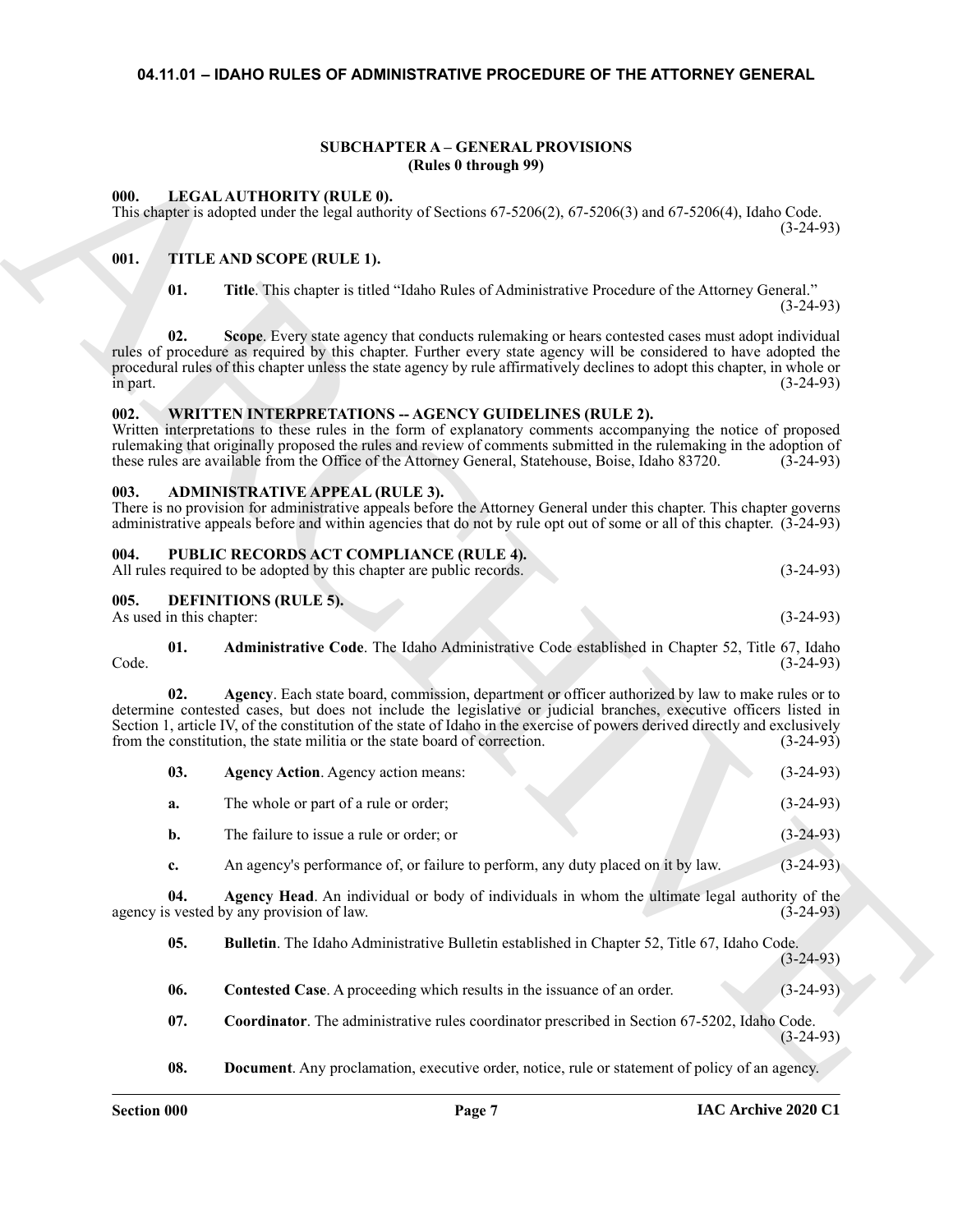(3-24-93)

<span id="page-7-0"></span>**09.** Final Rule. A rule that has been adopted by an agency under the regular rulemaking process and effect. (7-1-97) that is in effect.

<span id="page-7-1"></span>**10. License**. The whole or part of any agency permit, certificate, approval, registration, charter, or similar form of authorization required by law, but does not include a license required solely for revenue purposes.  $(3-24-93)$ 

<span id="page-7-2"></span>**11. Official Text**. The text of a document issued, prescribed, or promulgated by an agency in ce with this chapter, and which is the only legally enforceable text of such document. (4-7-11) accordance with this chapter, and which is the only legally enforceable text of such document.

<span id="page-7-3"></span>**12. Order**. An agency action of particular applicability that determines the legal rights, duties, privileges, immunities, or other legal interests of one (1) or more specific persons. (3-24-93)

<span id="page-7-5"></span><span id="page-7-4"></span>**13. Party**. Each person or agency named or admitted as a party, or properly seeking and entitled as of e admitted as a party. right to be admitted as a party.

Office of the Altomey General<br>
Mata a collision of the fluid whose depends on a gas expansion of the interaction of the state of the state of the state of the state of the state of the state of the state of the state of t **14. Pending Rule**. A rule that has been adopted by an agency under the regular rulemaking process (i.e., proposal of rule in Bulletin, opportunity for written comment or oral presentation, and adoption of rule in Bulletin) and remains subject to legislative review. (7-1-97)

**15. Person**. Any individual, partnership, corporation, association, governmental subdivision or agency, or public or private organization or entity of any character. (3-24-93)

<span id="page-7-8"></span><span id="page-7-6"></span>**16. Provision of Law**. The whole or a part of the state or federal constitution, or of any state or federal: (3-24-93)

| a. | Statute: or |  |  |  | $(3-24-93)$ |
|----|-------------|--|--|--|-------------|
|----|-------------|--|--|--|-------------|

**b.** Rule or decision of the court. (3-24-93)

<span id="page-7-10"></span><span id="page-7-9"></span><span id="page-7-7"></span>**17. Proposed Rule**. A rule published in the bulletin as provided in Section 67-5221, Idaho Code. (7-1-97)

**18. Publish**. To bring before the public by publication in the bulletin or administrative code, or as e specifically provided by law. (3-24-93) otherwise specifically provided by law.

19. Rule. The whole or a part of an agency statement of general applicability that has been promulgated in compliance with the provisions of Chapter 52, Title 67, Idaho Code, and that implements, interprets, or prescribes: (3-24-93)

**a.** Law or policy, or (3-24-93)

**b.** The procedure or practice requirements of an agency. The term includes the amendment, repeal, or on of an existing rule, but does not include: suspension of an existing rule, but does not include:

Statements concerning only the internal management or internal personnel policies of an agency and not affecting private rights of the public or procedures available to the public;  $(3-24-93)$ 

|  | Declaratory rulings issued pursuant to Section 67-5232, Idaho Code; | $(3-24-93)$ |
|--|---------------------------------------------------------------------|-------------|
|--|---------------------------------------------------------------------|-------------|

iii. Intra-agency memoranda; or (3-24-93)

iv. Any written statements given by an agency which pertain to an interpretation of a rule or to the tation of compliance with a rule. (3-24-93) documentation of compliance with a rule.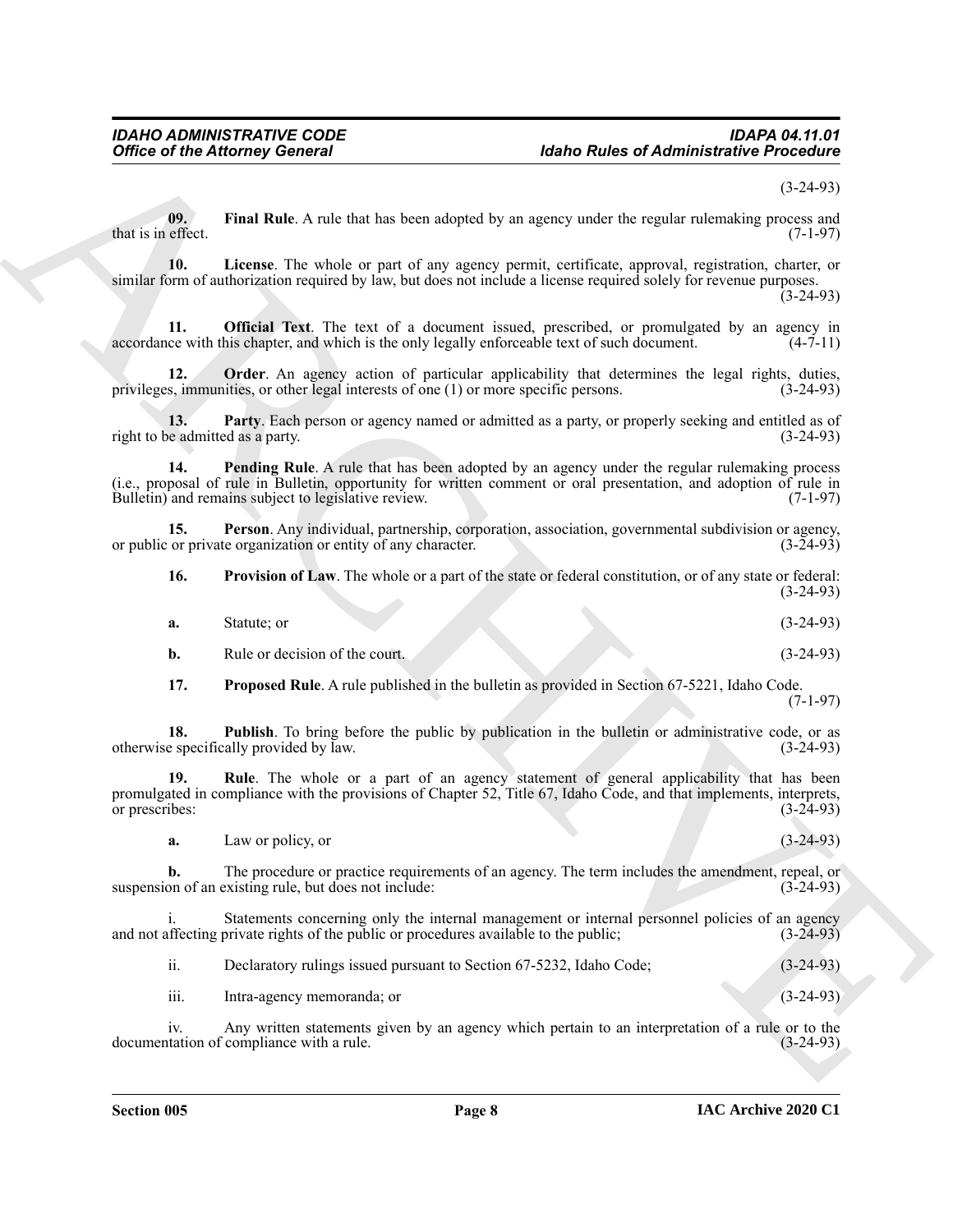<span id="page-8-11"></span><span id="page-8-10"></span><span id="page-8-9"></span>**20. Rulemaking**. The process for formulation, adoption, amendment or repeal of a rule. (3-24-93)

**21. Service or Serving**. The agency's or a party's delivery or distribution of official documents in a legally sufficient manner in a contested case proceeding to the parties to that proceeding and, if applicable, to any other persons required by statute, rule, order or notice to receive official documents. (4-7-11)

**22.** Submitted for Review. A rule that has been provided to the legislature for review at a regular or special legislative session as provided in Section  $67-5291$ , Idaho Code.  $(7-1-97)$ 

<span id="page-8-12"></span>**Temporary Rule**. A rule authorized by the governor to become effective before it has been submitted to the legislature for review and which expires by its own terms or by operation of law no later than the conclusion of the next succeeding regular legislative session unless extended or replaced by a final rule as provided in Section 67-5226, Idaho Code.

### <span id="page-8-13"></span><span id="page-8-0"></span>**006. FILING OF DOCUMENTS -- NUMBER OF COPIES (RULE 6).**

Each agency must individually adopt a rule of procedure that lists the officer or officers with whom all documents in rulemakings or contested cases must be filed. This rule may require all filings to be made with one (1) officer, for example the agency director or the agency secretary, or may generally provide that all documents in a given rulemaking or contested case will be filed with an officer designated for the specific rulemaking or contested case. The rule must state whether copies in addition to the original must be filed with the agency. (3-24-93)

# <span id="page-8-1"></span>**007. -- 049. (RESERVED)**

#### <span id="page-8-16"></span><span id="page-8-2"></span>**050. PROCEEDINGS GOVERNED (RULE 50).**

Office of the Attorney General<br>
28. **Entrantion The space of Attachment Control in the United State can be a space of Attachment Control in the State of Attachment Control in the State of Attachment Control in the State o** Rules 100 through 799 govern procedure before agencies in contested cases, unless otherwise provided by rule, notice or order of the agency. Rules 800 through 860 govern procedure before agencies in rulemaking, unless otherwise provided by rule or notice of the agency. Every state agency that hears contested cases (except the Industrial Commission and the Public Utilities Commission) must use the procedures for contested cases adopted in these rules unless the state agency by rule affirmatively declines to adopt this chapter, in whole or in part. Every state agency that conducts rulemaking must use the procedures for rulemaking adopted in this chapter unless the state agency by rule affirmatively declines to adopt this chapter, in whole or in part. (3-24-93) agency by rule affirmatively declines to adopt this chapter, in whole or in part.

#### <span id="page-8-17"></span><span id="page-8-3"></span>**051. REFERENCE TO AGENCY (RULE 51).**

Reference to the agency in these rules includes the agency director, board or commission, agency secretary, hearing officer appointed by the agency, or presiding officer, as context requires. Reference to the agency head means to the agency director, board or commission, as context requires, or such other officer designated by the agency head to review recommended or preliminary orders. (3-24-93)

# <span id="page-8-15"></span><span id="page-8-4"></span>**052. LIBERAL CONSTRUCTION (RULE 52).**

The rules in this chapter will be liberally construed to secure just, speedy and economical determination of all issues presented to the agency. Unless prohibited by statute, the agency may permit deviation from these rules when it finds that compliance with them is impracticable, unnecessary or not in the public interest. Unless required by statute, the Idaho Rules of Civil Procedure and the Idaho Rules of Evidence do not apply to contested case proceedings conducted before the agency. (3-24-93) conducted before the agency.

#### <span id="page-8-8"></span><span id="page-8-5"></span>**053. COMMUNICATIONS WITH AGENCY (RULE 53).**

All written communications and documents that are intended to be part of an official record for a decision in a contested case must be filed with the officer designated by the agency. Unless otherwise provided by statute, rule, order or notice, documents are considered filed when received by the officer designated to receive them, not when mailed or otherwise transmitted. (3-24-93) mailed or otherwise transmitted.

#### <span id="page-8-14"></span><span id="page-8-6"></span>**054. IDENTIFICATION OF COMMUNICATIONS (RULE 54).**

Parties' communications addressing or pertaining to a given proceeding should be written under that proceeding's case caption and case number. General communications by other persons should refer to case captions, case numbers, permit or license numbers, or the like, if this information is known. (3-24-93) permit or license numbers, or the like, if this information is known.

# <span id="page-8-18"></span><span id="page-8-7"></span>**055. SERVICE BY AGENCY (RULE 55).**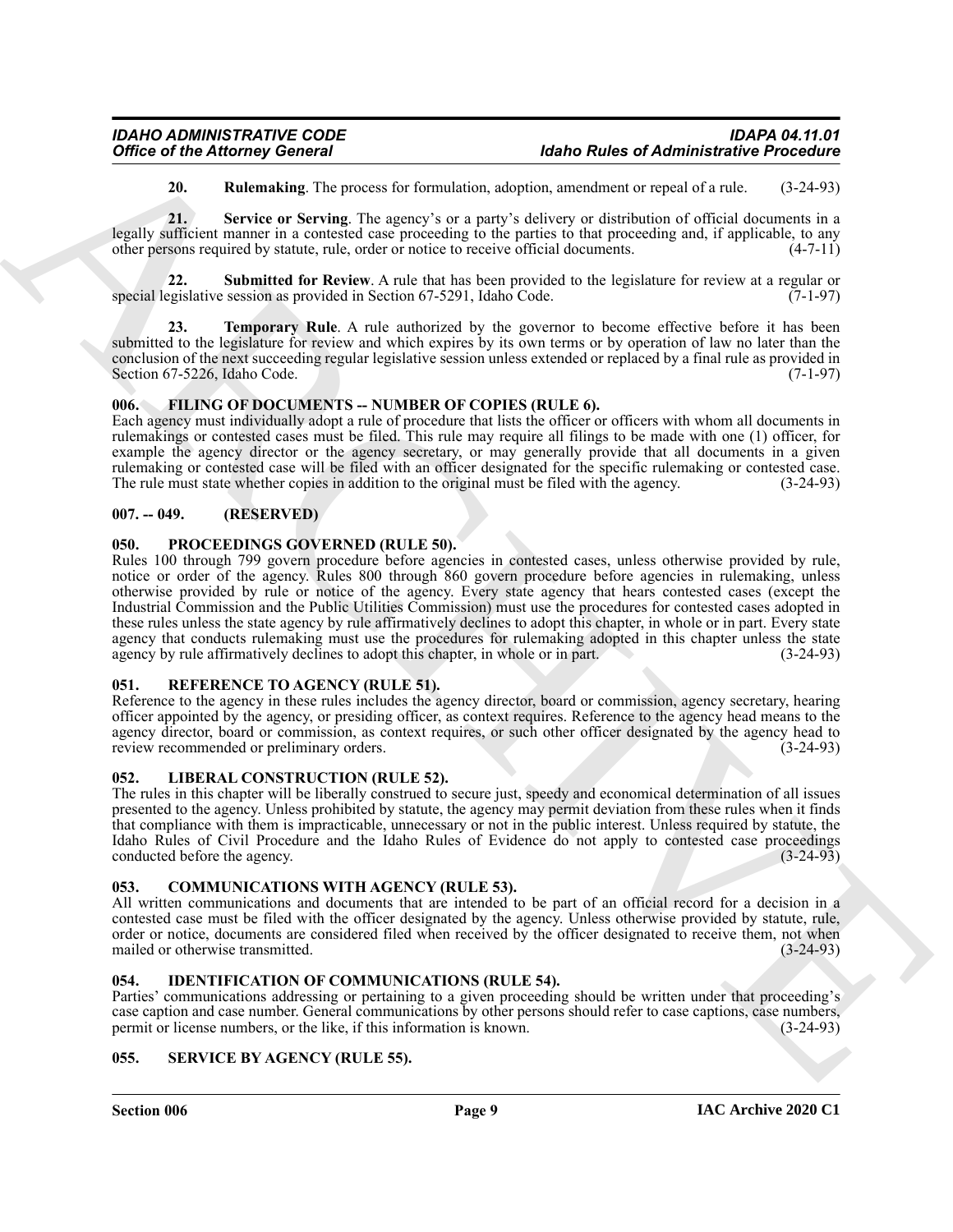<span id="page-9-11"></span>**01. Personal Service and Service by Mail**. Unless otherwise provided by statute or these rules or the agency's rules, the officer designated by the agency to serve rules, notices, summonses, complaints, or orders issued by the agency may serve these documents by regular mail, or by certified mail, return receipt requested, to a party's last known mailing address or by personal service. (4-7-11)

<span id="page-9-10"></span>**02. Electronic Service**. If a party has appeared in a contested case or has not yet appeared but has consented or agreed in writing to service by facsimile transmission (FAX) or e-mail as an alternative to personal service or service by mail, and if authorized by statute, agency rule, notice or order, the officer designated to serve notices and orders in a contested case may serve those notices and orders by FAX or by e-mail in lieu of service by mail or personal service. (4-7-11)

<span id="page-9-14"></span>**03. When Service Complete**. Unless otherwise provided by statute, these rules, order or notice, service of orders and notices is complete when a copy, properly addressed and stamped, is deposited in the United States mail or the Statehouse mail, if the party is a State employee or State agency, or when there is an electronic verification that a facsimile transmission or an e-mail has been sent. (4-7-11)

<span id="page-9-12"></span>**04. Persons Served**. The officer designated by the agency to serve documents in a proceeding must serve all orders and notices in a proceeding on the representatives of each party designated pursuant to these rules for that proceeding and upon other persons designated by these rules or by the agency.  $(4-7-11)$ 

<span id="page-9-13"></span>**05.** Proof of Service. Every notice and order that the agency serves in a contested case must be accompanied by a proof of service stating the service date, each party or other person who was served, and the method of service. The agency may use a proof of service similar to those used by parties. See Rule 303. (4-7-11)

### <span id="page-9-6"></span><span id="page-9-0"></span>**056. COMPUTATION OF TIME (RULE 56).**

Whenever statute, these or other rules, order, or notice requires an act to be done within a certain number of days of a given day, the given day is not included in the count, but the last day of the period so computed is included in the count. If the day the act must be done is Saturday, Sunday or a legal holiday, the act may be done on the first day following that is not a Saturday, Sunday or a legal holiday. (3-24-93)

#### <span id="page-9-7"></span><span id="page-9-1"></span>**057. FEES AND REMITTANCES (RULE 57).**

Fees and remittances to the agency must be paid by money order, bank draft or check payable to agency. Remittances in currency or coin are wholly at the risk of the remitter, and the agency assumes no responsibility for their loss.

(3-24-93)

#### <span id="page-9-3"></span><span id="page-9-2"></span>**058. -- 099. (RESERVED)**

# **SUBCHAPTER B – CONTESTED CASES Rules 100 through 800 – Contested Cases Rules 101 through 400 – Definitions and General Provisions Rules 101 through 150 – Informal and Formal Proceedings**

#### <span id="page-9-9"></span><span id="page-9-4"></span>**100. INFORMAL PROCEEDINGS DEFINED (RULE 100).**

Office of the Altomasy General (about 2008) (about 2008) (about 2008) (about 2008) (about 2008) (about 2008) (about 2008) (about 2008) (about 2008) (about 2008) (about 2008) (about 2008) (about 2008) (about 2008) (about 2 Informal proceedings are proceedings in contested cases authorized by statute, rule or order of the agency to be conducted using informal procedures, i.e., procedures without a record to be preserved for later agency or judicial review, without the necessity of representation according to Rule 202, without formal designation of parties, without the necessity of hearing examiners or other presiding officers, or without other formal procedures required by these rules for formal proceedings. Unless prohibited by statute, an agency may provide that informal proceedings may precede formal proceedings in the consideration of a rule making or a contested case. (3-24-93) precede formal proceedings in the consideration of a rulemaking or a contested case.

#### <span id="page-9-8"></span><span id="page-9-5"></span>**101. INFORMAL PROCEDURE (RULE 101).**

Statute authorizes and these rules encourage the use informal proceedings to settle or determine contested cases. Unless prohibited by statute, the agency may provide for the use of informal procedure at any stage of a contested case. Informal procedure may include individual contacts by or with the agency staff asking for information, advice or assistance from the agency staff, or proposing informal resolution of formal disputes under the law administered by the agency. Informal procedures may be conducted in writing, by telephone or television, or in person. (3-24-93)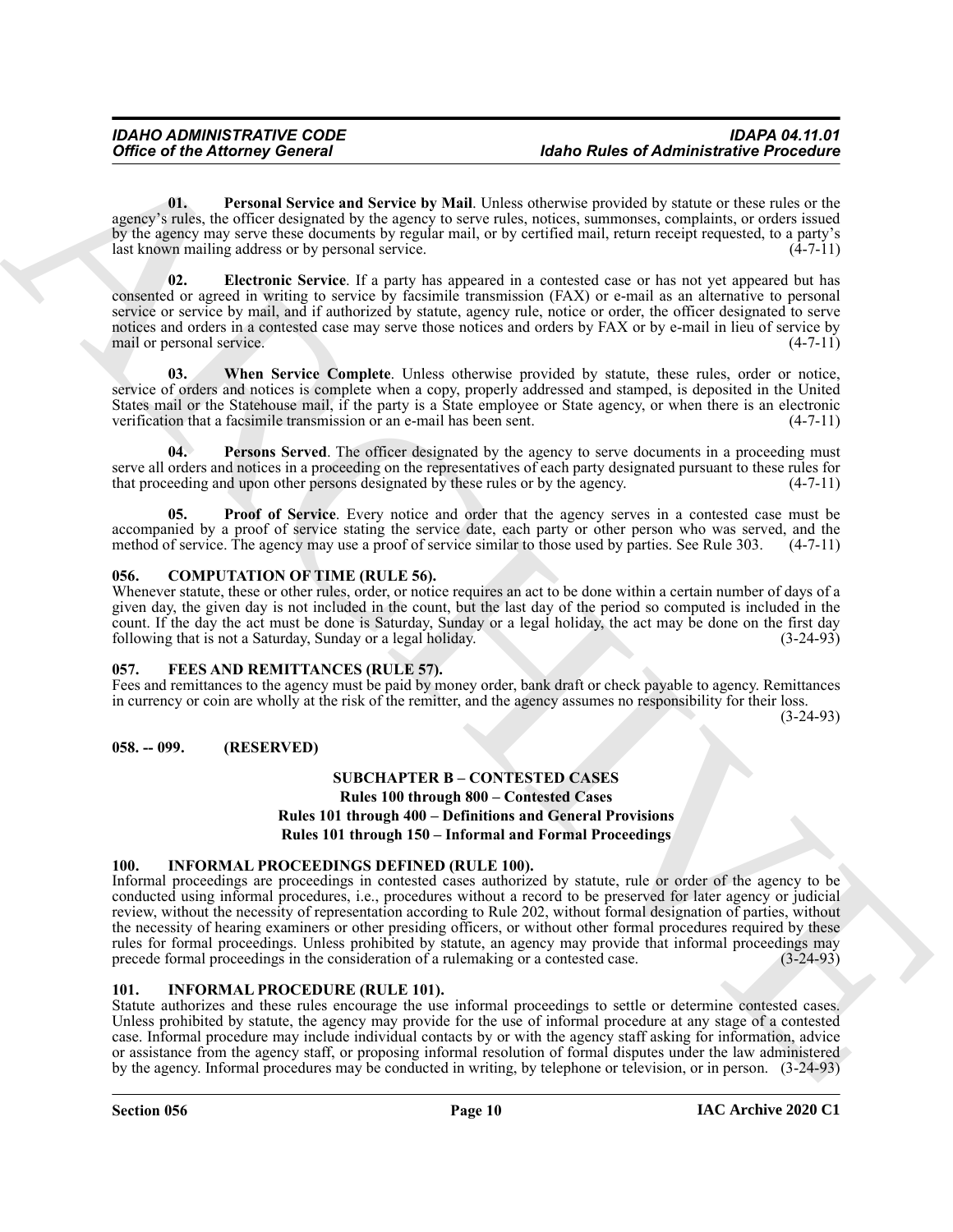#### <span id="page-10-15"></span><span id="page-10-0"></span>**102. FURTHER PROCEEDINGS (RULE 102).**

If statute provides that informal procedures shall be followed with no opportunity for further formal administrative review, then no opportunity for later formal administrative proceedings must be offered following informal proceedings. Otherwise, except as provided in Rule 103, any person participating in an informal proceeding must be given an opportunity for a later formal administrative proceeding before the agency, at which time the parties may fully develop the record before the agency. (3-24-93)

#### <span id="page-10-16"></span><span id="page-10-1"></span>**103. INFORMAL PROCEEDINGS DO NOT EXHAUST ADMINISTRATIVE REMEDIES (RULE 103).**

Unless all parties agree to the contrary in writing, informal proceedings do not substitute for formal proceedings and do not exhaust administrative remedies, and informal proceeding are conducted without prejudice to the right of the parties to present the matter formally to the agency. Settlement offers made in the course of informal proceedings are confidential and shall not be included in the agency record of a later formal proceeding. (3-24-93) confidential and shall not be included in the agency record of a later formal proceeding.

### <span id="page-10-14"></span><span id="page-10-2"></span>**104. FORMAL PROCEEDINGS (RULE 104).**

Office of the Altomay General<br>
162. **CONTRIVATION CONTRIVATION** (Research and the distribution of the state of the state of Altomatic President<br>
183. **CONTRIVATION CONTRIVATION** (RESEAU ARCHIVATION CONTRIBUTION of the sta Formal proceedings, which are governed by rules of procedure other than Rules 100 through 103, must be initiated by a document (generally a notice, order or complaint if initiated by the agency) or another pleading listed in Rules 210 through 280 if initiated by another person. Formal proceedings may be initiated by a document from the agency informing the party(ies) that the agency has reached an informal determination that will become final in the absence of further action by the person to whom the correspondence is addressed, provided that the document complies with the requirements of Rules 210 through 280. Formal proceedings can be initiated by the same document that initiates informal proceedings. (3-24-93) informal proceedings.

### <span id="page-10-3"></span>**105. -- 149. (RESERVED)**

### <span id="page-10-18"></span><span id="page-10-4"></span>**150. PARTIES TO CONTESTED CASES LISTED (RULE 150).**

Parties to contested cases before the agency are called applicants or claimants or appellants, petitioners, complainants, respondents, protestants, or intervenors. On reconsideration or appeal within the agency parties are called by their original titles listed in the previous sentence. (3-24-93)

#### <span id="page-10-12"></span><span id="page-10-5"></span>**151. APPLICANTS/CLAIMANTS/APPELLANTS (RULE 151).**

Persons who seek any right, license, award or authority from the agency are called "applicants" or "claimants" or "appellants." (3-24-93)

#### <span id="page-10-19"></span><span id="page-10-6"></span>**152. PETITIONERS (RULE 152).**

Persons not applicants who seek to modify, amend or stay existing orders or rules of the agency, to clarify their rights or obligations under law administered by the agency, to ask the agency to initiate a contested case (other than an application or complaint), or to otherwise take action that will result in the issuance of an order or rule, are called "petitioners." (3-24-93)

#### <span id="page-10-13"></span><span id="page-10-7"></span>**153. COMPLAINANTS (RULE 153).**

Persons who charge other person(s) with any act or omission are called "complainants." In any proceeding in which the agency itself charges a person with an act or omission, the agency is called "complainant." (3-24-93)

#### <span id="page-10-21"></span><span id="page-10-8"></span>**154. RESPONDENTS (RULE 154).**

Persons against whom complaints are filed or about whom investigations are initiated are called "respondents."

(3-24-93)

#### <span id="page-10-20"></span><span id="page-10-9"></span>**155. PROTESTANTS (RULE 155).**

Persons who oppose an application or claim or appeal and who have a statutory right to contest the right, license, award or authority sought by an applicant or claimant or appellant are called "protestants." (3-24-93)

#### <span id="page-10-17"></span><span id="page-10-10"></span>**156. INTERVENORS (RULE 156).**

Persons, not applicants or claimants or appellants, complainants, respondents, or protestants to a proceeding, who are permitted to participate as parties pursuant to Rules 350 through 354 are called "intervenors." (3-24-9 permitted to participate as parties pursuant to Rules 350 through 354 are called "intervenors."

# <span id="page-10-22"></span><span id="page-10-11"></span>**157. RIGHTS OF PARTIES AND OF AGENCY STAFF (RULE 157).**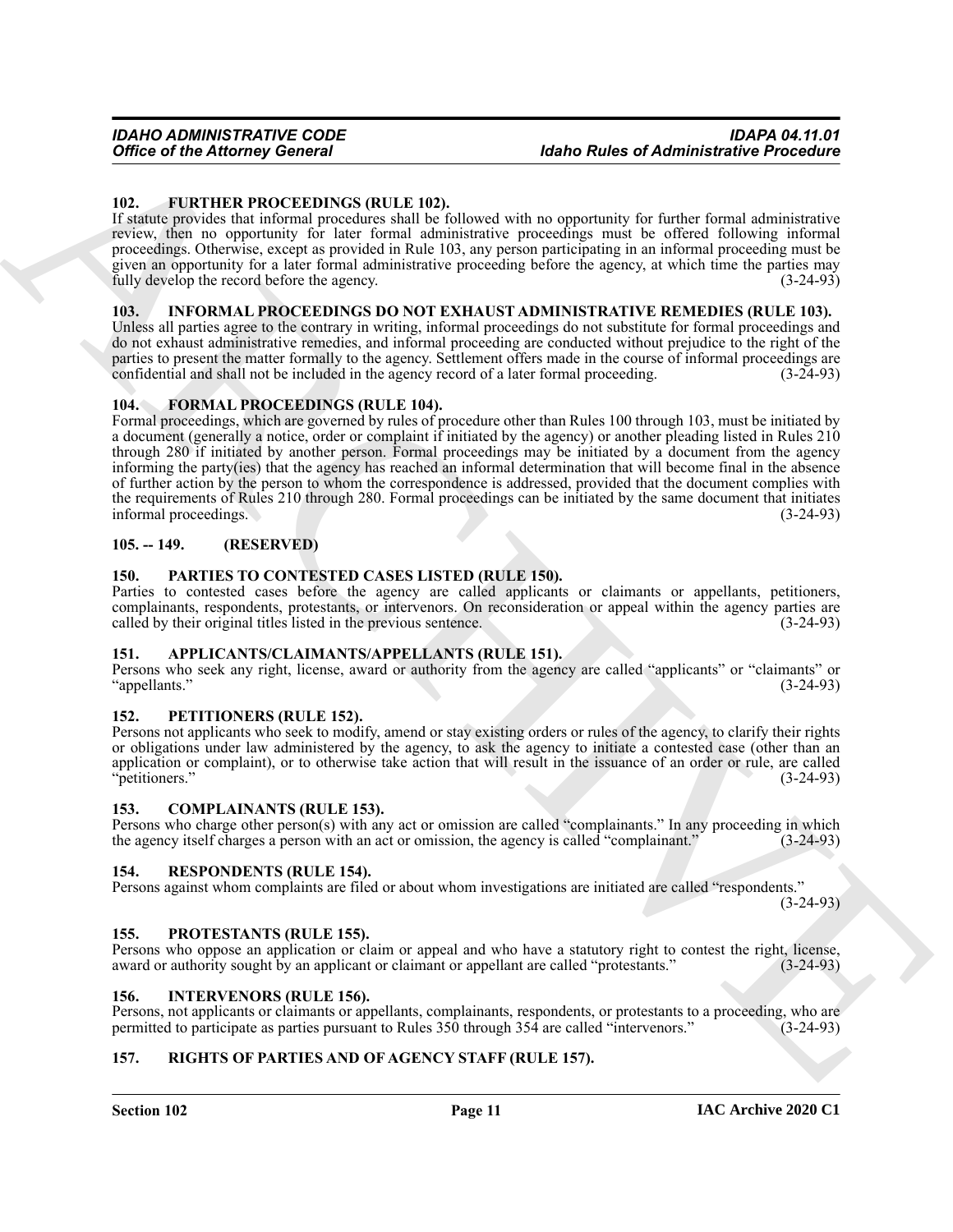Subject to Rules 558, 560, and 600, all parties and agency staff may appear at hearing or argument, introduce evidence, examine witnesses, make and argue motions, state positions, and otherwise fully participate in hearings or arguments.  $(3-2\overline{4}-93)$ 

# <span id="page-11-6"></span><span id="page-11-0"></span>**158. PERSONS DEFINED -- PERSONS NOT PARTIES -- INTERESTED PERSONS (RULE 158).**

Office of the Alternaty Concert is a state of the Alternative Press Column test and the state of the Alternative Press Column test and the state of the state of the state of the state of the state of the state of the stat The term "person" includes natural persons, partnerships, corporations, associations, municipalities, government entities and subdivisions, and any other entity authorized by law to participate in the administrative proceeding. Persons other than the persons named in Rules 151 through 156 are not parties for the purpose of any statute or rule addressing rights or obligations of parties to a contested case. In kinds of proceedings in which persons other than the applicant or claimant or appellant, petitioner, complainant, or respondent would be expected to have an interest, persons may request the agency in writing that they be notified when proceedings of that kind are initiated. These persons are called "Interested Persons." Interested persons may become protestants, intervenors or public witnesses. The agency must serve notice of such proceedings on all interested persons. (3-24-93)

# <span id="page-11-1"></span>**159. -- 199. (RESERVED)**

# **Rules 200 through 209 Representatives of Parties**

### <span id="page-11-5"></span><span id="page-11-2"></span>**200. INITIAL PLEADING BY PARTY -- LISTING OF REPRESENTATIVES (RULE 200).**

The initial pleading of each party at the formal stage of a contested case (be it an application or claim or appeal, petition, complaint, protest, motion, or answer) must name the party's representative(s) for service and state the representative's(s') address(es) for purposes of receipt of all official documents. Unless authorized by order of the agency, no more than two (2) representatives for service of documents may be listed in an initial pleading. Service of documents on the named representative(s) is valid service upon the party for all purposes in that proceeding. If no person is explicitly named as the party's representative, the first person signing the pleading will be considered the party's representative.

# <span id="page-11-10"></span><span id="page-11-3"></span>**201. TAKING OF APPEARANCES -- PARTICIPATION BY AGENCY STAFF (RULE 201).**

The presiding officer at a formal hearing or prehearing conference will take appearances to identify the representatives of all parties or other persons. In all proceedings in which the agency staff will participate, or any report or recommendation of the agency staff (other than a recommended order or preliminary order prepared by a hearing officer) will be considered or used in reaching a decision, at the timely request of any party the agency staff must appear at any hearing and be available for cross-examination and participate in the hearing in the same manner as a party.  $(3-24-93)$ 

# <span id="page-11-7"></span><span id="page-11-4"></span>**202. REPRESENTATION OF PARTIES AT HEARING (RULE 202).**

<span id="page-11-8"></span>**Appearances and Representation**. To the extent authorized or required by law, appearances and parties or other persons at formal hearing or prehearing conference must be as follows: (3-24-93) representation of parties or other persons at formal hearing or prehearing conference must be as follows:

**a.** Natural Person. A natural person may represent himself or herself or be represented by a duly demployee, attorney, family member or next friend. (3-24-93) authorized employee, attorney, family member or next friend.

**b.** A partnership may be represented by a partner, duly authorized employee, or attorney. (3-24-93)

**c.** A corporation may be represented by an officer, duly authorized employee, or attorney. (3-24-93)

**d.** A municipal corporation, local government agency, unincorporated association or nonprofit organization may be represented by an officer, duly authorized employee, or attorney. (3-24-93)

**e.** A state, federal or tribal governmental entity or agency may be represented by an officer, duly authorized employee, or attorney. (3-24-93)

<span id="page-11-9"></span>**02. Representatives**. The representatives of parties at hearing, and no other persons or parties appearing before the agency, are entitled to examine witnesses and make or argue motions. (3-24-93)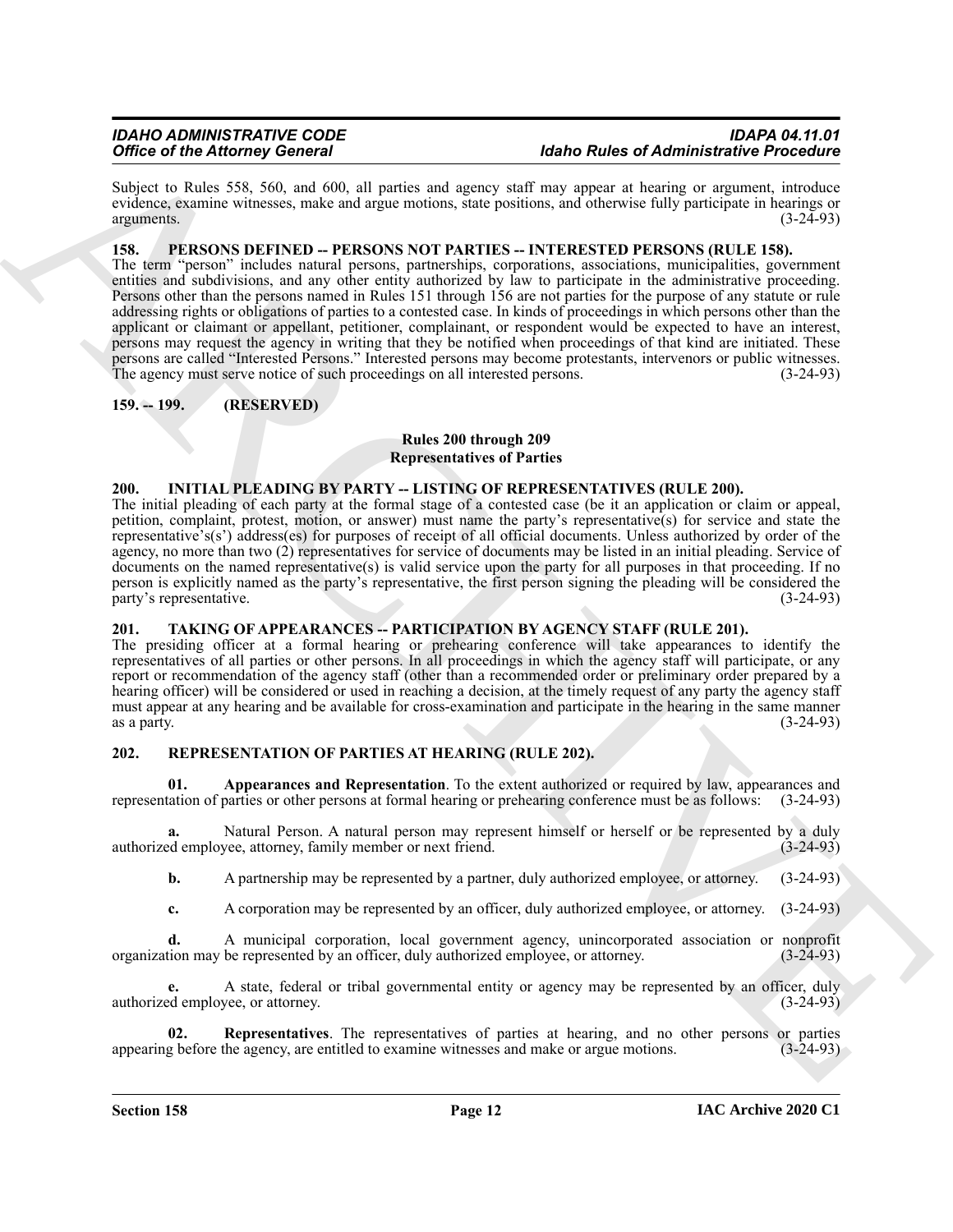#### *IDAHO ADMINISTRATIVE CODE IDAPA 04.11.01 <u>Idaho Rules of Administrative Procedure</u>*

#### <span id="page-12-16"></span><span id="page-12-0"></span>**203. SERVICE ON REPRESENTATIVES OF PARTIES AND OTHER PERSONS (RULE 203).**

From the time a party files its initial pleading in a contested case, that party must serve and all other parties must serve all future documents intended to be part of the agency record upon all other parties' representatives designated pursuant to Rule 200, unless otherwise directed by order or notice or by the presiding officer on the record. The presiding officer may order parties to serve past documents filed in the case upon those representatives. The presiding officer may order parties to serve past or future documents filed in the case upon persons not parties to the proceedings before the agency. (3-24-93) proceedings before the agency.

#### <span id="page-12-18"></span><span id="page-12-1"></span>**204. WITHDRAWAL OF PARTIES (RULE 204).**

Any party may withdraw from a proceeding in writing or at hearing. (3-24-93)

#### <span id="page-12-17"></span><span id="page-12-2"></span>**205. SUBSTITUTION OF REPRESENTATIVE -- WITHDRAWAL OF REPRESENTATIVE (RULE 205).**

A party's representative may be changed and a new representative may be substituted by notice to the agency and to all other parties so long as the proceedings are not unreasonably delayed. The presiding officer at hearing may permit substitution of representatives at hearing in the presiding officer's discretion. Persons representing a party who wish to withdraw their representation of a party in a proceeding before the agency must immediately file in writing a notice of withdrawal of representation and serve that notice on the party represented and all other parties. (3-24-93)

#### <span id="page-12-13"></span><span id="page-12-3"></span>**206. CONDUCT REQUIRED (RULE 206).**

Representatives of parties and parties appearing in a proceeding must conduct themselves in an ethical and courteous manner. (3-24-93) manner. (3-24-93)

#### <span id="page-12-4"></span>**207. -- 209. (RESERVED)**

# **Rules 210 through 299**

**Pleadings – In General**

#### <span id="page-12-15"></span><span id="page-12-5"></span>**210. PLEADINGS LISTED -- MISCELLANEOUS (RULE 210).**

Office of the Altimore Concert is a theoretical and the particle of Altimore is the Altimore Concert of the Barchive Concert of the Barchive Concert of the Barchive Concert of the Barchive Concert of the Barchive Concert Pleadings in contested cases are called applications or claims or appeals, petitions, complaints, protests, motions, answers, and consent agreements. Affidavits or declarations under penalty of perjury may be filed in support of any pleading. A party's initial pleading in any proceeding must comply with Rule 200, but the presiding officer may allow documents filed during informal stages of the proceeding to be considered a party's initial pleading without the requirement of resubmission to comply with this rule. All pleadings filed during the formal stage of a proceeding must be filed in accordance with Rules 300 through 303. A party may adopt or join any other party's pleading. Two (2) or more separately stated grounds, claims or answers concerning the same subject matter may be included in one  $(1)$  pleading.

#### <span id="page-12-6"></span>**211. -- 219. (RESERVED)**

#### <span id="page-12-10"></span><span id="page-12-7"></span>**220. APPLICATIONS/CLAIMS/APPEALS -- DEFINED -- FORM AND CONTENTS (RULE 220).**

**01. Applications/Claims/Appeals Defined**. All pleadings requesting a right, license, award or authority from the agency are called "applications" or "claims" or "appeals." (3-24-93)

<span id="page-12-12"></span><span id="page-12-11"></span>

| 02. | Form and Content. Applications or claims or appeals should: | $(3-24-93)$ |
|-----|-------------------------------------------------------------|-------------|
|     |                                                             |             |

**a.** Fully state the facts upon which they are based; (3-24-93)

**b.** Refer to the particular provisions of statute, rule, order, or other controlling law upon which they are based; and  $(3-24-93)$ 

<span id="page-12-14"></span>**c.** State the right, license, award, or authority sought. (3-24-93)

#### <span id="page-12-8"></span>**221. -- 229. (RESERVED)**

#### <span id="page-12-9"></span>**230. PETITIONS -- DEFINED -- FORM AND CONTENTS (RULE 230).**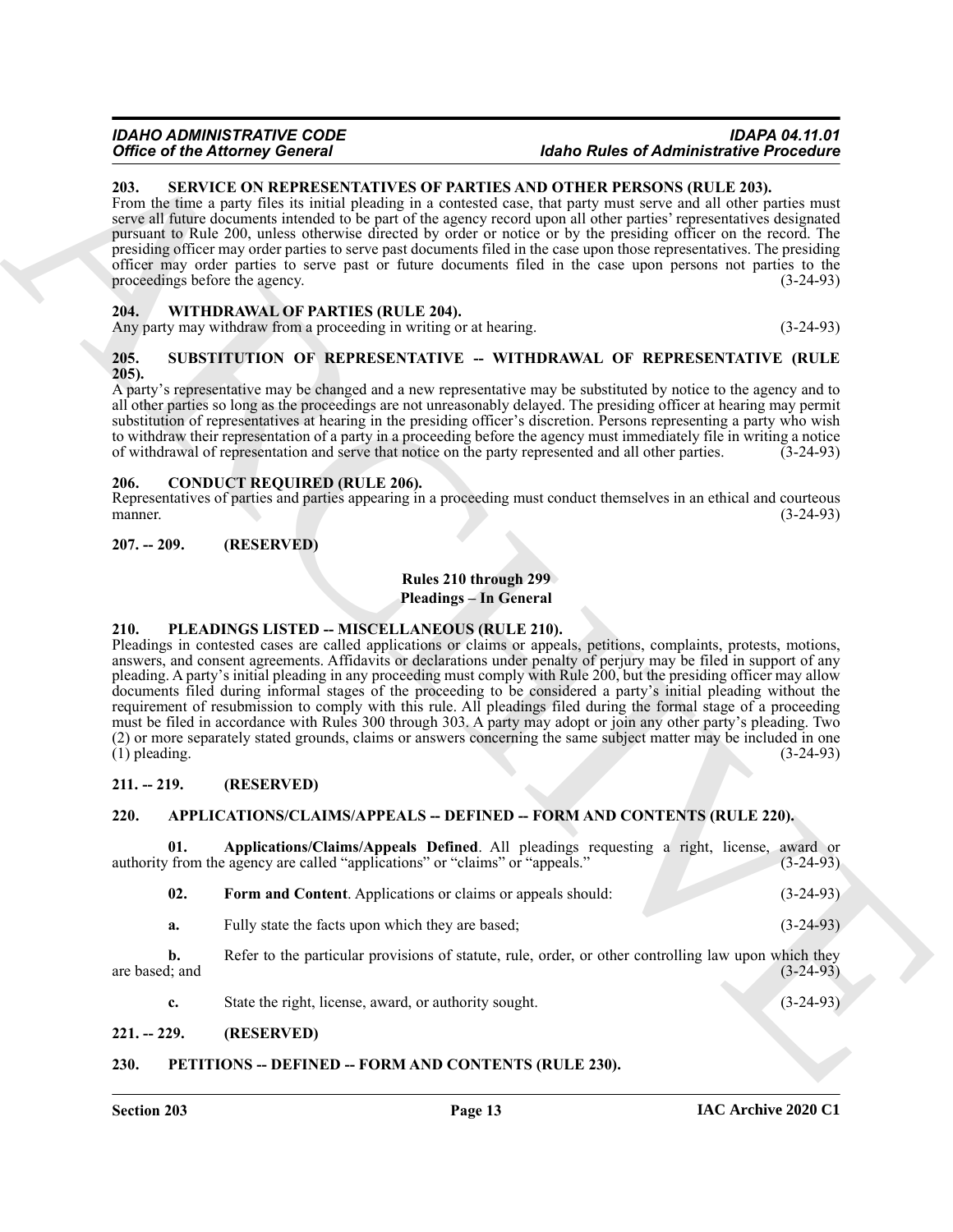<span id="page-13-11"></span><span id="page-13-10"></span><span id="page-13-9"></span><span id="page-13-8"></span><span id="page-13-7"></span><span id="page-13-6"></span><span id="page-13-5"></span><span id="page-13-4"></span><span id="page-13-3"></span><span id="page-13-2"></span><span id="page-13-1"></span><span id="page-13-0"></span>

| <b>Office of the Attorney General</b> |     |                                                                                                                                                                                           | <b>Idaho Rules of Administrative Procedure</b> |             |
|---------------------------------------|-----|-------------------------------------------------------------------------------------------------------------------------------------------------------------------------------------------|------------------------------------------------|-------------|
|                                       | 01. | Petitions Defined. All pleadings requesting the following are called "petitions."                                                                                                         |                                                | $(3-24-93)$ |
|                                       | a.  | Modification, amendment or stay of existing orders or rules;                                                                                                                              |                                                | $(3-24-93)$ |
|                                       |     | Clarification, declaration or construction of the law administered by the agency or of a party's<br>rights or obligations under law administered by the agency;                           |                                                | $(3-24-93)$ |
|                                       | c.  | The initiation of a contested case not an application, claim or complaint or otherwise taking action<br>that will lead to the issuance of an order or a rule;                             |                                                | $(3-24-93)$ |
|                                       | d.  | Reconsideration; or                                                                                                                                                                       |                                                | $(3-24-93)$ |
|                                       | e.  | Intervention.                                                                                                                                                                             |                                                | $(3-24-93)$ |
|                                       | 02. | Form and Contents. Petitions should:                                                                                                                                                      |                                                | $(3-24-93)$ |
|                                       | a.  | Fully state the facts upon which they are based;                                                                                                                                          |                                                | $(3-24-93)$ |
| based;                                | b.  | Refer to the particular provisions of statute, rule, order or other controlling law upon which they are                                                                                   |                                                | $(3-24-93)$ |
|                                       | c.  | State the relief desired; and                                                                                                                                                             |                                                | $(3-24-93)$ |
|                                       | d.  | State the name of the person petitioned against (the respondent), if any.                                                                                                                 |                                                | $(3-24-93)$ |
| $231. - 239.$                         |     | (RESERVED)                                                                                                                                                                                |                                                |             |
| 240.                                  |     | <b>COMPLAINTS -- DEFINED -- FORM AND CONTENTS (RULE 240).</b>                                                                                                                             |                                                |             |
|                                       | 01. | <b>Complaints Defined.</b> All pleadings charging other person(s) with acts or omissions under law<br>administered by the agency are called "complaints."                                 |                                                | $(3-24-93)$ |
|                                       | 02. | Form and Contents. Complaints must:                                                                                                                                                       |                                                | $(3-24-93)$ |
|                                       | a.  | Be in writing;                                                                                                                                                                            |                                                | $(3-24-93)$ |
|                                       | b.  | Fully state the acts or things done or omitted to be done by the persons complained against by<br>reciting the facts constituting the acts or omissions and the dates when they occurred; |                                                | $(3-24-93)$ |
|                                       | c.  | Refer to statutes, rules, orders or other controlling law involved;                                                                                                                       |                                                | $(3-24-93)$ |
|                                       | d.  | State the relief desired;                                                                                                                                                                 |                                                | $(3-24-93)$ |
|                                       | e.  | State the name of the person complained against (the respondent).                                                                                                                         |                                                | $(3-24-93)$ |
| $241. - 249.$                         |     | (RESERVED)                                                                                                                                                                                |                                                |             |
| 250.                                  |     | PROTESTS -- DEFINED -- FORM AND CONTENTS (RULE 250).                                                                                                                                      |                                                |             |
| called "protests."                    | 01. | Protests Defined. All pleadings opposing an application or claim or appeal as a matter of right are                                                                                       |                                                | $(3-24-93)$ |
|                                       | 02. | Form and Contents. Protests should:                                                                                                                                                       |                                                | $(3-24-93)$ |
|                                       | a.  | Fully state the facts upon which they are based, including the protestant's claim of right to oppose                                                                                      |                                                |             |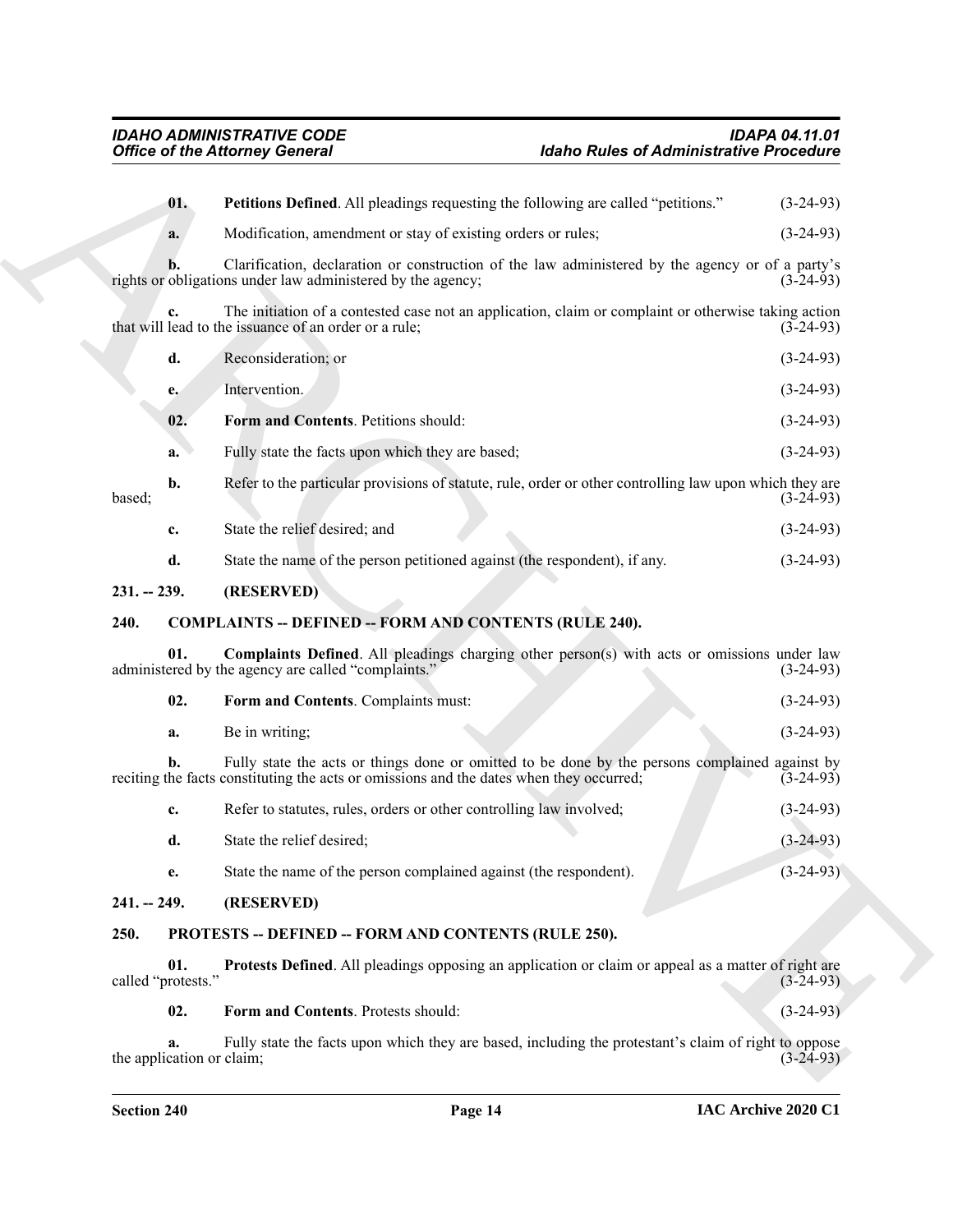**b.** Refer to the particular provisions of statute, rule, order or other controlling law upon which they are  $\alpha$  based; and  $(3-24-93)$ 

**c.** State any proposed limitation (or the denial) of any right, license, award or authority sought in the application. (3-24-93)

### <span id="page-14-0"></span>**251. -- 259. (RESERVED)**

# <span id="page-14-11"></span><span id="page-14-1"></span>**260. MOTIONS -- DEFINED -- FORM AND CONTENTS -- TIME FOR FILING (RULE 260).**

**01.** Motions Defined. All other pleadings requesting the agency to take any other action in a contested case, except consent agreements or pleadings specifically answering other pleadings, are called "motions." (3-24-93)

<span id="page-14-13"></span><span id="page-14-12"></span>

| 02.<br><b>Form and Contents.</b> Motions should: |  | $(3-24-93)$ |
|--------------------------------------------------|--|-------------|
|                                                  |  |             |

**a.** Fully state the facts upon they are based; (3-24-93)

**b.** Refer to the particular provision of statute, rule, order, notice, or other controlling law upon which they are based; and  $(3-24-93)$ 

<span id="page-14-14"></span>**c.** State the relief sought. (3-24-93)

**03. Oral Argument -- Time for Filing**. If the moving party desires oral argument or hearing on the motion, it must state so in the motion. Any motion to dismiss, strike or limit an application or claim or appeal, complaint, petition, or protest must be filed before the answer is due or be included in the answer, if the movant is obligated to file an answer. If a motion is directed to an answer, it must be filed within fourteen (14) days after service of the answer. Other motions may be filed at any time upon compliance with Rule 565. (3-24-93) of the answer. Other motions may be filed at any time upon compliance with Rule 565.

#### <span id="page-14-2"></span>**261. -- 269. (RESERVED)**

#### <span id="page-14-6"></span><span id="page-14-3"></span>**270. ANSWERS -- DEFINED -- FORM AND CONTENTS -- TIME FOR FILING (RULE 270).**

<span id="page-14-8"></span>All pleadings responding to the allegations or requests of applications or claims or appeals, complaints, petitions, protests, or motions are called "answers." (3-24-93)

Office of the Attorney General<br>
Letter of be putched provides of diables and convert the control integral to the convertise of diables and the state of the state of the distribution of the density of the state of the cont **01. Answers to Pleadings Other Than Motions**. Answers to applications, claims, or appeals, complaints, petitions, or protests must be filed and served on all parties of record within twenty-one (21) days after service of the pleading being answered, unless order or notice modifies the time within which answer may be made, or a motion to dismiss is made within twenty-one (21) days. When an answer is not timely filed under this rule, the presiding officer may issue a notice of default against the respondent pursuant to Rule 700. Answers to applications or claims or appeals, complaints, petitions, or protests must admit or deny each material allegation of the application or claim or appeal, complaint, petition or protest. Any material allegation not specifically admitted shall be considered to be denied. Matters alleged by cross-complaint or affirmative defense must be separately stated and numbered. (3-24-93) numbered.  $(3-24-93)$ 

<span id="page-14-7"></span>**02. Answers to Motions**. Answers to motions may be filed by persons or parties who are the object of a motion or by parties opposing a motion. The person or party answering the motion must do so with all deliberate and reasonable speed. In no event is a party entitled to more than fourteen (14) days to answer a motion or to move for additional time to answer. The presiding officer may act upon a prehearing motion under Rule 565. (3-24-93)

# <span id="page-14-4"></span>**271. -- 279. (RESERVED)**

#### <span id="page-14-9"></span><span id="page-14-5"></span>**280. CONSENT AGREEMENTS -- DEFINED: FORM AND CONTENTS (RULE 280).**

<span id="page-14-10"></span>**01. Consent Agreements Defined**. Agreements between the agency or agency staff and another person(s) in which one (1) or more person(s) agree to engage in certain conduct mandated by statute, rule, order, case decision, or other provision of law, or to refrain from engaging in certain conduct prohibited by statute, rule, order,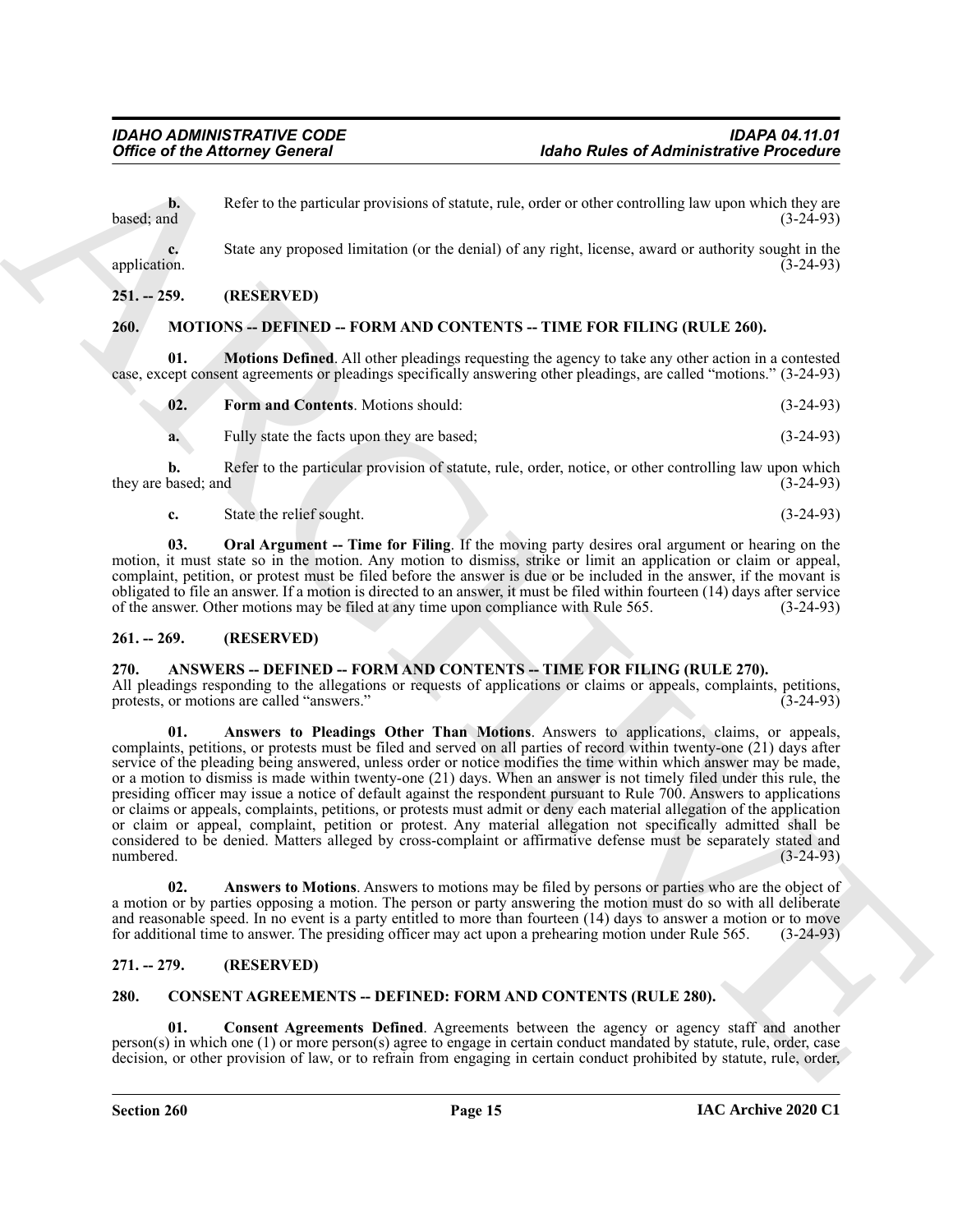<span id="page-15-4"></span>

|                  | <b>Office of the Attorney General</b>                                                                                                                                                                  | <b>Idaho Rules of Administrative Procedure</b>                                                             |             |
|------------------|--------------------------------------------------------------------------------------------------------------------------------------------------------------------------------------------------------|------------------------------------------------------------------------------------------------------------|-------------|
|                  | case decision, or other provision of law, are called "consent agreements." Consent agreements are intended to require<br>compliance with existing law.                                                 |                                                                                                            | $(3-24-93)$ |
| 02.              | Requirements. Consent agreements must:                                                                                                                                                                 |                                                                                                            | $(3-24-93)$ |
| a.               | Recite the parties to the agreement; and                                                                                                                                                               |                                                                                                            | $(3-24-93)$ |
| b.               | Fully state the conduct proscribed or prescribed by the consent agreement.                                                                                                                             |                                                                                                            | $(3-24-93)$ |
| 03.              | Additional. In addition, consent agreements may:                                                                                                                                                       |                                                                                                            | $(3-24-93)$ |
| a.               | Recite the consequences of failure to abide by the consent agreement;                                                                                                                                  |                                                                                                            | $(3-24-93)$ |
| $\mathbf{b}$ .   | Provide for payment of civil or administrative penalties authorized by law;                                                                                                                            |                                                                                                            | $(3-24-93)$ |
| $c_{\cdot}$      | Provide for loss of rights, licenses, awards or authority;                                                                                                                                             |                                                                                                            | $(3-24-93)$ |
| $\mathbf{d}$ .   | Provide for other consequences as agreed to by the parties; and                                                                                                                                        |                                                                                                            | $(3-24-93)$ |
| e.               | counsel, etc.) with regard to enforcement of the consent agreement.                                                                                                                                    | Provide that the parties waive all further procedural rights (including hearing, consultation with         | $(3-24-93)$ |
| $281. - 299.$    | (RESERVED)                                                                                                                                                                                             |                                                                                                            |             |
| 301.<br>01.      | document is filed by FAX, if possible, originals must be delivered by overnight mail the next working day. (3-24-93)<br><b>FORM OF PLEADINGS (RULE 301).</b>                                           | Form. All pleadings, except those filed on agency forms, submitted by a party and intended to be           |             |
|                  | part of an agency record must:                                                                                                                                                                         |                                                                                                            | $(3-24-93)$ |
| a.<br>side only; |                                                                                                                                                                                                        | Be submitted on white eight and one-half inch $(8\ 1/2")$ by eleven inch $(11")$ paper copied on one $(1)$ | $(3-24-93)$ |
| b.               | State the case caption, case number and title of the document;                                                                                                                                         |                                                                                                            | $(3-24-93)$ |
|                  | telephone and FAX number(s) of the person(s) filing the document or the person(s) to whom questions about the<br>document can be directed; and                                                         | Include on the upper left corner of the first page the name(s), mailing and street address(es), and        | $(3-24-93)$ |
| d.               | Have at least one inch $(1")$ left and top margins.                                                                                                                                                    |                                                                                                            | $(3-24-93)$ |
| 02.              |                                                                                                                                                                                                        | <b>Example.</b> Documents complying with this rule will be in the following form:                          |             |
|                  | Name of Representative<br>Mailing Address of Representative<br>Street Address of Representative (if different)<br>Telephone Number of Representative<br>FAX Number of Representative (if there is one) |                                                                                                            |             |

# <span id="page-15-3"></span><span id="page-15-0"></span>**281. -- 299. (RESERVED)**

# <span id="page-15-5"></span><span id="page-15-1"></span>**300. FILING DOCUMENTS WITH THE AGENCY -- NUMBER OF COPIES -- FACSIMILE TRANSMISSION (FAX) (RULE 300).**

# <span id="page-15-8"></span><span id="page-15-6"></span><span id="page-15-2"></span>**301. FORM OF PLEADINGS (RULE 301).**

<span id="page-15-7"></span>

|            | Be submitted on white eight and one-half inch $(8\ 1/2)$ by eleven inch $(11)$ paper copied on one $(1)$ |  |
|------------|----------------------------------------------------------------------------------------------------------|--|
| side only; | $(3-24-93)$                                                                                              |  |
|            |                                                                                                          |  |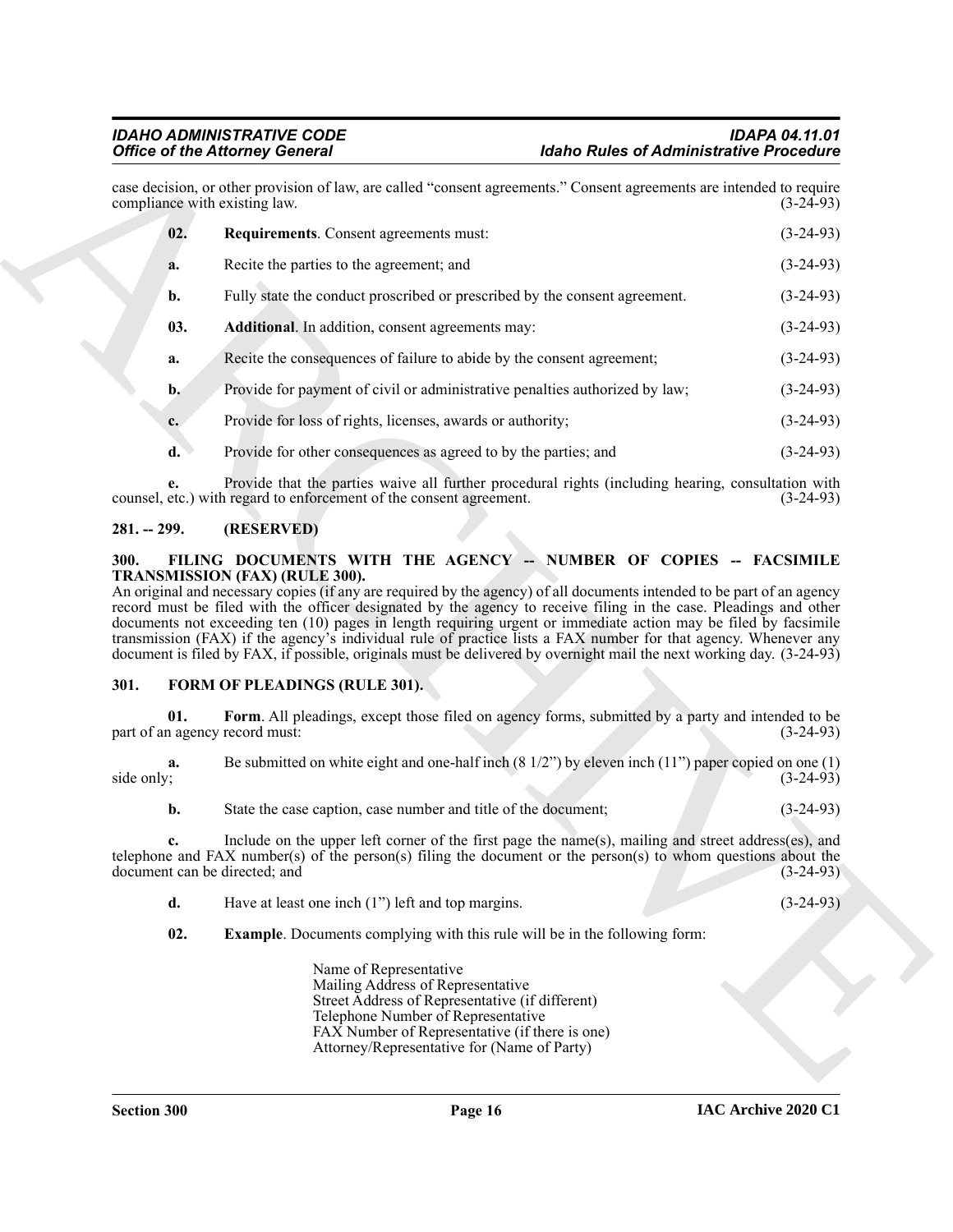(Title of Proceeding) CASE NO.

BEFORE THE AGENCY

(TITLE OF DOCUMENT)

(3-24-93)

# <span id="page-16-12"></span><span id="page-16-0"></span>**302. SERVICE ON PARTIES AND OTHER PERSONS (RULE 302).**

Office of the Attorney General<br>
(Advis To Contract Trusta CNNCY)<br>
(TITL OF DOCUMENT)<br>
(ASS Presencing<br>
(ASS PRESS PRICE)<br>
(ASS PRESS PRICE)<br>
(ASS PRESS PRICE)<br>
(ASS PRICE)<br>
(ASS PRICE)<br>
(ASS PRICE)<br>
(ASS PRICE)<br>
(ASS PRIC All documents intended to be part of the agency record for decision must be served upon the representatives of each party of record concurrently with the original filing with the officer designated by the agency to receive filings in the case. When a document has been filed by FAX, it must be served upon all other parties with FAX facilities by FAX and upon the remaining parties by overnight mail, hand delivery, or the next best available service if these services are not available. The presiding officer may direct that some or all of these documents be served on interested or affected persons who are not parties. (3-24-93)

### <span id="page-16-11"></span><span id="page-16-1"></span>**303. PROOF OF SERVICE (RULE 303).**

Every document that a party or interested persons files with and intends to be part of the agency record must be attached to or accompanied by proof of service by the following or similar certificate:

I HEREBY CERTIFY (swear or affirm) that I have this day of , served the foregoing (name(s) of document(s)) upon all parties of record in this proceeding, (by delivering a copy thereof in person: (list names)) (by mailing a copy thereof, properly addressed with postage prepaid, to: (list names and addresses)). (by facsimile transmission to: (list names and FAX numbers)) (by e-mail to: (list names and e-mail addresses)).

<span id="page-16-8"></span>(Signature)

 $(4 - 7 - 11)$ 

#### <span id="page-16-2"></span>**304. DEFECTIVE, INSUFFICIENT OR LATE PLEADINGS (RULE 304).**

Defective, insufficient or late pleadings may be returned or dismissed. (3-24-93)

# <span id="page-16-7"></span><span id="page-16-3"></span>**305. AMENDMENTS TO PLEADINGS -- WITHDRAWAL OF PLEADINGS (RULE 305).**

The presiding officer may allow any pleading to be amended or corrected or any omission to be supplied. Pleadings will be liberally construed, and defects that do not affect substantial rights of the parties will be disregarded. A party desiring to withdraw a pleading must file a notice of withdrawal of the pleading and serve all parties with a copy. Unless otherwise ordered by the presiding officer, the notice is effective fourteen (14) days after filing. (3-24-93)

# <span id="page-16-4"></span>**306. -- 349. (RESERVED)**

#### **Rules 350 through 399**

#### **Intervention – Public Witnesses**

### <span id="page-16-10"></span><span id="page-16-5"></span>**350. ORDER GRANTING INTERVENTION NECESSARY (RULE 350).**

Persons not applicants or claimants or appellants, petitioners, complainants, protestants, or respondents to a proceeding who claim a direct and substantial interest in the proceeding may petition for an order from the presiding officer granting intervention to become a party. (3-24-93)

# <span id="page-16-9"></span><span id="page-16-6"></span>**351. FORM AND CONTENTS OF PETITIONS TO INTERVENE (RULE 351).**

Petitions to intervene must comply with Rules 200, 300, and 301. The petition must set forth the name and address of the potential intervenor and must state the direct and substantial interest of the potential intervenor in the proceeding. If affirmative relief is sought, the petition must state the relief sought and the basis for granting it. (3-24-93)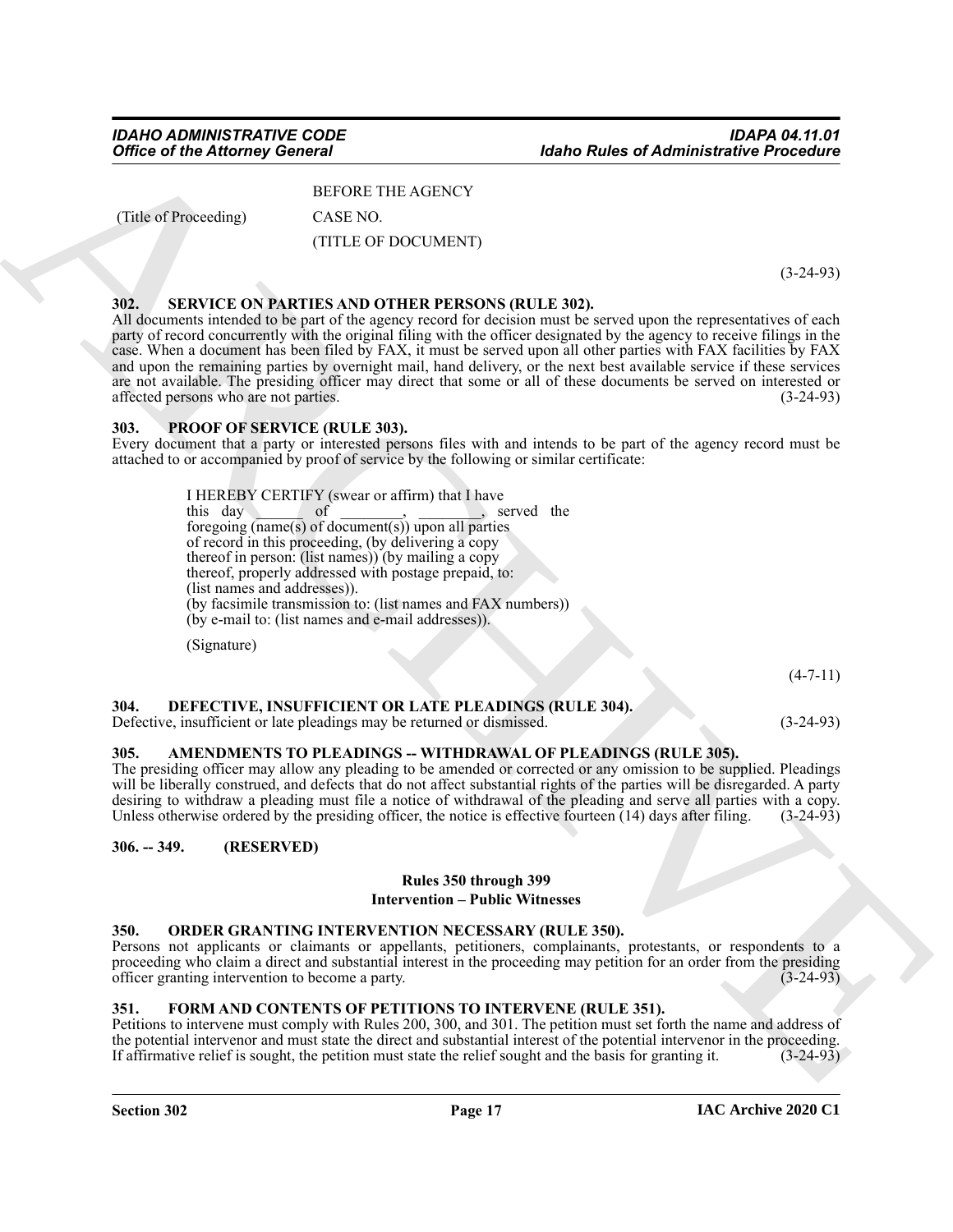### <span id="page-17-14"></span><span id="page-17-0"></span>**352. TIMELY FILING OF PETITIONS TO INTERVENE (RULE 352).**

Petitions to intervene must be filed at least fourteen (14) days before the date set for formal hearing or prehearing conference, whichever is earlier, unless a different time is provided by order or notice. Petitions not timely filed must state a substantial reason for delay. The presiding officer may deny or conditionally grant petitions to intervene that are not timely filed for failure to state good cause for untimely filing, to prevent disruption, prejudice to existing parties or undue broadening of the issues, or for other reasons. Intervenors who do not file timely petitions are bound by orders and notices earlier entered as a condition of granting the untimely petition. (3-24-93)

### <span id="page-17-10"></span><span id="page-17-1"></span>**353. GRANTING PETITIONS TO INTERVENE (RULE 353).**

If a petition to intervene shows direct and substantial interest in any part of the subject matter of a proceeding and does not unduly broaden the issues, the presiding officer will grant intervention, subject to reasonable conditions. If it appears that an intervenor has no direct or substantial interest in the proceeding, the presiding officer may dismiss the intervenor from the proceeding. (3-24-93)

#### <span id="page-17-12"></span><span id="page-17-2"></span>**354. ORDERS GRANTING INTERVENTION -- OPPOSITION (RULE 354).**

No order granting a petition to intervene will be acted upon fewer than seven (7) days after its filing, except in a hearing in which any party may be heard. Any party opposing a petition to intervene by motion must file the motion within seven (7) days after receipt of the petition to intervene and serve the motion upon all parties of record and upon the person petitioning to intervene. (3-24-93)

#### <span id="page-17-13"></span><span id="page-17-3"></span>**355. PUBLIC WITNESSES (RULE 355).**

Office of the Attorney General (and Europa To Million 2013). The Antarctic Control is the control of the Attachement Research of the Attachement Research of the Control in the Control in the Control in the Control in the Persons not parties and not called by a party who testify at hearing are called "public witnesses." Public witnesses do not have parties' rights to examine witnesses or otherwise participate in the proceedings as parties. Public witnesses' written or oral statements and exhibits are subject to examination and objection by parties. Subject to Rules 558 and 560, public witnesses have a right to introduce evidence at hearing by their written or oral statements and exhibits introduced at hearing, except that public witnesses offering expert opinions at hearing or detailed analyses or detailed exhibits must comply with Rule 530 with regard to filing and service of testimony and exhibits to the same extent as expert witnesses of parties. (3-24-93)

# <span id="page-17-4"></span>**356. -- 399. (RESERVED)**

# **Rules 400 through 499 Declaratory Rulings and Orders – Hearing Officers – Presiding Officers**

### **Rules 400 through 409 Declaratory Rulings**

### <span id="page-17-7"></span><span id="page-17-5"></span>**400. FORM AND CONTENTS OF PETITION FOR DECLARATORY RULINGS (RULE 400).**

| Any person petitioning for a declaratory ruling on the applicability of a statute, rule or order administered by the<br>agency must substantially comply with this rule. |  | $(3-24-93)$ |
|--------------------------------------------------------------------------------------------------------------------------------------------------------------------------|--|-------------|
| <b>Form.</b> The petition shall:                                                                                                                                         |  | $(3-24-93)$ |

<span id="page-17-8"></span>

| а. | Identify the petitioner and state the petitioner's interest in the matter. | $(3-24-93)$ |
|----|----------------------------------------------------------------------------|-------------|
|----|----------------------------------------------------------------------------|-------------|

<span id="page-17-9"></span>**b.** State the declaratory ruling that the petitioner seeks; and (3-24-93)

**c.** Indicate the statute, order, rule, or other controlling law, and the factual allegations upon which the petitioner relies to support the petition. (3-24-93)

**02. Legal Assertions**. Legal assertions in the petition may be accompanied by citations of cases and/or statutory provisions. (3-24-93)

#### <span id="page-17-11"></span><span id="page-17-6"></span>**401. NOTICE OF PETITION FOR DECLARATORY RULING (RULE 401).**

Notice of petition for declaratory ruling may be issued in a manner designed to call its attention to persons likely to be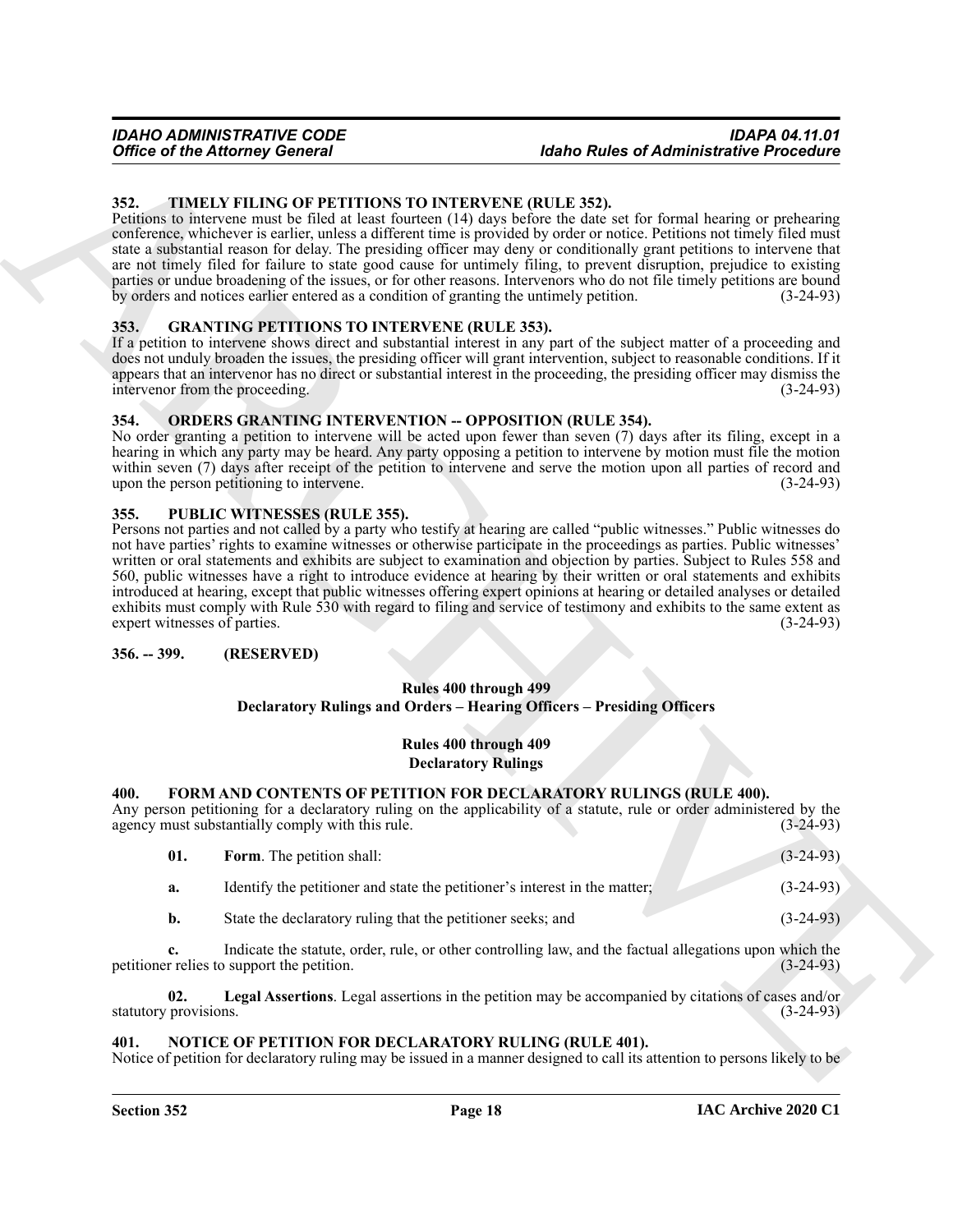interested in the subject matter of the petition. (3-24-93)

### <span id="page-18-10"></span><span id="page-18-8"></span><span id="page-18-0"></span>**402. PETITIONS FOR DECLARATORY RULINGS TO BE DECIDED BY ORDER (RULE 402).**

**01. Final Agency Action**. The agency's decision on a petition for declaratory ruling on the applicability of any statute, rule or order administered by the agency is a final agency action decided by order. (3-24-93)

**02. Content**. The order issuing the declaratory ruling shall contain or must be accompanied by a document containing the following paragraphs or substantially similar paragraphs: (3-24-93)

<span id="page-18-9"></span>**a.** This is a final agency action issuing a declaratory ruling. (3-24-93)

**b.** Pursuant to Sections 67-5270 and 67-5272, Idaho Code, any party aggrieved by this declaratory ruling may appeal to district court by filing a petition in the District Court in the county in which: (3-24-93)

| $\mathbf{i}$ . | A hearing was held; |  | $(3-24-93)$ |  |
|----------------|---------------------|--|-------------|--|
|----------------|---------------------|--|-------------|--|

ii. The declaratory ruling was issued; (3-24-93)

iii. The party appealing resides, or operates its principal place of business in Idaho; or (7-1-97)

iv. The real property or personal property that was the subject of the declaratory ruling is located.

(3-24-93)

**c.** This appeal must be filed within twenty-eight (28) days of the service date of this declaratory ruling. See Section 67-5273, Idaho Code. (3-24-93)

# <span id="page-18-1"></span>**403. -- 409. (RESERVED)**

# **Rules 410 through 499 Hearing Officers – Presiding Officers**

#### <span id="page-18-5"></span><span id="page-18-2"></span>**410. APPOINTMENT OF HEARING OFFICERS (RULE 410).**

A hearing officer is a person other than the agency head appointed to hear contested cases on behalf of the agency. Unless otherwise provided by statute or rule, hearing officers may be employees of the agency or independent contractors. Hearing officers may be (but need not be) attorneys. Hearing officers who are not attorneys should ordinarily be persons with technical expertise or experience in issues before the agency. The appointment of a hearing officer is a public record available for inspection, examination and copying. (3-24-93) officer is a public record available for inspection, examination and copying.

### <span id="page-18-7"></span><span id="page-18-3"></span>**411. HEARING OFFICERS CONTRASTED WITH AGENCY HEAD (RULE 411).**

Agency heads are not hearing officers, even if they are presiding at contested cases. The term "hearing officer" as used in these rules refers only to officers subordinate to the agency head. (3-24-93) used in these rules refers only to officers subordinate to the agency head.

# <span id="page-18-6"></span><span id="page-18-4"></span>**412. DISQUALIFICATION OF OFFICERS HEARING CONTESTED CASES (RULE 412).**

Office of the Attorney General<br>
anti-section (Addin Rales of Administrative Presenting<br>
anti-section in Section 1988.<br>
40. For the Attack of the Attack of Attack of Attack of Attack of Attack of Attack of Attack of Attack Pursuant to Section 67-5252, Idaho Code, any party shall have a right to one (1) disqualification without cause of any person serving or designated to serve as a presiding officer and any party shall have a right to move to disqualify a hearing officer for bias, prejudice, interest, substantial prior involvement in the case other than as a presiding officer, status as an employee of the agency hearing the contested case, lack of professional knowledge in the subject matter of the contested case, or any other reason provided by law or for any cause for which a judge is or may be disqualified. Any party may, within fourteen (14) days, petition for the disqualification of a hearing officer after receiving notice that the officer will preside at a contested case or promptly upon discovering facts establishing grounds for disqualification, whichever is later. Any party may assert a blanket disqualification for cause of all employees of the agency hearing the contested case, other than the agency head, without awaiting the designation by a presiding officer. A hearing officer whose disqualification is requested shall determine in writing whether to grant the petition for disqualification, stating facts and reasons for the hearing officer's determination. Disqualification of agency heads, if allowed, will be pursuant to Sections 59-704 and  $67-5252(4)$ , Idaho Code. (3-24-93)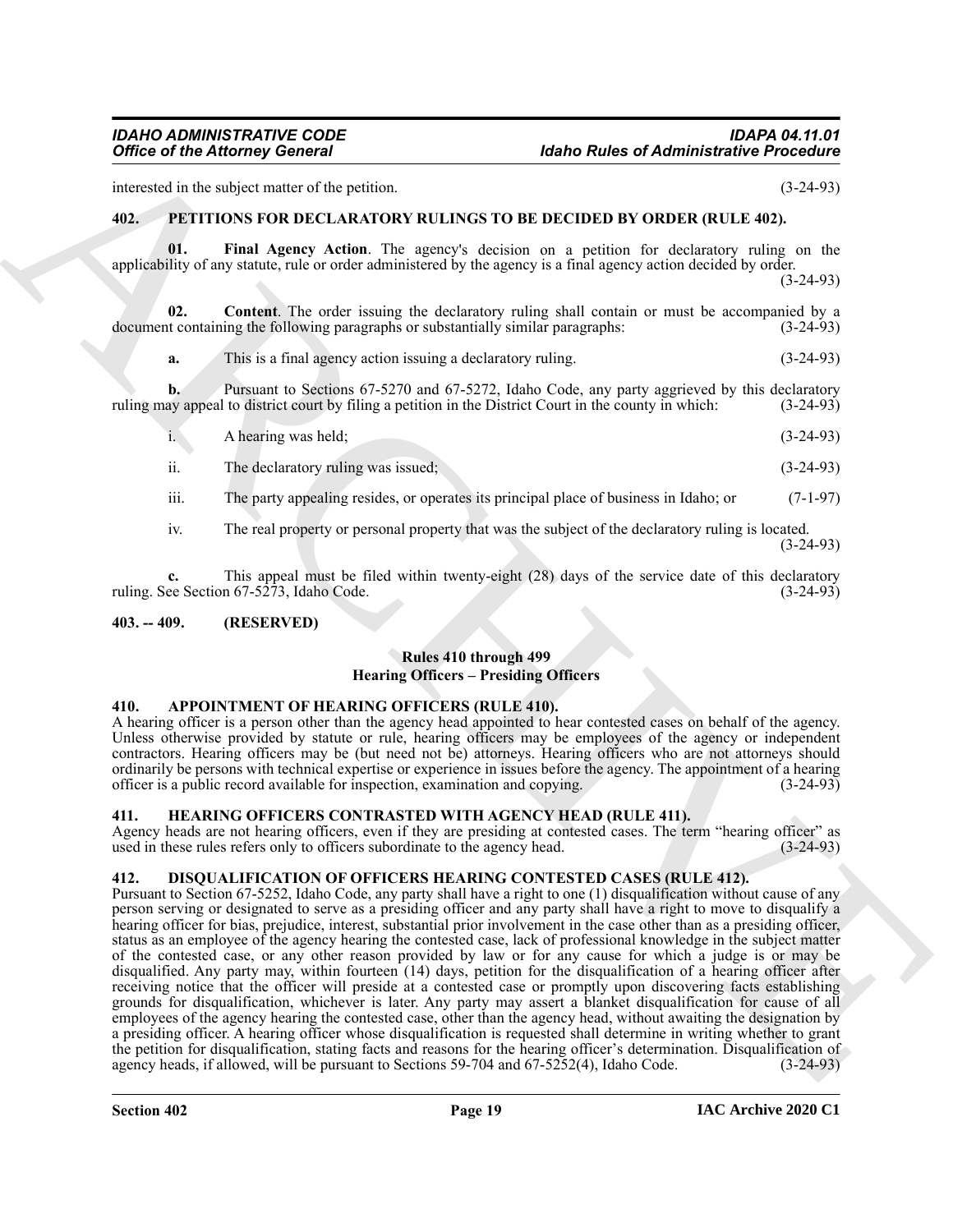# <span id="page-19-9"></span><span id="page-19-0"></span>**413. SCOPE OF AUTHORITY OF HEARING OFFICERS (RULE 413).**

<span id="page-19-11"></span>The scope of hearing officers' authority may be restricted in the appointment by the agency. (3-24-93)

**01. Scope of Authority**. Unless the agency otherwise provides hearing, officers have the standard scope of authority, which is: (3-24-93)

**a.** Authority to schedule cases assigned to the hearing officer, including authority to issue notices of prehearing conference and of hearing, as appropriate; (3-24-93)

**b.** Authority to schedule and compel discovery, when discovery is authorized before the agency, and to require advance filing of expert testimony, when authorized before the agency;  $(3-24-93)$ 

**c.** Authority to preside at and conduct hearings, accept evidence into the record, rule upon objections to evidence, and otherwise oversee the orderly presentations of the parties at hearing; and (3-24-93)

**d.** Authority to issue a written decision of the hearing officer, including a narrative of the proceedings before the hearing officer and findings of fact, conclusions of law, and recommended or preliminary orders by the hearing officer. (3-24-93)

<span id="page-19-10"></span>**02. Limitation**. The hearing officer's scope of authority may be limited from the standard scope, either in general, or for a specific proceeding. For example, the hearing officer's authority could be limited to scope Rule 413.01.c. (giving the officer authority only to conduct hearing), with the agency retaining all other authority. Hearing officers may be given authority with regard to the agency's rules as provided in Rule 416. (3-24-93)

#### <span id="page-19-7"></span><span id="page-19-1"></span>**414. PRESIDING OFFICER(S) (RULE 414).**

One (1) or more members of the agency board, the agency director, or duly appointed hearing officers may preside at hearing as authorized by statute or rule. When more than one officer sits at hearing, they may all jointly be presiding officers or may designate one of them to be the presiding officer. (3-24-93)

# <span id="page-19-5"></span><span id="page-19-2"></span>**415. CHALLENGES TO STATUTES (RULE 415).**

A hearing officer in a contested case has no authority to declare a statute unconstitutional. However, when a court of competent jurisdiction whose decisions are binding precedent in the state of Idaho has declared a statute unconstitutional, or when a federal authority has preempted a state statute or rule, and the hearing officer finds that the same state statute or rule or a substantively identical state statute or rule that would otherwise apply has been challenged in the proceeding before the hearing officer, then the hearing officer shall apply the precedent of the court or the preemptive action of the federal authority to the proceeding before the hearing officer and decide the proceeding before the hearing officer in accordance with the precedent of the court or the preemptive action of the federal authority. (3-24-93)

#### <span id="page-19-8"></span><span id="page-19-3"></span>**416. REVIEW OF RULES (RULE 416).**

When an order is issued by the agency head in a contested case, the order may consider and decide whether a rule of that agency is within the agency's substantive rulemaking authority or whether the rule has been promulgated according to proper procedure. The agency head may delegate to a hearing officer the authority to recommend a decision on issues of whether a rule is within the agency's substantive rulemaking authority or whether the rule has been promulgated according to proper procedure or may retain all such authority itself. (3-24-93) been promulgated according to proper procedure or may retain all such authority itself.

# <span id="page-19-6"></span><span id="page-19-4"></span>**417. EX PARTE COMMUNICATIONS (RULE 417).**

Office of the Attorney General<br>
13. SOOTE COATTEOUTIV OF HEADING OTTECHES (ILLE 444)<br>
The same of basis of the same of the same of the same of the same of the same of the same of the same of the same of the same of the sa Unless required for the disposition of a matter specifically authorized by statute to be done ex parte, a presiding officer serving in a contested case shall not communicate, directly or indirectly, regarding any substantive issue in the contested case with any party, except upon notice and opportunity for all parties to participate in the communication. The presiding officer may communicate ex parte with a party concerning procedural matters (e.g., scheduling). Ex parte communications from members of the general public not associated with any party are not required to be reported by this rule. However, when a presiding officer becomes aware of a written ex parte communication regarding any substantive issue from a party or representative of a party during a contested case, the presiding officer shall place a copy of the communication in the file for the case and distribute a copy of it to all parties of record or order the party providing the written communication to serve a copy of the written communication upon all parties of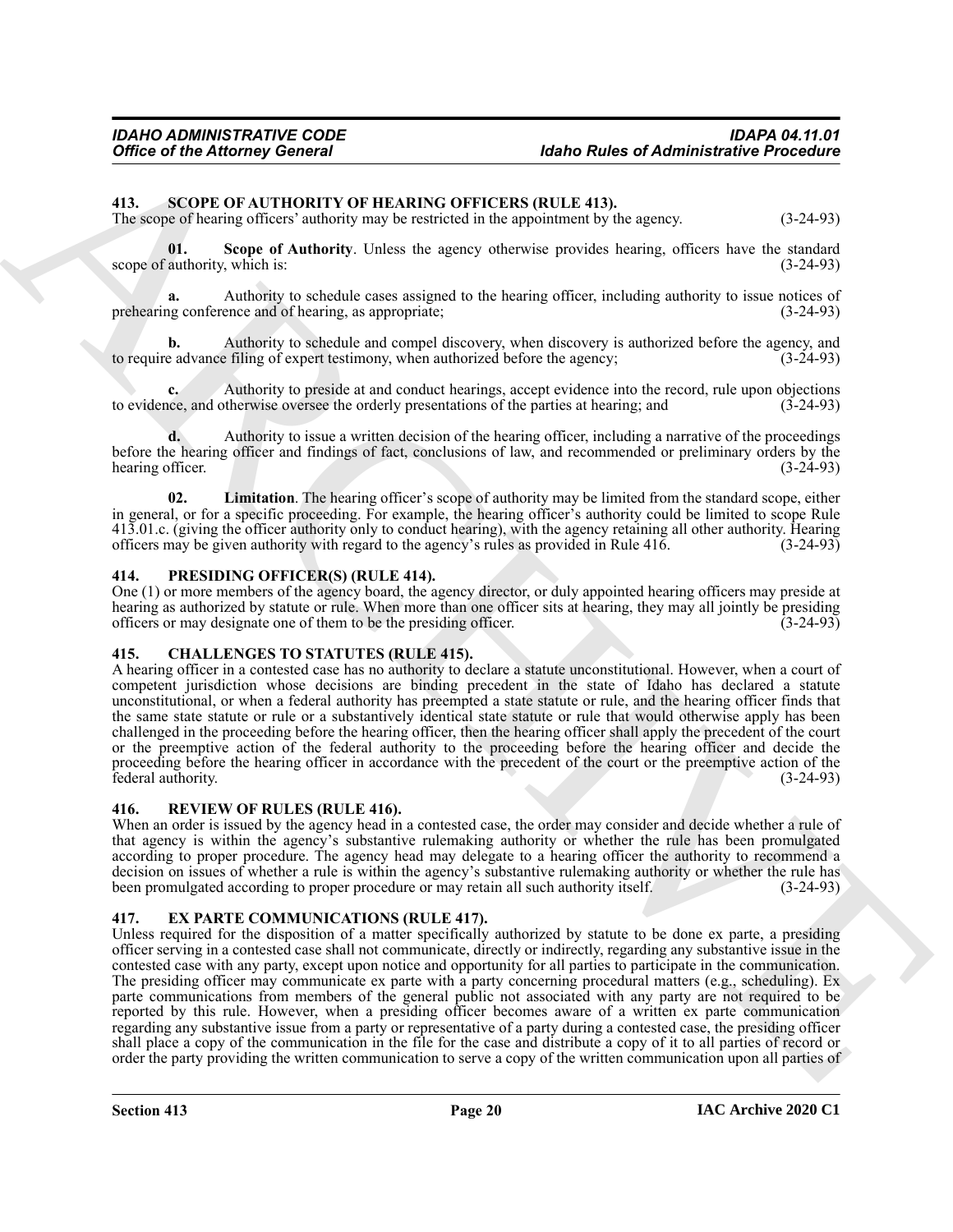record. Written communications from a party showing service upon all other parties are not ex parte communications. (3-24-93)

# <span id="page-20-0"></span>**418. -- 419. (RESERVED)**

#### <span id="page-20-3"></span><span id="page-20-1"></span>**420. CONTRAST BETWEEN AGENCY'S PROSECUTORIAL/INVESTIGATIVE AND ADJUDICATORY FUNCTIONS (RULE 420).**

<span id="page-20-5"></span>When statute assigns to an agency both  $(1)$  the authority to initiate complaints or to investigate complaints made by the public, and (2) the authority to decide the merits of complaints, the agency is required to perform two distinct functions: prosecutorial/investigative and adjudicatory. In light of these dual functions, Rules 420 through 429 set forth procedures to be followed by the agency head, agency attorneys, agency staff and hearing officers in processing these complaints or responding to citizen inquiries. As used in Rules 420 through 429, the term agency head means the officer or officers who exercise the agency's ultimate adjudicatory authority and includes individual members of a multimember board or commission comprising the agency head when a multimember board of commission exercises ultimate adjudicatory authority. These rules do not apply to elected constitutional officers in the exercise of their constitutional duties, either individually or in constitutional boards or commissions. (1-1-95)

Office of the Attorney General<br>
Yarda Rolles of Administrative Presenting<br>
Yarda Politics pairs and the pairs and the state of Administrative Presenting<br>
The CHIVE CONTENT CONTENT (SECUL CONTENT)<br>
ARCHIVE CONTENT (SECUL C **01. Prosecutorial/Investigative Function**. The prosecutorial/investigative function (including issuing a complaint) can be performed exclusively by agency attorneys and agency staff. When required or allowed by statute, the agency head may participate in or supervise investigations preceding the issuance of a complaint and may supervise the agency attorneys and agency staff conducting the prosecution of the complaint issued by the agency head, but the agency head (or members of the agency head) shall not participate in the prosecution of a formal contested case hearing for a complaint issued by the agency unless the agency head or that member does not participate in the adjudicatory function. The investigative function includes gathering of evidence outside of formal contested case proceedings. The prosecutorial function includes presentation of allegations or evidence to the agency head for determination whether a complaint will be issued, the issuance of a complaint when complaints are issued without the involvement of an agency adjudicator, and presentation of evidence or argument and briefing on the record in a formal contested case proceeding. (1-1-95)

<span id="page-20-4"></span>**02. Adjudicatory Function**. The adjudicatory function is performed by the agency head or the agency head's designee and/or hearing officers. The adjudicatory function includes: deciding whether to issue a complaint upon the basis of allegations before the agency when the decision to issue the complaint is made by an agency head acting in an adjudicatory capacity, i.e., when presented by agency staff in a formal setting with the question whether a complaint shall be issued; deciding whether to accept a consent order or other settlement of a complaint when the decision to accept a consent order or other settlement is made by an agency head acting in an adjudicatory capacity; and deciding the merits of a complaint following presentation of evidence in formal contested case proceedings. The adjudicatory function also includes agency attorneys' advice to the agency head or hearing officer in the performance of any adjudicatory functions. (1-1-95)

### <span id="page-20-6"></span><span id="page-20-2"></span>**421. PUBLIC INQUIRIES ABOUT OR RECOMMENDATIONS FOR AGENCY ISSUANCE OF A COMPLAINT (RULE 421).**

This rule sets forth procedures to be followed by the agency head, agency attorneys, agency staff and hearing officers upon receipt of a public inquiry whether, or public recommendation that, the agency issue a complaint. (1-1-95)

<span id="page-20-8"></span>**01.** The Agency Head. When the public contacts the agency head to inquire whether a complaint should be issued by the agency or to recommend that a complaint be issued, the agency head may: explain the agency's procedures; explain the agency's jurisdiction or authority (including the statutes or rules administered by the agency); and direct the public to appropriate staff personnel who can provide investigatory assistance or who can advise them how to pursue a complaint before the agency. When the agency head issues complaints, the agency head may discuss whether given allegations would, in the agency head's opinion, warrant the issuance of a complaint or warrant direction to staff to pursue further investigation. No statement of the agency head in response to a public inquiry constitutes a finding of fact or other decision on the underlying matter. (1-1-95)

<span id="page-20-7"></span>**02. The Agency Attorney**. When the public contacts an agency attorney to inquire whether a complaint should be issued by the agency or to recommend that a complaint be issued, the agency attorney may: explain the agency's procedures; explain the agency's jurisdiction or authority (including an explanation of the statutes or rules administered by the agency); and direct the public to appropriate staff personnel who can provide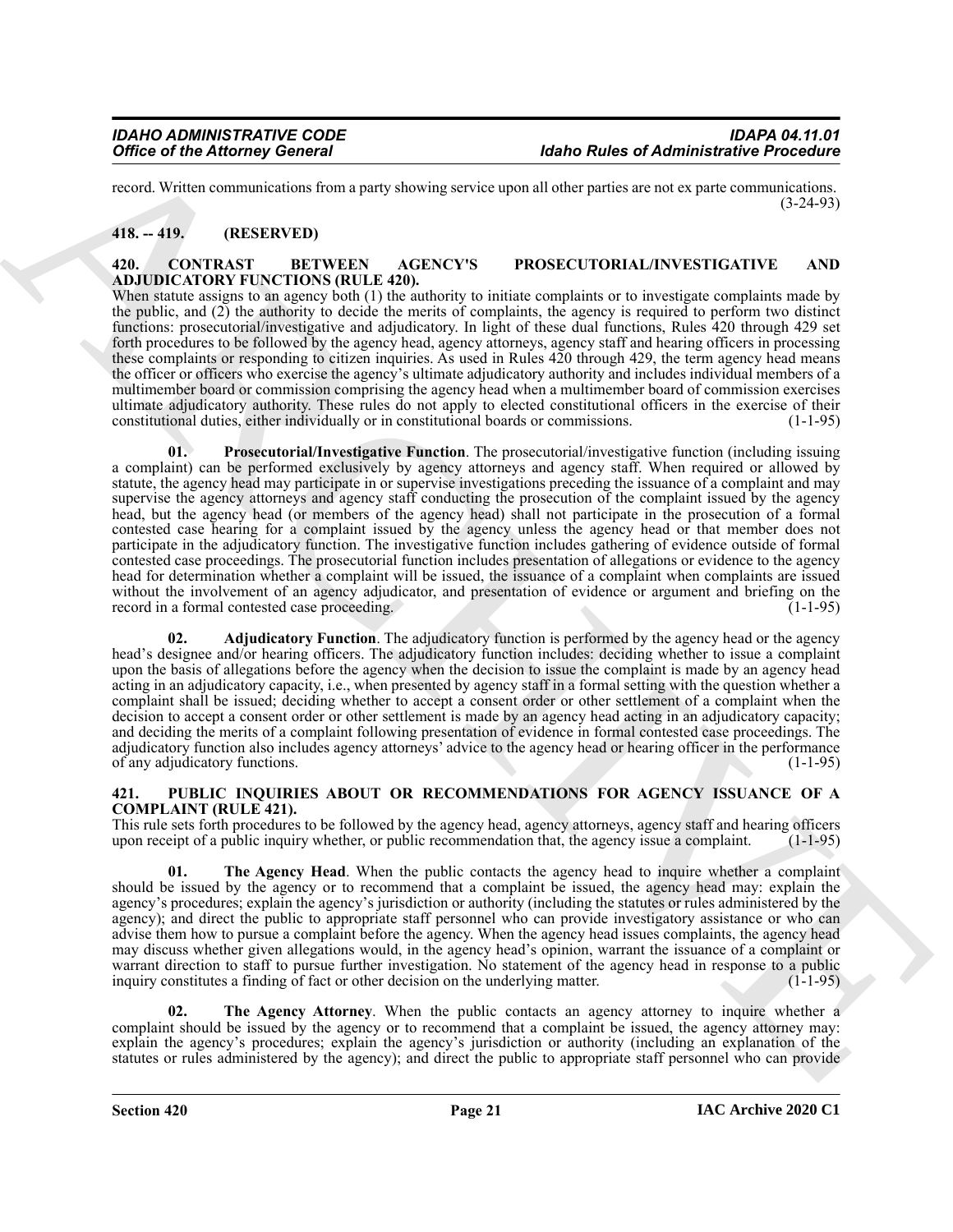<span id="page-21-9"></span>investigatory assistance or who can advise them how to pursue a complaint before the agency. An agency attorney assigned to a prosecutorial/investigative role may discuss whether given allegations would, in the attorney's opinion, warrant the issuance of a complaint or warrant direction to staff to pursue further investigation. The agency is not bound by the attorney's advice or recommendations, and the attorney should notify the public that the agency is not obligated to follow the attorney's advice or recommendations. (1-1-95)

Office of the Alternative Constraint in the property constraints of the Alternative Phenometrical School (149)<br>
ARCHIVES CONSTRUCTION (Fig. 149) and the state of the state of the state of the state of the state of the sta **03.** The Agency Staff. When the public contacts the agency staff to inquire whether a complaint should be issued or to recommend that a complaint be issued, a member of the agency staff authorized to respond to public inquiries about complaints may: explain the agency's procedures; explain the agency's jurisdiction or authority (including an explanation of the statutes or rules administered by the agency); direct the public to appropriate staff personnel who can provide investigatory assistance or who can advise them how to pursue a complaint before the agency; and express an opinion whether given allegations would, in the agency staff's opinion, warrant the issuance of a complaint or warrant agency staff's further investigation. The agency is not bound by the agency staff's advice or recommendations, and the agency staff should notify the public that the agency is not obligated to follow the agency staff's advice or recommendations. (1-1-95) (1-1-95)

<span id="page-21-8"></span>**04. Hearing Officers**. When the public contacts a hearing officer to inquire whether a complaint should be issued by the agency or to recommend that a complaint be issued, the hearing officer should not discuss the matter, but should refer the member of the public to other agency personnel. (1-1-95)

#### <span id="page-21-2"></span><span id="page-21-0"></span>**422. CONSIDERATION OF CONSENT AGREEMENT OR OTHER SETTLEMENTS BEFORE COMPLAINT ISSUED (RULE 422).**

This rule sets forth procedures to be followed when a consent agreement, stipulated settlement, or other settlement is negotiated before a complaint is filed. (1-1-95)

<span id="page-21-4"></span>**01. Negotiations**. As authorized by the agency, an attorney assigned to a prosecutorial/investigative role or members of the agency staff may negotiate consent agreements or other settlements with any person who might later be the subject of a complaint. When the agency head issues complaints, the agency head may participate in the negotiations. Otherwise, no member of the agency head, no attorney assigned to advise or assist the agency head in its adjudicatory function, and no hearing officer may participate in these negotiations, but the agency head may have rules or guidelines for issuance of consent agreements or other general policy statements available to guide individual negotiations. (1-1-95)

<span id="page-21-5"></span>**02. Presentation of Consent Agreement to Agency Head**. When the consent agreement provides, or the persons signing the consent agreement contemplate, that the consent agreement must be presented to the agency head for approval, the consent agreement may be presented to the agency head by representatives of any party, unless the agreement provides to the contrary. Any consent agreement presented to the agency head must be served on all parties and on the agency staff. (1-1-95)

<span id="page-21-3"></span>**03. Agency Head Consideration of Consent Agreement**. A consent agreement that is presented to the agency head for approval, disapproval or modification must be reviewed under this rule. The agency head may accept or reject the consent agreement, indicate how the consent agreement must be modified to be acceptable, or inform the parties what further information is required for the agency head's consideration of the consent agreement. When a consent agreement is rejected, no matter recited in the rejected consent agreement may be used as an admission against a party in any later proceeding before the agency, and any such matter must be proven by evidence independent of the consent agreement. (1-1-95) independent of the consent agreement.

#### <span id="page-21-6"></span><span id="page-21-1"></span>**423. PROCEDURES AFTER ISSUANCE OF A COMPLAINT AND BEFORE THE AGENCY HEAD'S CONSIDERATION OF THE COMPLAINT (RULE 423).**

This rule sets forth procedures to be followed by the agency head, agency attorneys, agency staff and hearing officers after a complaint is issued, while investigation or discovery is underway, while a hearing is conducted, and before the recommended order or preliminary order of the hearing officer is submitted to the agency head (if a hearing officer hears the complaint and issues a recommended or preliminary order). (1-1-95)

#### <span id="page-21-7"></span>**01. The Agency Head**. (1-1-95)

**a.** Prohibited Contacts--allowable Managerial Reporting. Unless authorized or required by statute, the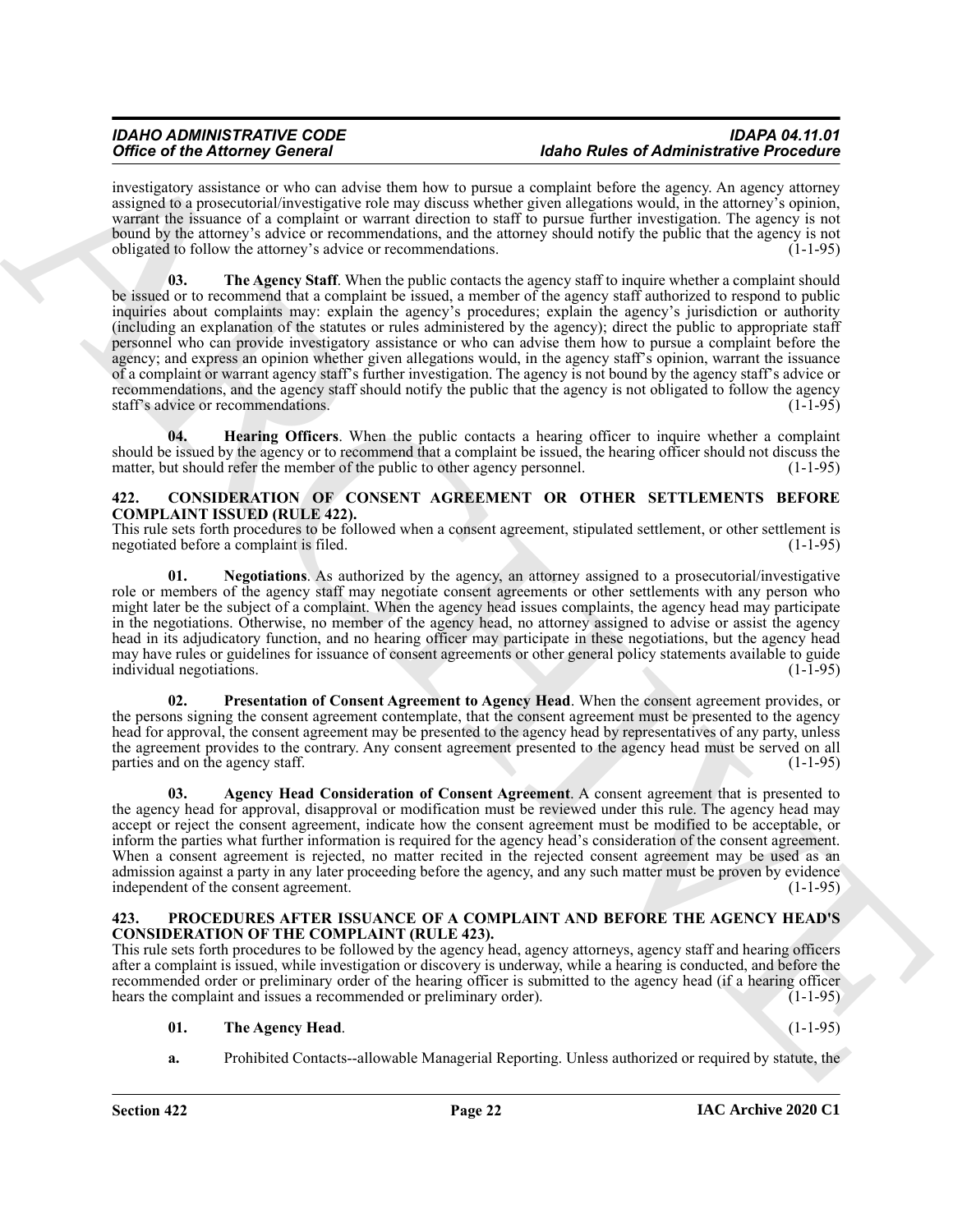agency head shall not discuss the substance of the complaint ex parte with any representative of any party or with agency attorneys or agency staff involved in the prosecution or investigation of the complaint. The agency head may request periodic progress reporting on staff preparation from an executive director or other staff member in charge. For example, the agency head may ask whether the agency staff will be prepared to present its case by a given date. As required to perform statutory supervisory duties, the agency head may approve or disapprove expenditures associated with the prosecution, authorize retention of experts or outside counsel for the prosecution, address policy issues that may affect the prosecution, and otherwise discharge the agency head's statutory management and supervisory duties. (1-1-95)

**b.** Allowed Contacts. The agency head may discuss the substance of the complaint with agency attorneys and agency staff who are not involved in the prosecution or investigation of the complaint. When one or more members of the agency head sits with a hearing officer to hear the contested case, any member of the agency head not participating in the prosecution and not supervising prosecutorial/investigative personnel may discuss the substance of the complaint with the hearing officer. (1-1-95)

# <span id="page-22-1"></span>**02. The Agency Attorney**. (1-1-95)

Office of History General Hermann and the summation of the Definite Particular and the main state of Historical Hermann and the summation of Becker and Historical Hermann and The Company of Becker and The Company of Becke **a.** Prosecutorial/Investigative Attorneys. Except as authorized by Subsection 423.01.a. of this rule, no agency attorney involved in the investigation or prosecution of a complaint shall discuss the substance of the complaint ex parte with the agency head, a hearing officer assigned to hear the complaint, or with any agency attorney assigned to advise or assist the agency head or to advise or assist a hearing officer assigned to hear the complaint; provided, that when a hearing officer has made a bench ruling and has on the record directed the agency attorney to prepare findings of fact and other reasoning supporting the decision in conformance with the bench ruling, or when a hearing officer has by written document served on all parties ordered the agency attorney to prepare findings of fact and other reasoning supporting the decision in conformance with the written document, the agency attorney may contact the hearing officer in connection with the preparation of the written document to be submitted to the hearing officer. (1-1-95) (1-1-95)

**b.** Advisory Attorneys. Except as authorized by Subsection 423.01.a. of this rule, no agency attorney assigned to advise or assist the agency head or hearing officer shall discuss the substance of the complaint ex parte with any representative of any party or with agency attorneys or agency staff involved in the prosecution or investigation of the complaint. An agency attorney assigned to advise or assist the agency head or hearing officer may discuss the substance of the complaint with the hearing officer or agency head. (1-1-95)

# <span id="page-22-2"></span>**03.** The Agency Staff. (1-1-95)

**a.** Prosecutorial/Investigative Staff. Except as authorized by Subsection 423.01.a. of this rule, no member of the agency staff involved in the investigation or prosecution of the complaint shall discuss the substance of the complaint ex parte with the agency head, a hearing officer assigned to hear the complaint, or with any agency attorney assigned to advise or assist the agency head or to advise or assist a hearing officer assigned to hear the complaint, except as provided in Subsection 423.04.b. of this rule and in Subsections 425.01 and 425.03. (1-1-95)

**b.** Advisory Staff. Except as authorized by Subsection 423.01.a. of this rule, no agency staff assigned to advise or assist the agency head or hearing officer shall discuss the substance of the complaint ex parte with any representative of any party or with agency attorneys or agency staff involved in the prosecution or investigation of the complaint. Agency staff assigned to advise or assist the agency head or hearing officer may discuss the substance of the complaint with the hearing officer or agency head. (1-1-95)

<span id="page-22-0"></span>**04. Hearing Officers**. Hearing officers may discuss the substance of the complaint with attorneys of the agency assigned to advise or assist the hearing officer and with other hearing officers. Hearing officers may discuss the substance of the complaint with the agency head as authorized by Subsection 423.01.b of this rule. No hearing officer shall discuss the substance of the complaint ex parte with any representative of any party or with agency attorneys or agency staff involved in the prosecution or investigation of the complaint; except: (1-1-95)

**a.** Bench Rulings, etc. When a hearing officer has made a bench ruling and has on the record directed the attorney for a party or the agency attorney to prepare findings of fact and other reasoning supporting the decision in conformance with the bench ruling, or when a hearing officer has by written document served on all parties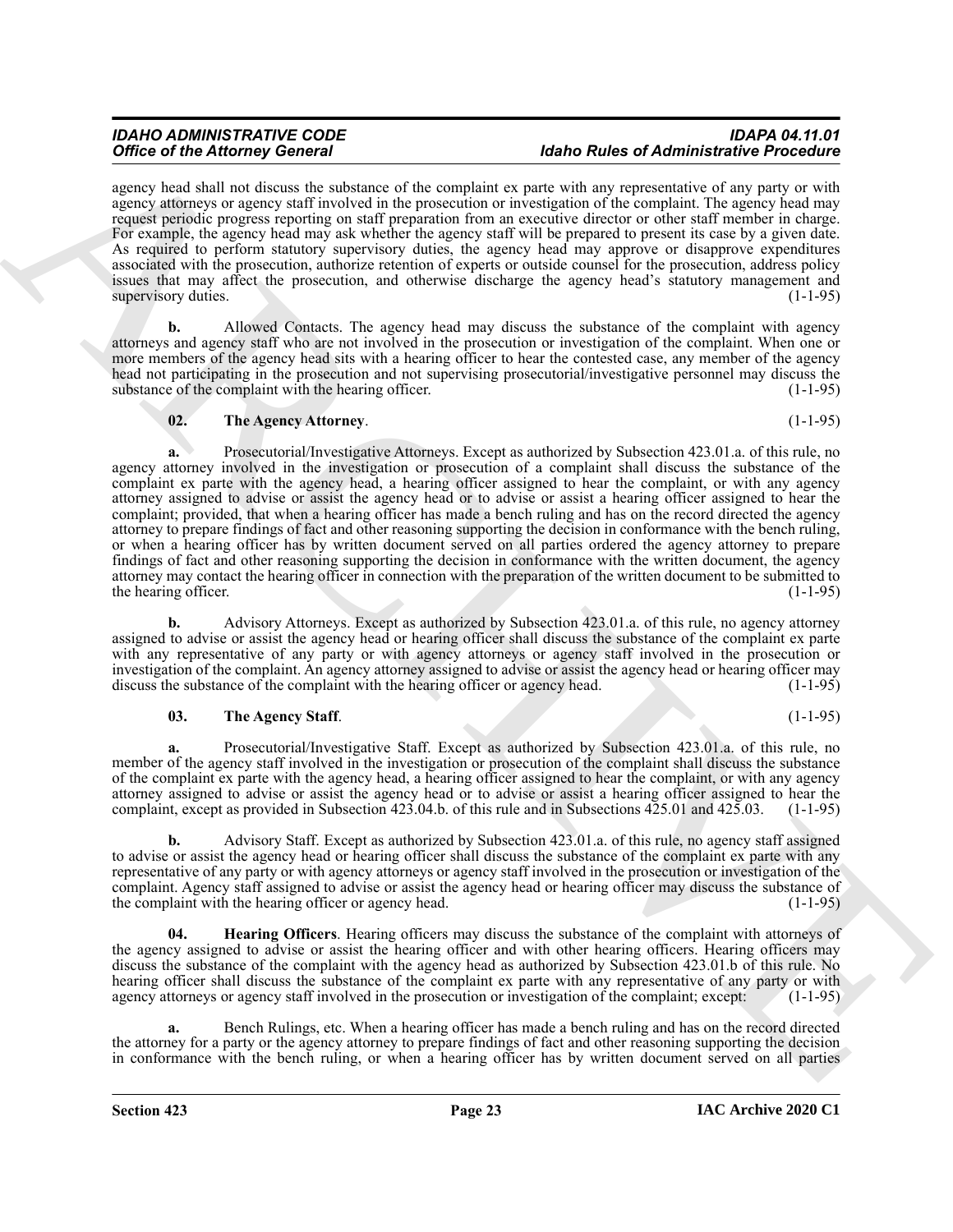directed the attorney for a party or the agency attorney to prepare findings of fact and other reasoning supporting the decision in conformance with the written document, the hearing officer may contact the attorney for the party or the agency attorney in connection with the preparation of the written document to be submitted to the hearing officer.  $(1-1-95)$ 

**b.** Technical Calculations. If the consideration of the complaint requires technical calculations, etc., that can most efficiently be performed by a person who participated in the investigation or hearing, the hearing officer may direct that person to perform the calculations, etc., for the hearing officer's use in the recommended order or preliminary order. (1-1-95)

# <span id="page-23-5"></span><span id="page-23-0"></span>**424. HEARING OFFICERS (RULE 424).**

Office of the Afternote General strengthenius by means allowed that the strengthenius of Afternote Breakforthenius of the strengthenius of the strengthenius of the strengthenius of the strengthenius of the strengthenius o No hearing officer may discuss the substance of a complaint ex parte with any agency attorney or agency staff involved in the investigation or prosecution of the complaint, with any representative of any party, or with any member of the public at large at any stage of the agency's consideration of the complaint or pending judicial review of the agency's decision in the complaint, except as allowed in Subsections 423.02.a. and 423.04. A hearing officer may consult with any other hearing officer. A hearing officer may consult with the agency head as authorized by Subsections 423.01.b. and 425.01. A hearing officer may consult with an agency attorney assigned to advise or assist the hearing officer. The agency may appoint as a hearing officer the agency attorney who will advise or assist the agency head in consideration of the complaint, but this agency attorney cannot participate in the prosecution of the complaint or have ex parte contact with any party to the complaint or the agency's prosecutorial/investigative staff.

 $(1-1-95)$ 

# <span id="page-23-2"></span><span id="page-23-1"></span>**425. AGENCY HEAD'S CONSIDERATION OF RECOMMENDED OR PRELIMINARY ORDER (RULE 425).**

This rule sets forth procedures to be followed by the agency head, agency attorneys, agency staff, and hearing officers after the hearing officer's recommended order or preliminary order has been placed before the agency head for review. (1-1-95)

<span id="page-23-4"></span>The Agency Head. In considering the hearing officer's recommended order or preliminary order, the agency head may consult with an agency attorney assigned to advise or assist the agency head and with agency staff who did not participate in the investigation or prosecution of the complaint. As allowed in Subsection 423.01.b. when one (1) or more members of the agency head and the hearing officer hear the complaint, the agency head may consult with the hearing officer who heard the complaint and prepared the recommended order or preliminary order or with other hearing officers. The agency head shall not discuss the substance of the complaint ex parte with any representative of any party or with agency attorneys or agency staff involved in the prosecution or investigation of the complaint; except: (1-1-95) complaint; except:

**a.** Bench Rulings, etc. When the agency head has made a bench ruling and has on the record directed the attorney for a party or the agency attorney to prepare findings of fact and other reasoning supporting the decision in conformance with the bench ruling, or when the agency head has by written document served on all parties directed the attorney for a party or the agency attorney to prepare findings of fact and other reasoning supporting the decision in conformance with the written document, the agency head may contact the attorney for the party or the agency attorney in connection with the preparation of the written document to be submitted to the agency head.

 $(1 - 1 - 95)$ 

**b.** Technical Calculations. If the consideration of the complaint requires technical calculations, etc., that can most efficiently be performed by a person who participated in the investigation or hearing, the agency head may direct that person to perform the calculations, etc., for the agency head's use in the final order. (1-1-95)

# <span id="page-23-3"></span>**02. The Agency Attorney**. (1-1-95)

**a.** Prosecutorial/Investigative Attorneys. No agency attorney involved in the investigation or prosecution of a complaint shall consult with the agency head considering the hearing officer's recommended order or preliminary order, except as provided in Subsections 423.01 and 423.02.a. An agency attorney who was involved in the investigation or prosecution of the complaint may attend public meetings of the agency head that consider complaints and may respond to questions from the agency head so long as the meetings have been noticed to all parties and all parties have the same opportunity to respond to questions from the agency head as the agency's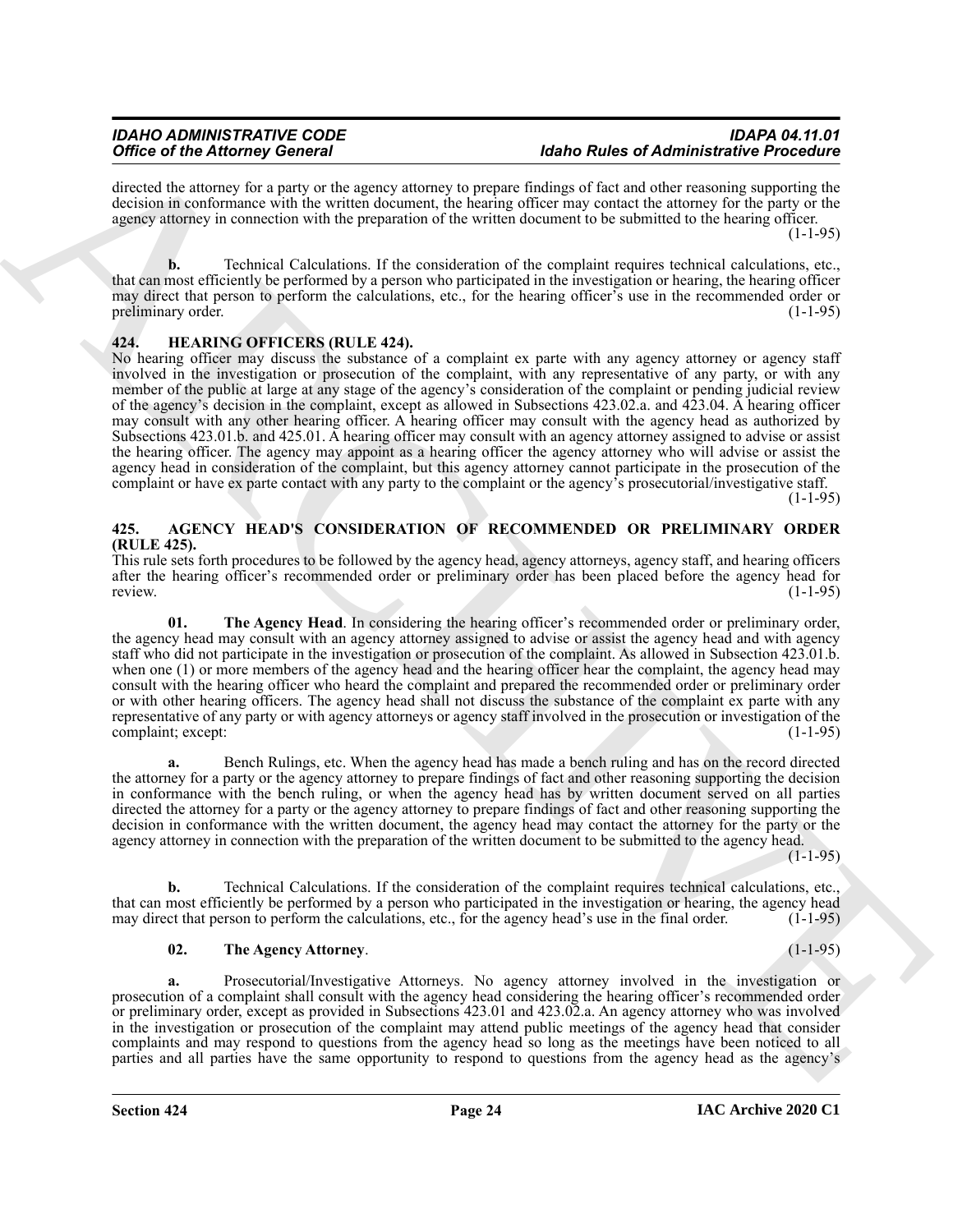# *IDAHO ADMINISTRATIVE CODE IDAPA 04.11.01 <u>Idaho Rules of Administrative Procedure</u>*

prosecutorial/investigative attorneys. (1-1-95)

**b.** Advisory Attorneys. An agency attorney assigned to advise or assist the agency head in consideration of the complaint may consult with the agency head in preparation for or while the agency head is considering the hearing officer's recommended order or preliminary order or draft final order when one or more members of the agency head heard the case with the hearing officer. (1-1-95)

#### <span id="page-24-5"></span>**03. The Agency Staff**. (1-1-95)

**a.** Prosecutorial/Investigative Staff. No member of the agency staff involved in the investigation or prosecution of the complaint shall consult with the agency head in its consideration of the recommended order or preliminary order, but a member of the agency staff who participated in the investigation or prosecution of the complaint may provide technical computations, etc., at the direction of the agency head as provided in Subsection  $425.01$  of this rule. (1-1-95)

**b.** Advisory Staff. Any member of the agency staff assigned to advise or assist the agency head may with the agency head at the agency head's direction. (1-1-95) consult with the agency head at the agency head's direction.

<span id="page-24-4"></span>**04. Hearing Officers**. No hearing officer shall consult with any person other than the agency head or attorneys assigned to advise or assist the agency head during the agency head's consideration of the hearing officer's recommended order or preliminary order. A hearing officer may consult with a member of the agency head or the entire agency head or attorneys assigned to advise or assist the agency head only as allowed by Subsections 423.01.b. and 423.04 and Subsection 425.01.a. of this rule when one (1) or more members of the agency head and the hearing officer heard the complaint. (1-1-95)

<span id="page-24-0"></span>**426. -- 499. (RESERVED)**

# **Rules 500 through 699 Post-Pleading Procedure**

# **Rules 500 through 509 Alternative Dispute Resolution (ADR)**

# <span id="page-24-6"></span><span id="page-24-1"></span>**500. ALTERNATIVE RESOLUTION OF CONTESTED CASES (RULE 500).**

Office of the Attorney General<br>
procedure content of the procedure of Attachment Content of the Content of the Content of the Content of the Content of the Content of the Content of the Content of the Content of the Conte The Idaho Legislature encourages informal means of alternative dispute resolution (ADR). For contested cases, the means of ADR include, but are not limited to, settlement negotiations, mediation, factfinding, minitrials, and arbitration, or any combination of them. These alternatives can frequently lead to more creative, efficient and sensible outcomes than may be attained under formal contested case procedures. An agency may use ADR for the resolution of issues in controversy in a contested case if the agency finds that such a proceeding is appropriate. An agency may find that using ADR is not appropriate if it determines that an authoritative resolution of the matter is needed for precedential value, that formal resolution of the matter is of special importance to avoid variation in individual decisions, that the matter significantly affects persons who are not parties to the proceeding, or that a formal proceeding is in the public interest. (3-24-93)

# <span id="page-24-8"></span><span id="page-24-2"></span>**501. NEUTRALS (RULE 501).**

When ADR is used for all or a portion of a contested case, the agency may provide a neutral to assist the parties in resolving their disputed issues. The neutral may be an employee of the agency or of another state agency or any other individual who is acceptable to the parties to the proceeding. A neutral shall have no official, financial, or personal conflict of interest with respect to the issues in controversy, unless such interest is disclosed in writing to all parties and all parties agree that the neutral may serve. and all parties agree that the neutral may serve.

# <span id="page-24-7"></span><span id="page-24-3"></span>**502. CONFIDENTIALITY RULE 502).**

Communications in an ADR proceeding shall not be disclosed by the neutral or by any party to the proceeding unless all parties to the proceeding consent in writing, the communication has already been made public, or the communication is required by court order, statute or agency rule to be make public. (3-24-93)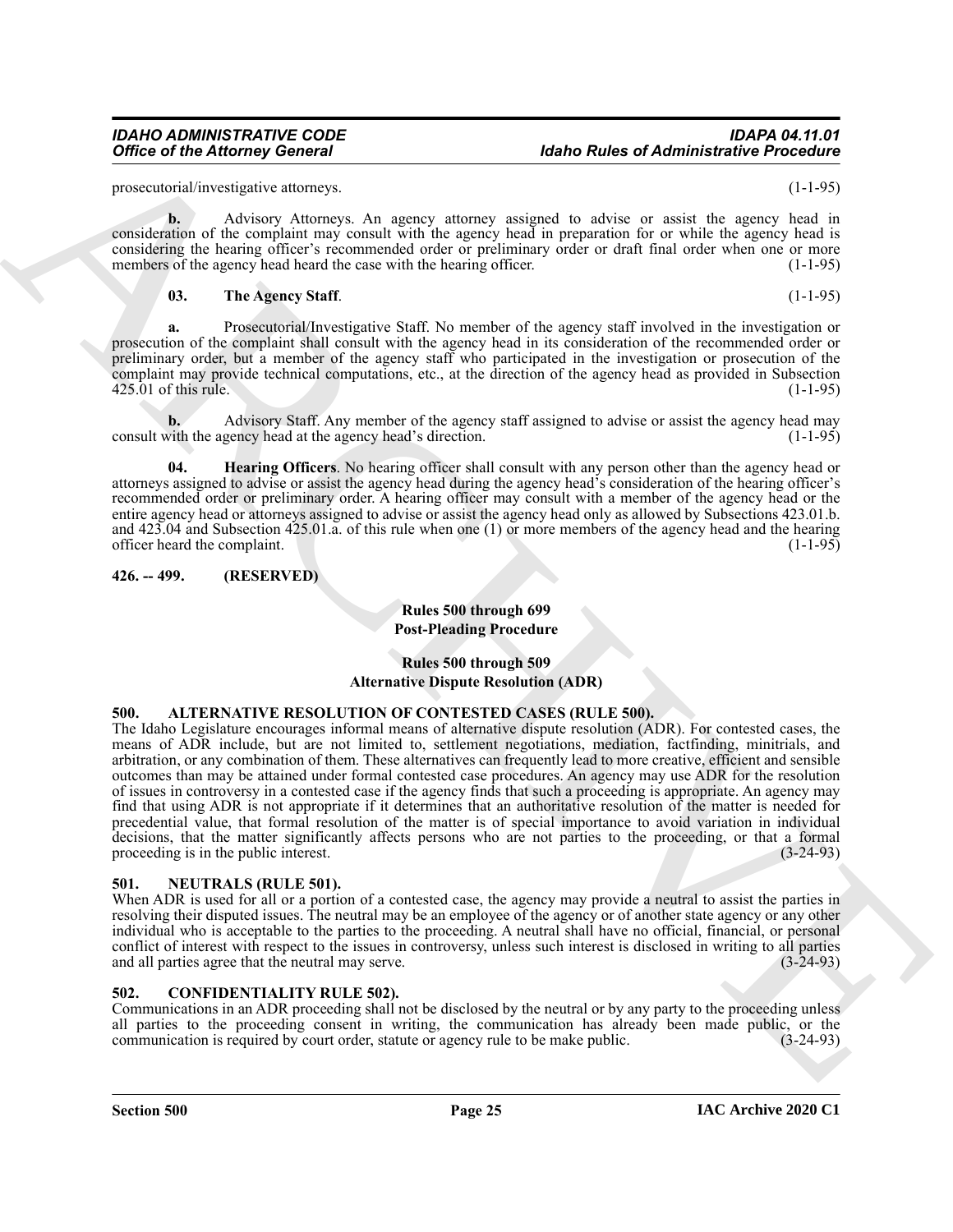<span id="page-25-0"></span>

### **Rules 510 through 519 Prehearing Conferences**

#### <span id="page-25-13"></span><span id="page-25-1"></span>**510. PURPOSES OF PREHEARING CONFERENCES (RULE 510).**

# <span id="page-25-11"></span><span id="page-25-2"></span>**511. NOTICE OF PREHEARING CONFERENCE (RULE 511).**

### <span id="page-25-14"></span><span id="page-25-3"></span>**512. RECORD OF CONFERENCE (RULE 512).**

#### <span id="page-25-12"></span><span id="page-25-4"></span>**513. ORDERS RESULTING FROM PREHEARING CONFERENCE (RULE 513).**

# <span id="page-25-8"></span><span id="page-25-5"></span>**514. FACTS DISCLOSED NOT PART OF THE RECORD (RULE 514).**

#### <span id="page-25-6"></span>**515. -- 519. (RESERVED)**

#### **Rules 520 through 549 Discovery-Related Prehearing Procedures**

# <span id="page-25-7"></span>**520. KINDS AND SCOPE OF DISCOVERY LISTED (RULE 520).**

<span id="page-25-10"></span><span id="page-25-9"></span>

| 01. | Kinds of Discovery. The kinds of discovery recognized by these rules in contested cases are: |  |            |
|-----|----------------------------------------------------------------------------------------------|--|------------|
|     |                                                                                              |  | $(7-1-97)$ |

|                      | <b>Office of the Attorney General</b>                                                                                                     | <b>Idaho Rules of Administrative Procedure</b>                                                                                                                                                                                                                                                                                                                                                                                                                                                                                                                                                                                                                                                                                           |  |
|----------------------|-------------------------------------------------------------------------------------------------------------------------------------------|------------------------------------------------------------------------------------------------------------------------------------------------------------------------------------------------------------------------------------------------------------------------------------------------------------------------------------------------------------------------------------------------------------------------------------------------------------------------------------------------------------------------------------------------------------------------------------------------------------------------------------------------------------------------------------------------------------------------------------------|--|
| $503. - 509.$        | (RESERVED)                                                                                                                                |                                                                                                                                                                                                                                                                                                                                                                                                                                                                                                                                                                                                                                                                                                                                          |  |
|                      |                                                                                                                                           | Rules 510 through 519                                                                                                                                                                                                                                                                                                                                                                                                                                                                                                                                                                                                                                                                                                                    |  |
|                      |                                                                                                                                           | <b>Prehearing Conferences</b>                                                                                                                                                                                                                                                                                                                                                                                                                                                                                                                                                                                                                                                                                                            |  |
| 510.                 | PURPOSES OF PREHEARING CONFERENCES (RULE 510).<br>proceeding or its settlement.                                                           | The presiding officer may by order or notice issued to all parties and to all interested persons as defined in Section<br>158 convene a prehearing conference in a contested case for the purposes of formulating or simplifying the issues,<br>obtaining concessions of fact or identification of documents to avoid unnecessary proof, scheduling discovery when<br>discovery is authorized before the agency, arranging for the exchange of proposed exhibits or prepared testimony,<br>limiting witnesses, discussing settlement offers or making settlement offers, scheduling hearings, establishing<br>procedure at hearings, and addressing other matters that may expedite orderly conduct and disposition of the<br>$(7-1-97)$ |  |
| 511.                 | NOTICE OF PREHEARING CONFERENCE (RULE 511).<br>regard to an agency's obligations under the American with Disabilities Act (See Rule 551). | Notice of the place, date and hour of a prehearing conference will be served at least fourteen (14) days before the time<br>set for the prehearing conference, unless the presiding officer finds it necessary or appropriate for the conference to<br>be held earlier. Notices for prehearing conference must contain the same information as notices of hearing with<br>$(3-24-93)$                                                                                                                                                                                                                                                                                                                                                    |  |
| 512.<br>conferences. | <b>RECORD OF CONFERENCE (RULE 512).</b>                                                                                                   | Prehearing conferences may be held formally (on the record) or informally (off the record) before or in the absence of<br>a presiding officer, according to order or notice. Agreements by the parties to the conference may be put on the record<br>during formal conferences or may be reduced to writing and filed with the agency after formal or informal<br>$(3-24-93)$                                                                                                                                                                                                                                                                                                                                                            |  |
| 513.                 | modified by the presiding officer for good cause.                                                                                         | ORDERS RESULTING FROM PREHEARING CONFERENCE (RULE 513).<br>The presiding officer may issue a prehearing order or notice based upon the results of the agreements reached at or<br>rulings made at a prehearing conference. A prehearing order will control the course of subsequent proceedings unless<br>$(3-24-93)$                                                                                                                                                                                                                                                                                                                                                                                                                    |  |
| 514.                 | <b>FACTS DISCLOSED NOT PART OF THE RECORD (RULE 514).</b><br>conferences in a contested case are not part of the record.                  | Facts disclosed, offers made and all other aspects of negotiation (except agreements reached) in prehearing<br>$(3-24-93)$                                                                                                                                                                                                                                                                                                                                                                                                                                                                                                                                                                                                               |  |
| $515. - 519.$        | (RESERVED)                                                                                                                                |                                                                                                                                                                                                                                                                                                                                                                                                                                                                                                                                                                                                                                                                                                                                          |  |
|                      |                                                                                                                                           | Rules 520 through 549<br><b>Discovery-Related Prehearing Procedures</b>                                                                                                                                                                                                                                                                                                                                                                                                                                                                                                                                                                                                                                                                  |  |
| 520.                 | KINDS AND SCOPE OF DISCOVERY LISTED (RULE 520).                                                                                           |                                                                                                                                                                                                                                                                                                                                                                                                                                                                                                                                                                                                                                                                                                                                          |  |
| 01.                  |                                                                                                                                           | Kinds of Discovery. The kinds of discovery recognized by these rules in contested cases are:<br>$(7-1-97)$                                                                                                                                                                                                                                                                                                                                                                                                                                                                                                                                                                                                                               |  |
| a.                   | Depositions;                                                                                                                              | $(3-24-93)$                                                                                                                                                                                                                                                                                                                                                                                                                                                                                                                                                                                                                                                                                                                              |  |
| b.                   | Production requests or written interrogatories;                                                                                           | $(3-24-93)$                                                                                                                                                                                                                                                                                                                                                                                                                                                                                                                                                                                                                                                                                                                              |  |
|                      | Requests for admission;                                                                                                                   | $(3-24-93)$                                                                                                                                                                                                                                                                                                                                                                                                                                                                                                                                                                                                                                                                                                                              |  |
| c.                   |                                                                                                                                           |                                                                                                                                                                                                                                                                                                                                                                                                                                                                                                                                                                                                                                                                                                                                          |  |
| d.                   | Subpoenas; and                                                                                                                            | $(3-24-93)$                                                                                                                                                                                                                                                                                                                                                                                                                                                                                                                                                                                                                                                                                                                              |  |
| e.                   |                                                                                                                                           | Statutory inspection, examination (including physical or mental examination), investigation, etc.<br>$(3-24-93)$                                                                                                                                                                                                                                                                                                                                                                                                                                                                                                                                                                                                                         |  |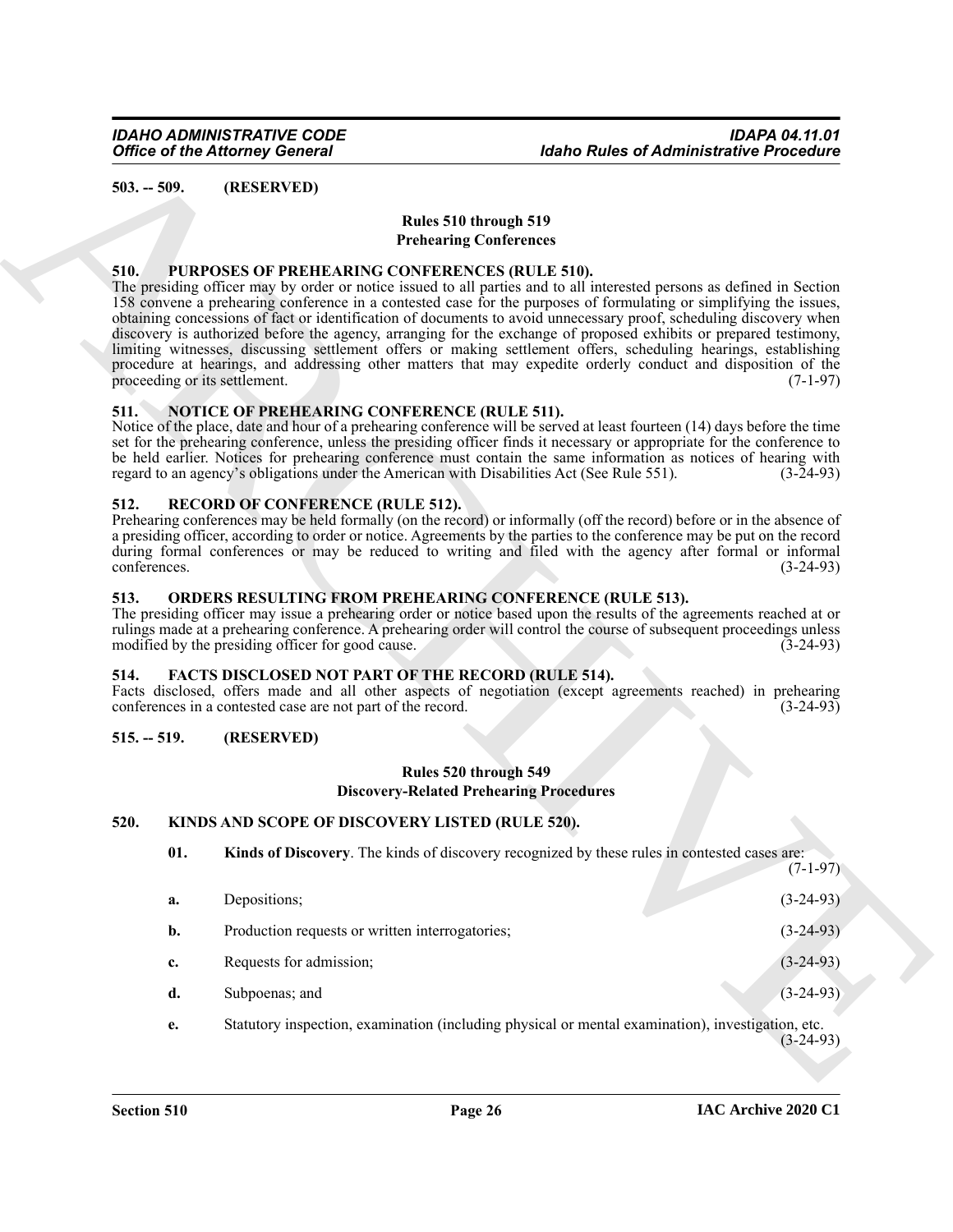<span id="page-26-11"></span>**02. Rules of Civil Procedure**. Unless otherwise provided by statute, rule, order or notice, when discovery is authorized before the agency, the scope of discovery, other than statutory inspection, examination, investigation, etc., is governed by the Idaho Rules of Civil Procedure (see Idaho Rule of Civil Procedure 26(b)).

 $(7-1-97)$ 

# <span id="page-26-16"></span><span id="page-26-0"></span>**521. WHEN DISCOVERY AUTHORIZED (RULE 521).**

Office of History General Constraints when the main factor of Historical Constraints Prescription is a subsective procedure of the main state of the main state of the main state of the main state of the main state of the Parties may agree between or among themselves to provide for discovery without reference to an agency's statutes, rules of procedure, or orders. Otherwise no party before the agency is entitled to engage in discovery unless discovery is authorized before the agency, the party moves to compel discovery, and the agency issues an order directing that the discovery be answered. The presiding officer shall provide a schedule for discovery in the order compelling discovery, but the order compelling and scheduling discovery need not conform to the timetables of the Idaho Rules of Civil Procedure. The agency or agency staff may conduct statutory inspection, examination, investigation, etc., at any time without filing a motion to compel discovery. any time without filing a motion to compel discovery.

# <span id="page-26-13"></span><span id="page-26-1"></span>**522. RIGHTS TO DISCOVERY RECIPROCAL (RULE 522).**

All parties to a proceeding have a right of discovery of all other parties to a proceeding as allowed by Rule 521 and the agency's authorizing statutes and rules. Rules 523 through 525, 527 and 528 set forth the scope of various forms of discovery when those forms of discovery are authorized before the agency, but do not create an independent right of discovery. The presiding officer may by order authorize or compel necessary discovery authorized by statute or rule. (7-1-97)

# <span id="page-26-9"></span><span id="page-26-2"></span>**523. DEPOSITIONS (RULE 523).**

Depositions may be taken in accordance with the Idaho Rules of Civil Procedure for any purpose allowed by statute, the Idaho Rules of Civil Procedure, or rule or order of the agency. (3-24-93)

### <span id="page-26-12"></span><span id="page-26-3"></span>**524. PRODUCTION REQUESTS OR WRITTEN INTERROGATORIES AND REQUESTS FOR ADMISSION (RULE 524).**

Production requests or written interrogatories and requests for admission may be submitted in accordance with the Idaho Rules of Civil Procedure for any purpose allowed by statute, the Idaho Rules of Civil Procedure, or rule or order of the agency. (3-24-93)

# <span id="page-26-15"></span><span id="page-26-4"></span>**525. SUBPOENAS (RULE 525).**

The agency may issue subpoenas as authorized by statute, upon a party's motion or upon its own initiative. The agency upon motion to quash made promptly, and in any event, before the time to comply with the subpoena, may quash the subpoena, or condition denial of the motion to quash upon reasonable terms. (3-24-93)

#### <span id="page-26-14"></span><span id="page-26-5"></span>**526. STATUTORY INSPECTION, EXAMINATION, INVESTIGATION, ETC. -- CONTRASTED WITH OTHER DISCOVERY (RULE 526).**

This rule recognizes, but does not enlarge or restrict, an agency's statutory right of inspection, examination (including mental or physical examination), investigation, etc. This statutory right of an agency is independent of and cumulative to any right of discovery in formal proceedings and may be exercised by the agency whether or not a person is party to a formal proceeding before the agency. Information obtained from statutory inspection, examination, investigation, etc., may be used in formal proceedings or for any other purpose, except as restricted by statute or rule. The rights of deposition, production request or written interrogatory, request for admission, and subpoena, can be used by parties only in connection with formal proceedings before the agency. (3-24-93)

### <span id="page-26-8"></span><span id="page-26-6"></span>**527. ANSWERS TO PRODUCTION REQUESTS OR WRITTEN INTERROGATORIES AND TO REQUESTS FOR ADMISSION (RULE 527).**

Answers to production requests or written interrogatories and to requests for admission shall be filed or served as provided by the order compelling discovery. Answers must conform to the requirements of the Idaho Rules of Civil Procedure. The order compelling discovery may provide that voluminous answers to requests need not be served so long as they are made available for inspection and copying under reasonable terms. (3-24-93)

# <span id="page-26-10"></span><span id="page-26-7"></span>**528. FILING AND SERVICE OF DISCOVERY-RELATED DOCUMENTS (RULE 528).**

Notices of deposition, cover letters stating that production requests, written interrogatories or requests for admission have been served, cover letters stating answers to production requests, written interrogatories, or requests for admission have been served or are available for inspection under Rule 527, and objections to discovery must be filed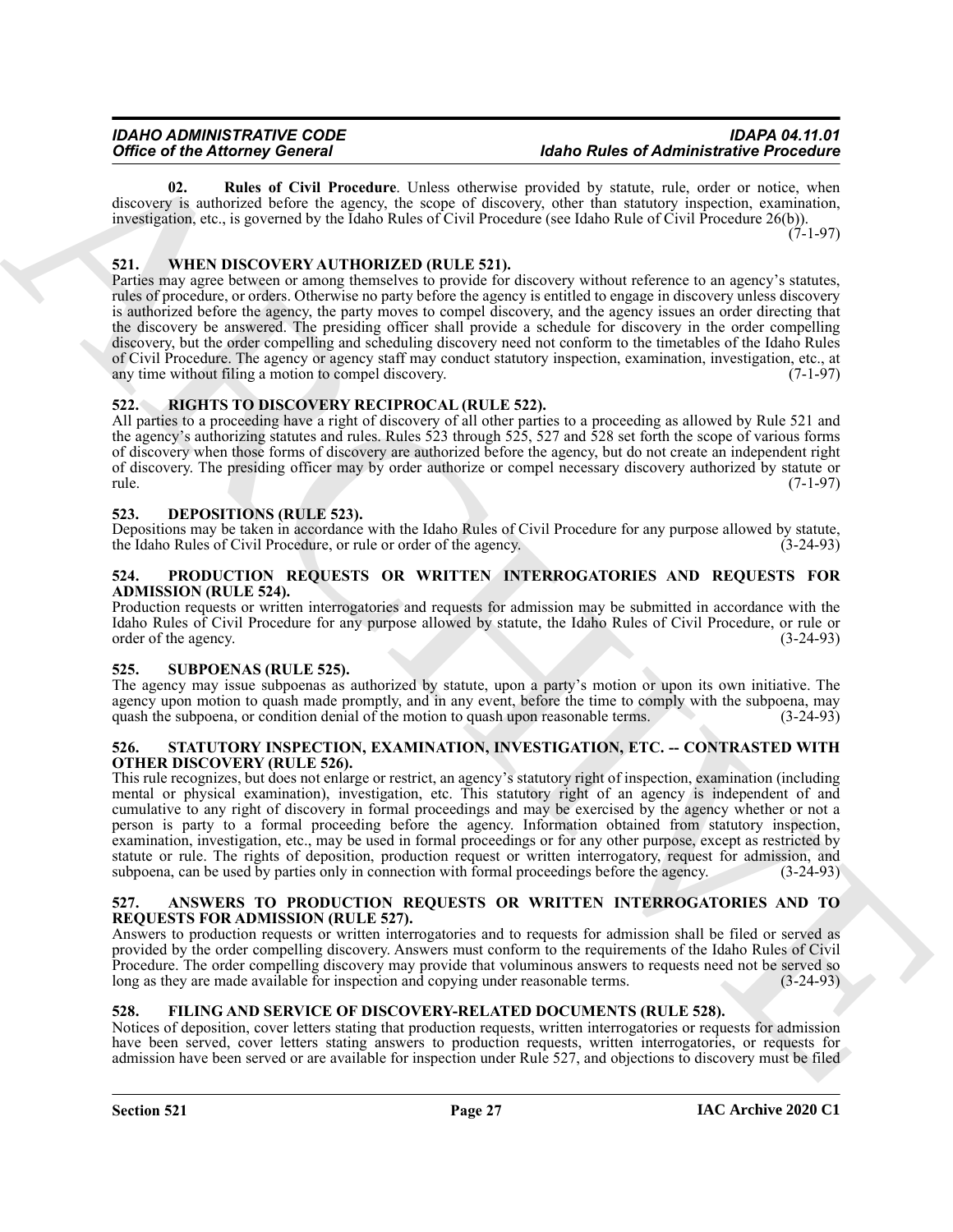and served as provided in the order compelling discovery. (3-24-93)

#### <span id="page-27-12"></span><span id="page-27-0"></span>**529. EXHIBIT NUMBERS (RULE 529).**

The agency assigns exhibit numbers to each party. (3-24-93)

# <span id="page-27-16"></span><span id="page-27-1"></span>**530. PREPARED TESTIMONY AND EXHIBITS (RULE 530).**

Order, notice or rule may require a party or parties to file before hearing and to serve on all other parties prepared expert testimony and exhibits to be presented at hearing. Assigned exhibits numbers should be used in all prepared testimony.  $(3-24-93)$ 

#### <span id="page-27-18"></span><span id="page-27-2"></span>**531. SANCTIONS FOR FAILURE TO OBEY ORDER COMPELLING DISCOVERY (RULE 531).**

The agency may impose all sanctions recognized by statute or rules for failure to comply with an order compelling discovery. (3-24-93) discovery. (3-24-93)

# <span id="page-27-17"></span><span id="page-27-3"></span>**532. PROTECTIVE ORDERS (RULE 532).**

As authorized by statute or rule, the agency may issue protective orders limiting access to information generated during settlement negotiations, discovery, or hearing. (3-24-93) during settlement negotiations, discovery, or hearing.

### <span id="page-27-4"></span>**533. -- 549. (RESERVED)**

### **Rules 550 through 599 Hearings – Miscellaneous Procedure**

### <span id="page-27-15"></span><span id="page-27-5"></span>**550. NOTICE OF HEARING (RULE 550).**

Office of the Attorney General<br>
and Route of Administrative Preceding<br>
and Synchronic Individue theoretic energy density<br>  $(3-2+9)$ <br>  $(3-2+9)$ <br>  $(3-2+9)$ <br>  $(3-2+9)$ <br>  $(3-2+9)$ <br>  $(3-2+9)$ <br>  $(3-2+9)$ <br>  $(3-2+9)$ <br>  $(3-2+9)$ <br> Notice of the place, date and hour of hearing will be served on all parties at least fourteen (14) days before the time set for hearing, unless the agency finds by order that it is necessary or appropriate that the hearing be held earlier. Notices must comply with the requirements of Rule 551. Notices must list the names of the parties (or the lead parties if the parties are too numerous to name), the case number or docket number, the names of the presiding officers who will hear the case, the name, address and telephone number of the person to whom inquires about scheduling, hearing facilities, etc., should be directed, and the names of persons with whom the documents, pleadings, etc., in the case should be filed if the presiding officer is not the person who should receive those documents. If no document previously issued by the agency has listed the legal authority of the agency to conduct the hearing, the notice of hearing must do so. The notice of hearing shall state that the hearing will be conducted under these rules of procedure and inform the parties where they may read or obtain a copy of the rules of procedure. (3-24-93)

#### <span id="page-27-13"></span><span id="page-27-6"></span>**551. FACILITIES AT OR FOR HEARING AND ADA REQUIREMENTS (RULE 551).**

All hearings must be held in facilities meeting the accessibility requirements of the Americans with Disabilities Act, and all notices of hearing must inform the parties that the hearing will be conducted in facilities meeting the accessibility requirements of the Americans with Disabilities Act. All notices of hearing must inform the parties and other persons notified that if they require assistance of the kind that the agency is required to provide under the Americans with Disabilities Act (e.g., sign language interpreters, Braille copies of documents) in order to participate in or understand the hearing, the agency will supply that assistance upon request a reasonable number of days before the hearing. The notice of hearing shall explicitly state the number of days before the hearing that the request must be made.  $(3-24-93)$ 

#### <span id="page-27-14"></span><span id="page-27-7"></span>**552. HOW HEARINGS HELD (RULE 552).**

Hearings may be held in person or by telephone or television or other electronic means, if each participant in the hearing has an opportunity to participate in the entire proceeding while it is taking place. (3-24-93) hearing has an opportunity to participate in the entire proceeding while it is taking place.

#### <span id="page-27-10"></span><span id="page-27-8"></span>**553. CONDUCT AT HEARINGS (RULE 553).**

All persons attending a hearing must conduct themselves in a respectful manner. Smoking is not permitted at hearings. hearings.  $(3-24-93)$ 

# <span id="page-27-11"></span><span id="page-27-9"></span>**554. CONFERENCE AT HEARING (RULE 554).**

In any proceeding the presiding officer may convene the parties before hearing or recess the hearing to discuss formulation or simplification of the issues, admissions of fact or identification of documents to avoid unnecessary proof, exchanges of documents, exhibits or prepared testimony, limitation of witnesses, establishment of order of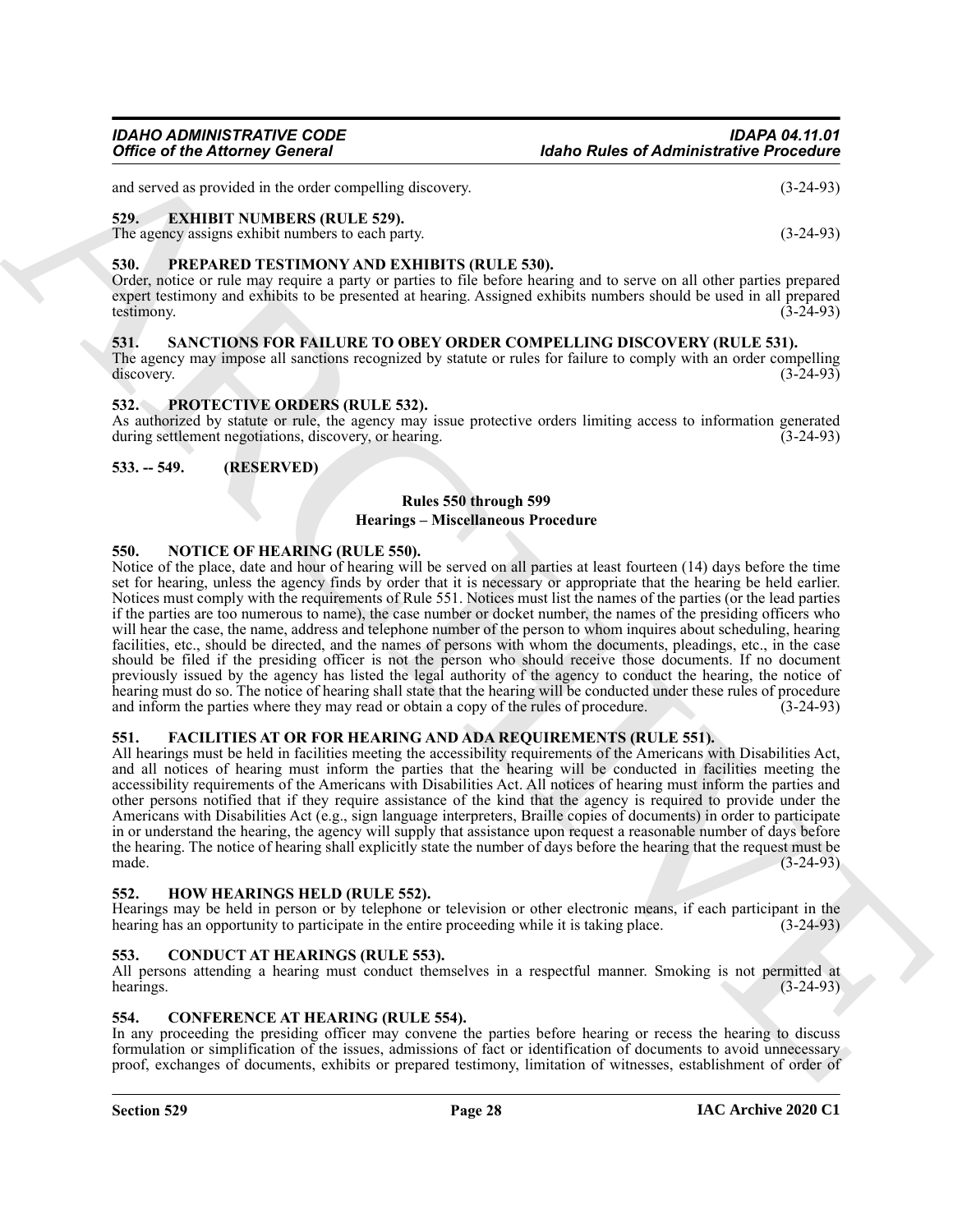procedure, and other matters that may expedite orderly conduct of the hearing. The presiding officer shall state the results of the conference on the record. (3-24-93) results of the conference on the record.

# <span id="page-28-17"></span><span id="page-28-0"></span>**555. PRELIMINARY PROCEDURE AT HEARING (RULE 555).**

Before taking evidence the presiding officer will call the hearing to order, take appearances of parties, and act upon any pending motions or petitions. The presiding officer may allow opening statements as necessary or appropriate to explain a party's presentation. (3-24-93) explain a party's presentation.

# <span id="page-28-12"></span><span id="page-28-1"></span>**556. CONSOLIDATION OF PROCEEDINGS (RULE 556).**

The agency may consolidate two (2) or more proceedings for hearing upon finding that they present issues that are related and that the rights of the parties will not be prejudiced. In consolidated hearings the presiding officer determines the order of the proceeding. (3-24-93)

### <span id="page-28-20"></span><span id="page-28-2"></span>**557. STIPULATIONS (RULE 557).**

Office of the Alternaty Governing to the state of the state of elements and the state of the state of the state of the state of the state of the state of the state of the state of the state of the state of the state of th Parties may stipulate among themselves to any fact at issue in a contested case by written statement filed with the presiding officer or presented at hearing or by oral statement at hearing. A stipulation binds all parties agreeing to it only according to its terms. The agency may regard a stipulation as evidence or may require proof by evidence of the facts stipulated. The agency is not bound to adopt a stipulation of the parties, but may do so. If the agency rejects a stipulation, it will do so before issuing a final order, and it will provide an additional opportunity for the parties to present evidence and arguments on the subject matter of the rejected stipulation. (3-24-93) present evidence and arguments on the subject matter of the rejected stipulation.

#### <span id="page-28-15"></span><span id="page-28-3"></span>**558. ORDER OF PROCEDURE (RULE 558).**

The presiding officer may determine the order of presentation of witnesses and examination of witnesses. (3-24-93)

#### <span id="page-28-21"></span><span id="page-28-4"></span>**559. TESTIMONY UNDER OATH (RULE 559).**

All testimony presented in formal hearings will be given under oath. Before testifying each witness must swear or affirm that the testimony the witness will give before the agency is the truth, the whole truth, and nothing but the truth.  $(3-24-93)$  $(3-24-93)$ 

# <span id="page-28-16"></span><span id="page-28-5"></span>**560. PARTIES AND PERSONS WITH SIMILAR INTERESTS (RULE 560).**

If two (2) or more parties or persons have substantially like interests or positions, to expedite the proceeding and avoid duplication, the presiding officer may limit the number of them who testify, examine witnesses, or make and argue motions and objections. (3-24-93)

# <span id="page-28-13"></span><span id="page-28-6"></span>**561. CONTINUANCE OF HEARING (RULE 561).**

The presiding officer may continue proceedings for further hearing. (3-24-93)

#### <span id="page-28-19"></span><span id="page-28-7"></span>**562. RULINGS AT HEARINGS (RULE 562).**

The presiding officer rules on motions and objections presented at hearing. When the presiding officer is a hearing officer, the presiding officer's rulings may be reviewed by the agency head in determining the matter on its merits and the presiding officer may refer or defer rulings to the agency head for determination. (3-24-93)

#### <span id="page-28-14"></span><span id="page-28-8"></span>**563. ORAL ARGUMENT (RULE 563).**

The presiding officer may set and hear oral argument on any matter in the contested case on reasonable notice according to the circumstances. (3-24-93)

#### <span id="page-28-11"></span><span id="page-28-9"></span>**564. BRIEFS -- MEMORANDA -- PROPOSED ORDERS OF THE PARTIES -- STATEMENTS OF POSITION -- PROPOSED ORDER OF THE PRESIDING OFFICER (RULE 564).**

In any contested case, any party may ask to file briefs, memoranda, proposed orders of the parties, or statements of position, and the presiding officer may request briefs, proposed orders of the parties, or statements of position. The presiding officer may issue a proposed order of the officer and ask the parties for comment upon the officer's proposed order. (3-24-93)

# <span id="page-28-18"></span><span id="page-28-10"></span>**565. PROCEDURE ON PREHEARING MOTIONS (RULE 565).**

The presiding officer may consider and decide prehearing motions with or without oral argument or hearing. If oral argument or hearing on a motion is requested and denied, the presiding officer must state the grounds for denying the request. Unless otherwise provided by the presiding officer, when a motion has been filed, all parties seeking similar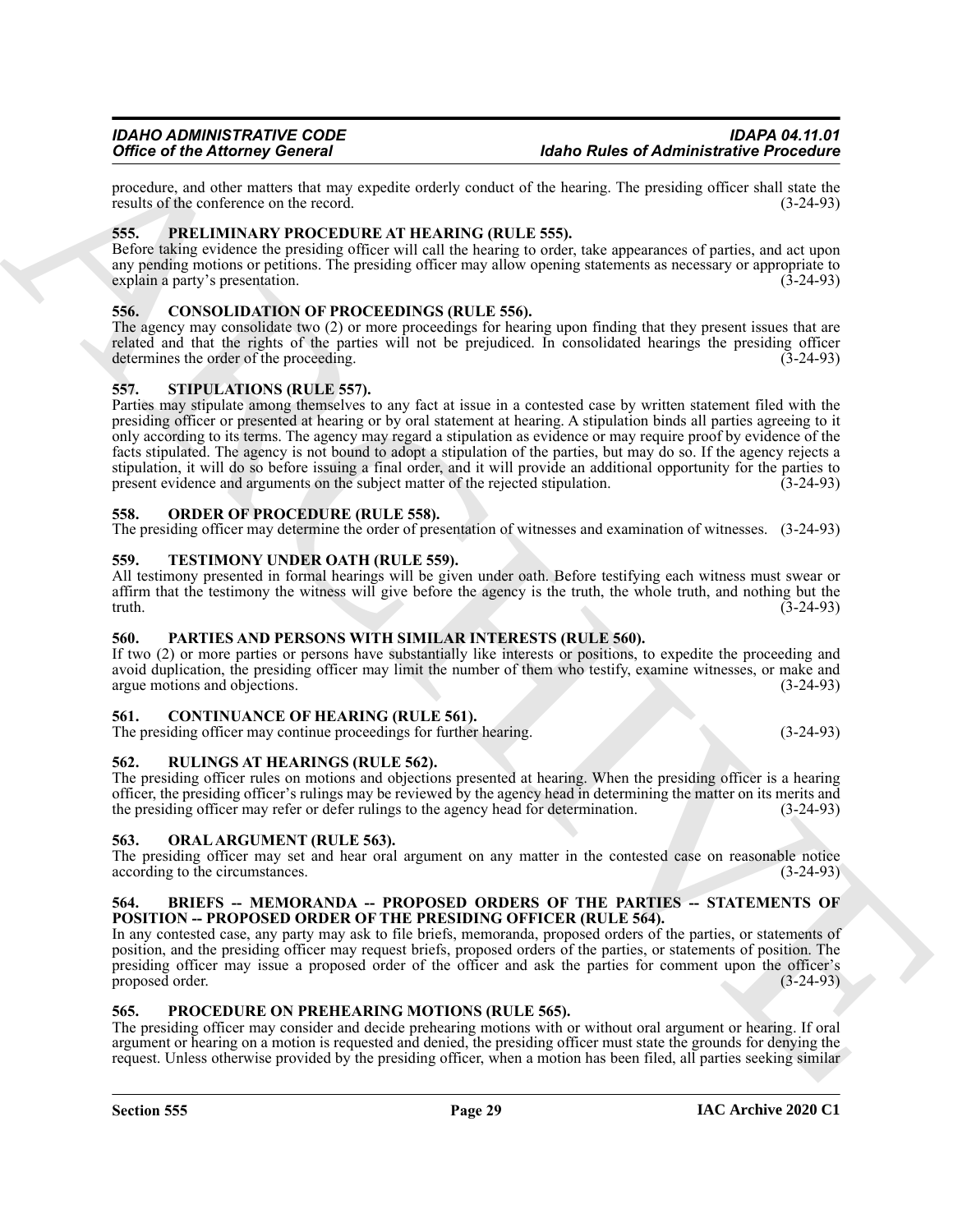substantive or procedural relief must join in the motion or file a similar motion within seven (7) days after receiving the original motion. The party(ies) answering to or responding to the motion(s) will have fourteen (14) days from the time of filing of the last motion or joinder pursuant to the requirements of the previous sentence in which to respond.  $(3-24-93)$ 

### <span id="page-29-12"></span><span id="page-29-0"></span>**566. JOINT HEARINGS (RULE 566).**

The agency may hold joint hearings with federal agencies, with agencies of other states, and with other agencies of the state of Idaho. When joint hearings are held, the agencies may agree among themselves which agency's rules of practice and procedure will govern. (3-24-93)

<span id="page-29-1"></span>**567. -- 599. (RESERVED)**

# **Rules 600 through 609 Evidence in Contested Cases**

# <span id="page-29-16"></span><span id="page-29-2"></span>**600. RULES OF EVIDENCE -- EVALUATION OF EVIDENCE (RULE 600).**

Evidence should be taken by the agency to assist the parties' development of the record, not excluded to frustrate that development. The presiding officer at hearing is not bound by the Idaho Rules of Evidence. No informality in any proceeding or in the manner of taking testimony invalidates any order. The presiding officer, with or without objection, may exclude evidence that is irrelevant, unduly repetitious, inadmissible on constitutional or statutory grounds, or on the basis of any evidentiary privilege provided by statute or recognized in the courts of Idaho. All other evidence may be admitted if it is of a type commonly relied upon by prudent persons in the conduct of their affairs. The agency's experience, technical competence and specialized knowledge may be used in evaluation of evidence. (3-24-93) evidence. (3-24-93)

### <span id="page-29-10"></span><span id="page-29-3"></span>**601. DOCUMENTARY EVIDENCE (RULE 601).**

Documentary evidence may be received in the form of copies or excerpts. Upon request, parties shall be given an opportunity to compare the copy with the original if available. (3-24-93) opportunity to compare the copy with the original if available.

# <span id="page-29-14"></span><span id="page-29-4"></span>**602. OFFICIAL NOTICE -- AGENCY STAFF MEMORANDA (RULE 602).**

Office of the Africany General Mathematical interaction and the field of African College of African Chinachta Properties Chinachta Properties Chinachta Properties Chinachta Properties Chinachta Properties Chinachta Proper Official notice may be taken of any facts that could be judicially noticed in the courts of Idaho and of generally recognized technical or scientific facts within the agency's specialized knowledge. Parties shall be notified of the specific facts or material noticed and the source of the material noticed, including any agency staff memoranda and data. Notice that official notice will be taken should be provided either before or during the hearing, and must be provided before the issuance of any order that is based in whole or in part on facts or material officially noticed. Parties must be given an opportunity to contest and rebut the facts or material officially noticed. When the presiding officer proposes to notice agency staff memoranda or agency staff reports, responsible staff employees or agents shall be made available for cross-examination if any party timely requests their availability. (3-24-93)

# <span id="page-29-9"></span><span id="page-29-5"></span>**603. DEPOSITIONS (RULE 603).**

Depositions may be offered into evidence. (3-24-93)

# <span id="page-29-13"></span><span id="page-29-6"></span>**604. OBJECTIONS -- OFFERS OF PROOF (RULE 604).**

Grounds for objection to the admission or exclusion of evidence must be stated briefly at the time the evidence is offered. Formal exceptions to rulings admitting or excluding evidence are unnecessary and need not be taken. An offer of proof for the record consists of a statement of the substance of the excluded evidence. When a party objects to the admission of evidence, the presiding officer will rule on the objection, or, if the presiding officer is a hearing officer, the presiding officer may receive the evidence subject to later ruling by the agency head or refer the matter to the agency head.  $(3-24-93)$ 

### <span id="page-29-15"></span><span id="page-29-7"></span>**605. PREPARED TESTIMONY (RULE 605).**

The presiding officer may order a witness's prepared testimony previously distributed to all parties to be included in the record of hearing as if read. Admissibility of prepared testimony is subject to Rule 600. (3-24-93)

#### <span id="page-29-11"></span><span id="page-29-8"></span>**606. EXHIBITS (RULE 606).**

Exhibit numbers may be assigned to the parties before hearing. Exhibits prepared for hearing should ordinarily be typed or printed on eight and one-half inch (8 1/2") by eleven inch (11") white paper, except maps, charts,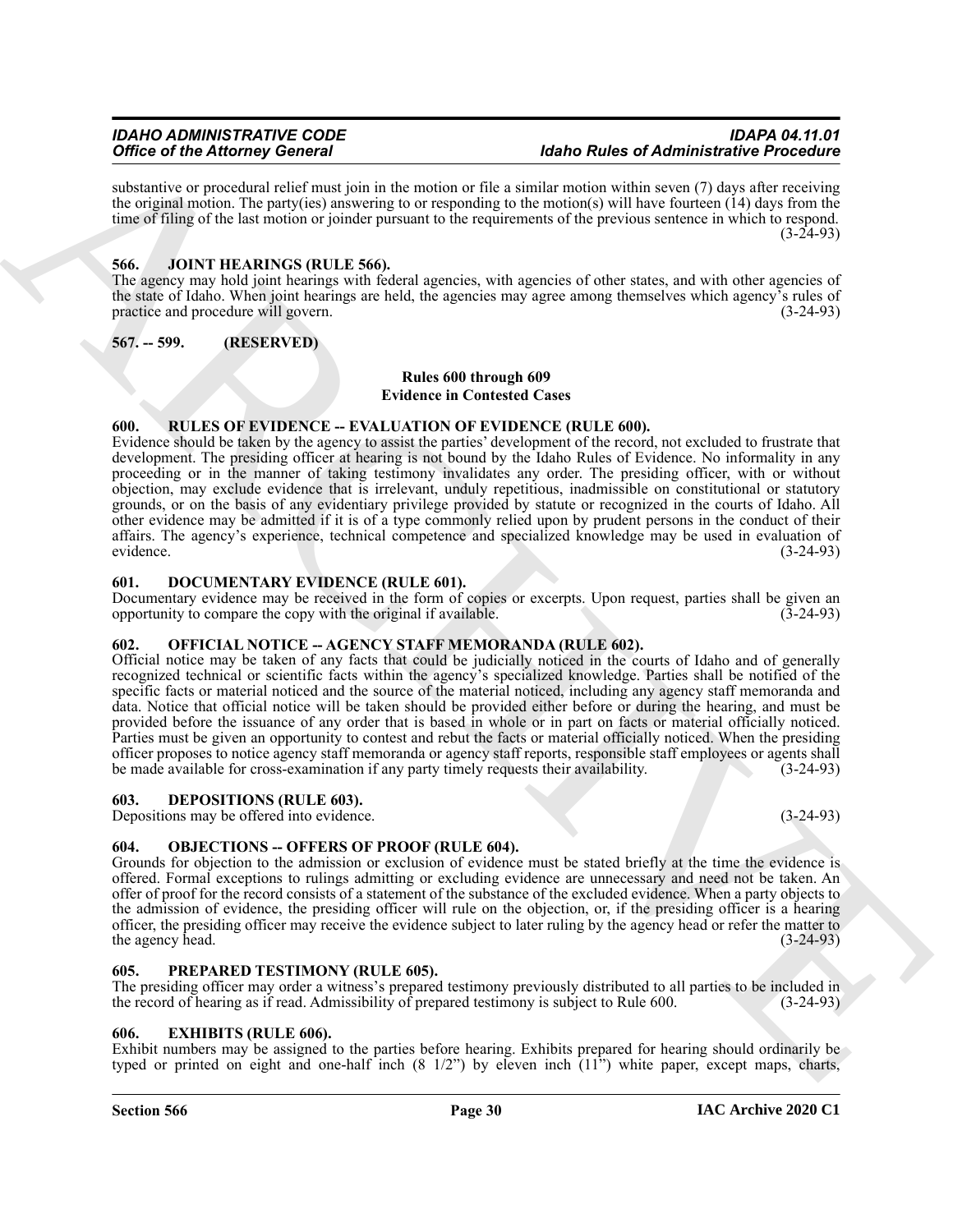photographs and non-documentary exhibits may be introduced on the size or kind of paper customarily used for them. A copy of each documentary exhibit must be furnished to each party present and to the presiding officer, except for unusually bulky or voluminous exhibits that have previously been made available for the parties' inspection. Copies must be of good quality. Exhibits identified at hearing are subject to appropriate and timely objection before the close of proceedings. Exhibits to which no objection is made are automatically admitted into evidence without motion of the sponsoring party. Neither motion pictures, slides, opaque projections, videotapes, audiotapes nor other materials not capable of duplication by still photograph or reproduction on paper shall be presented as exhibits without advance approval of the presiding officer. (3-24-93)

<span id="page-30-0"></span>**607. -- 609. (RESERVED)**

### **Rules 610 through 649 Settlements**

# <span id="page-30-9"></span><span id="page-30-1"></span>**610. CONFIDENTIALITY OF SETTLEMENT NEGOTIATIONS (RULE 610).**

Settlement negotiations in a contested case are confidential, unless all participants to the negotiation agree to the contrary in writing. Facts disclosed, offers made and all other aspects of negotiation (except agreements reached) in settlement negotiations in a contested case are not part of the record. (3-24-93)

# <span id="page-30-15"></span><span id="page-30-2"></span>**611. SUGGESTION FOR OR INQUIRY ABOUT SETTLEMENTS (RULE 611).**

Through notice or order or on the record at prehearing conference or hearing, the presiding officer may inquire of the parties in any proceeding whether settlement negotiations are in progress or are contemplated or may invite settlement of an entire proceeding or certain issues. (3-24-93)

# <span id="page-30-10"></span><span id="page-30-3"></span>**612. CONSIDERATION OF SETTLEMENTS (RULE 612).**

One can be Alternative processes of the Alternative processes of Alternative Presenction<br>
Archives the Alternative contribution of the Alternative Control of the Alternative Control of the Control of the Control of the Co Settlements must be reviewed under this rule. When a settlement is presented to the presiding officer, the presiding officer will prescribe procedures appropriate to the nature of the settlement to consider the settlement. For example, the presiding officer may summarily accept settlement of essentially private disputes that have no significant implications for administration of the law for persons other than the affected parties. On the other hand, when one or more parties to a proceeding is not party to the settlement or when the settlement presents issues of significant implication for other persons, the presiding officer may convene an evidentiary hearing to consider the reasonableness of the settlement and whether acceptance of the settlement is consistent with the agency's charge under the law. (3-24-93) under the law.

# <span id="page-30-8"></span><span id="page-30-4"></span>**613. BURDENS OF PROOF (RULE 613).**

Proponents of a proposed settlement carry the burden of showing that the settlement is in accordance with the law. The presiding officer may require the development of an appropriate record in support of or opposition to a proposed settlement as a condition of accepting or rejecting the settlement. (3-24-93) settlement as a condition of accepting or rejecting the settlement.

# <span id="page-30-14"></span><span id="page-30-5"></span>**614. SETTLEMENT NOT BINDING (RULE 614).**

The presiding officer is not bound by settlement agreements that are not unanimously accepted by all parties or that have significant implications for persons not parties. In these instances, the presiding officer will independently review any proposed settlement to determine whether the settlement is in accordance with the law. (3-24-93 review any proposed settlement to determine whether the settlement is in accordance with the law.

# <span id="page-30-6"></span>**615. -- 649. (RESERVED)**

#### **Rules 650 through 699 Records for Decisions**

# <span id="page-30-11"></span><span id="page-30-7"></span>**650. RECORD FOR DECISION (RULE 650).**

**01. Requirement**. The agency shall maintain an official record for each contested case and (unless statute provides otherwise) base its decision in a contested case on the official record for the case. (3-24-93)

<span id="page-30-13"></span><span id="page-30-12"></span>**02. Contents**. The record for a contested case shall include: (3-24-93)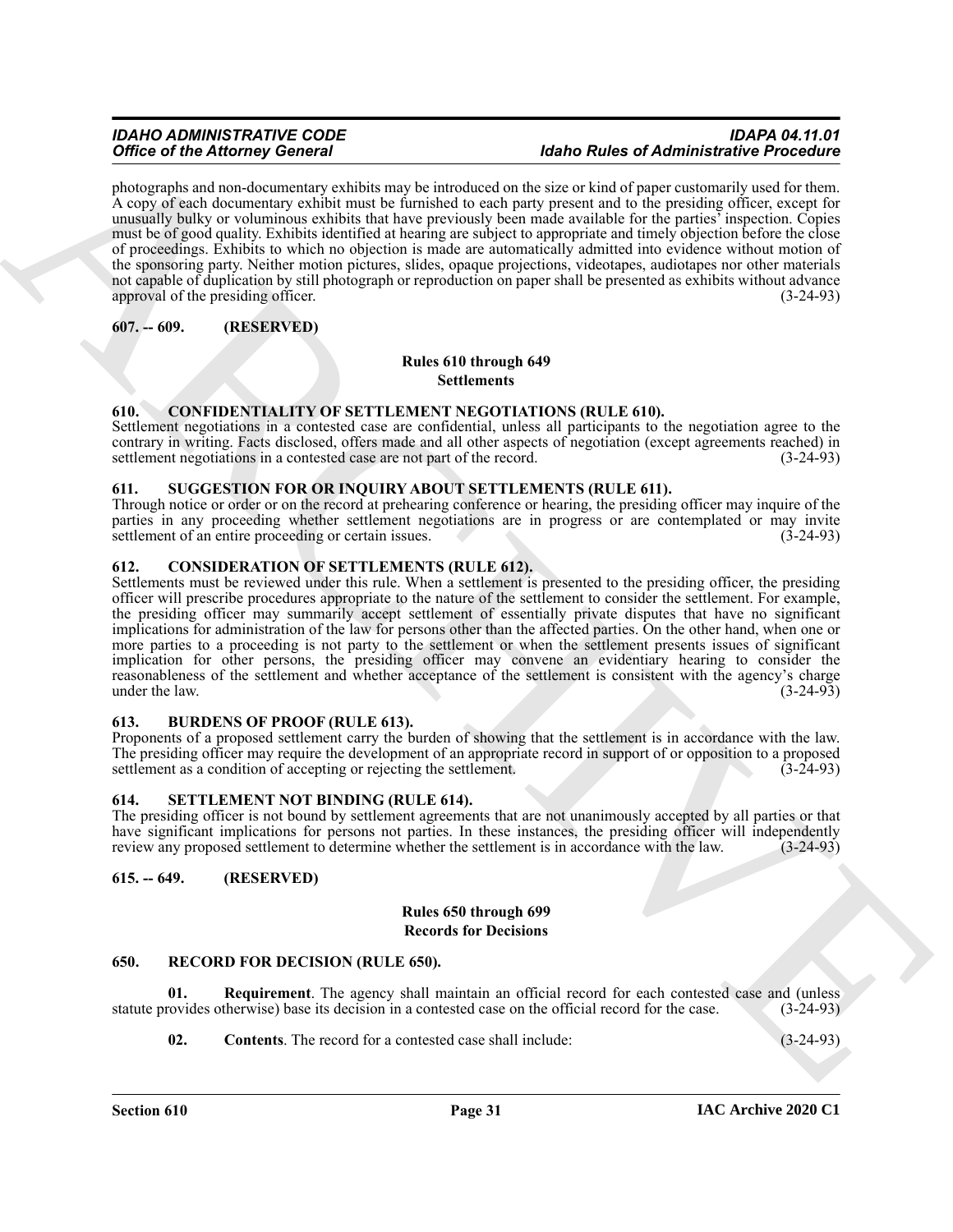# *IDAHO ADMINISTRATIVE CODE IDAPA 04.11.01*

Office of the Attorney General<br>
All strates of Attention contents.<br>
All strates of Attention contents,<br>
All strates of positive and interaction of the strates of the strates of the strates of the strates of the strates of **a.** All notices of proceedings; (3-24-93) **b.** All applications or claims or appeals, petitions, complaints, protests, motions, and answers filed in the proceeding;  $(3-24-93)$ **c.** All intermediate or interlocutory rulings of hearing officers or the agency head;  $(3-24-93)$ **d.** All evidence received or considered (including all transcripts or recordings of hearings and all exhibits offered or identified at hearing); (3-24-93) **e.** All offers of proof, however made; (3-24-93) **f.** All briefs, memoranda, proposed orders of the parties or of the presiding officers, statements of position, statements of support, and exceptions filed by parties or persons not parties; (3-24-93) **g.** All evidentiary rulings on testimony, exhibits, or offers of proof; (3-24-93) **h.** All staff memoranda or data submitted in connection with the consideration of the proceeding;  $(3-24-93)$ **i.** A statement of matters officially noticed; and (3-24-93) **j.** All recommended orders, preliminary orders, final orders, and orders on reconsideration.  $(3-24-93)$ 

# <span id="page-31-7"></span><span id="page-31-0"></span>**651. RECORDING OR REPORTING OF HEARINGS (RULE 651).**

All hearings shall be recorded on audiotape or videotape or may be taken by a qualified court reporter at the agency's expense. The agency may provide for a transcript of the proceeding at its own expense. Any party may have a transcript prepared at its own expense. transcript prepared at its own expense.

# <span id="page-31-1"></span>**652. -- 699. (RESERVED)**

# **Rules 700 through 799 Agency Orders and Review of Agency Orders**

#### **Rules 700 through 710 Defaults**

#### <span id="page-31-6"></span><span id="page-31-2"></span>**700. NOTICE OF PROPOSED DEFAULT AFTER FAILURE TO APPEAR (RULE 700).**

If an applicant or claimant or appellant, petitioner, complainant, or moving party fails to appear at the time and place set for hearing on an application or claim or appeal, petition, complaint, or motion, the presiding officer may serve upon all parties a notice of a proposed default order denying the application or claim or appeal, petition, complaint, or motion. The notice of a proposed default order shall include a statement that the default order is proposed to be issued because of a failure of the applicant or claimant or appellant, petitioner, complainant or moving party to appear at the time and place set for hearing. The notice of proposed default order may be mailed to the last known mailing address<br>of the party proposed to be defaulted. (3-24-93) of the party proposed to be defaulted.

### <span id="page-31-8"></span><span id="page-31-3"></span>**701. SEVEN DAYS TO CHALLENGE PROPOSED DEFAULT ORDER (RULE 701).**

Within seven (7) days after the service of the notice of proposed default order, the party against whom it was filed may file a written petition requesting that a default order not be entered. The petition must state the grounds why the petitioning party believes that default should not be entered. (3-24-93) petitioning party believes that default should not be entered.

#### <span id="page-31-5"></span><span id="page-31-4"></span>**702. ISSUANCE OF DEFAULT ORDER (RULE 702).**

The agency shall promptly issue a default order or withdraw the notice of proposed default order after expiration of the seven days for the party to file a petition contesting the default order or receipt of a petition. If a default order is issued, all further proceedings necessary to complete the contested case shall be conducted without participation of the party in default (if the defaulting party is not a movant) or upon the results of the denial of the motion (if the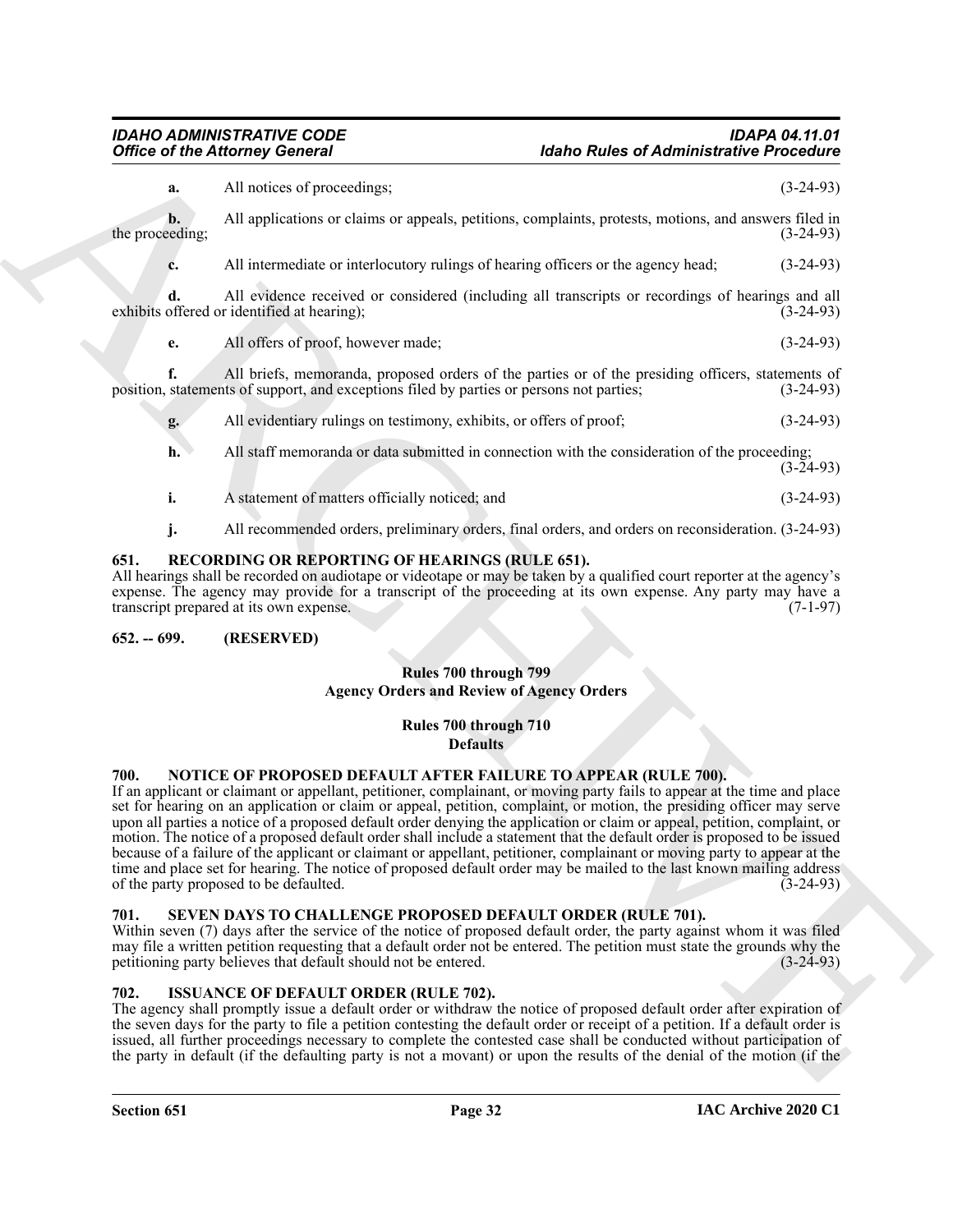defaulting party is a movant). All issues in the contested case shall be determined, including those affecting the defaulting party. If authorized by statute or rule, costs may be assessed against a defaulting party. (3-24 defaulting party. If authorized by statute or rule, costs may be assessed against a defaulting party.

# <span id="page-32-0"></span>**703. -- 709. (RESERVED)**

# **Rules 710 through 789 Interlocutory, Recommended, Preliminary and Final Orders – Review or Stay of Orders**

# <span id="page-32-5"></span><span id="page-32-1"></span>**710. INTERLOCUTORY ORDERS (RULE 710).**

Office of the Africane Consert is the same like variable that the basis of Africane Schedule and the same of the same of the same of the same of the same of the same of the same of the same of the same of the same of the Interlocutory orders are orders that do not decide all previously undecided issues presented in a proceeding, except the agency may by order decide some of the issues presented in a proceeding and provide in that order that its decision on those issues is final and subject to review by reconsideration or appeal, but is not final on other issues. Unless an order contains or is accompanied by a document containing one of the paragraphs set forth in Rules 720, 730 or 740 or a paragraph substantially similar, the order is interlocutory. The following orders are always interlocutory: orders initiating complaints or investigations; orders joining, consolidating or separating issues, proceedings or parties; orders granting or denying intervention; orders scheduling prehearing conferences, discovery, hearing, oral arguments or deadlines for written submissions; and orders compelling or refusing to compel discovery. Interlocutory orders may be reviewed by the officer issuing the order pursuant to Rules 711, 760, and 770. (3-24-93)

### <span id="page-32-9"></span><span id="page-32-2"></span>**711. REVIEW OF INTERLOCUTORY ORDERS (RULE 711).**

Any party or person affected by an interlocutory order may petition the officer issuing the order to review the interlocutory order. The officer issuing an interlocutory order may rescind, alter or amend any interlocutory order on the officer's own motion, but will not on the officer's own motion review any interlocutory order affecting any party's substantive rights without giving all parties notice and an opportunity for written comment.  $(3-24-93)$ 

# <span id="page-32-3"></span>**712. -- 719. (RESERVED)**

# <span id="page-32-6"></span><span id="page-32-4"></span>**720. RECOMMENDED ORDERS (RULE 720).**

<span id="page-32-8"></span>**01. Definition**. Recommended orders are orders issued by a person other than the agency head that will become a final order of the agency only after review of the agency head (or the agency head's designee) pursuant to Section 67-5244, Idaho Code. (3-24-93)

<span id="page-32-7"></span>**02. Content**. Every recommended order must contain or be accompanied by a document containing the following paragraphs or substantially similar paragraphs: (3-24-93)

**a.** This is a recommended order of the hearing officer. It will not become final without action of the agency head. Any party may file a petition for reconsideration of this recommended order with the hearing officer issuing the order within fourteen (14) days of the service date of this order. The hearing officer issuing this recommended order will dispose of any petition for reconsideration within twenty-one (21) days of its receipt, or the petition will be considered denied by operation of law. See Section 67-5243(3), Idaho Code. (3-24-93)

**b.** Within twenty-one (21) days after (a) the service date of this recommended order, (b) the service date of a denial of a petition for reconsideration from this recommended order, or (c) the failure within twenty-one (21) days to grant or deny a petition for reconsideration from this recommended order, any party may in writing support or take exceptions to any part of this recommended order and file briefs in support of the party's position on any issue in the proceeding. (3-24-93)

**c.** Written briefs in support of or taking exceptions to the recommended order shall be filed with the agency head (or designee of the agency head). Opposing parties shall have twenty-one (21) days to respond. The agency head or designee may schedule oral argument in the matter before issuing a final order. The agency head or designee will issue a final order within fifty-six (56) days of receipt of the written briefs or oral argument, whichever is later, unless waived by the parties or for good cause shown. The agency head (or designee of the agency head) may remand the matter for further evidentiary hearings if further factual development of the record is necessary before issuing a final order. (3-24-93) issuing a final order.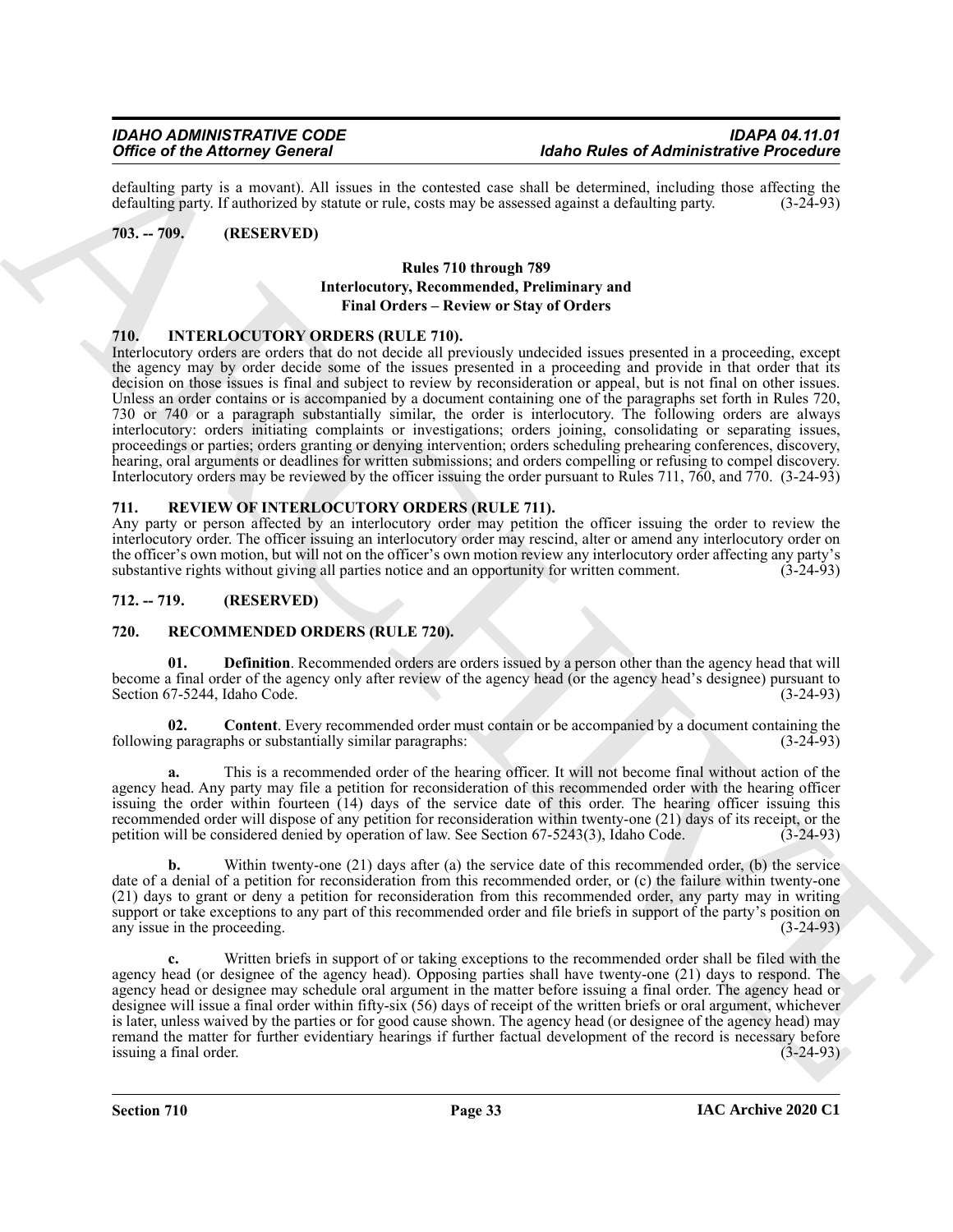# <span id="page-33-0"></span>**721. -- 729. (RESERVED)**

# <span id="page-33-3"></span><span id="page-33-1"></span>**730. PRELIMINARY ORDERS (RULE 730).**

<span id="page-33-5"></span>**01. Definition**. Preliminary orders are orders issued by a person other than the agency head that will become a final order of the agency unless reviewed by the agency head (or the agency head's designee) pursuant to Section 67-5245, Idaho Code. (3-24-93) Section 67-5245, Idaho Code.

<span id="page-33-4"></span>**02. Content**. Every preliminary order must contain or be accompanied by a document containing the g paragraphs or substantially similar paragraphs: (3-24-93) following paragraphs or substantially similar paragraphs:

**a.** This is a preliminary order of the hearing officer. It can and will become final without further action of the agency unless any party petitions for reconsideration before the hearing officer issuing it or appeals to the hearing officer's superiors in the agency. Any party may file a motion for reconsideration of this preliminary order with the hearing officer issuing the order within fourteen (14) days of the service date of this order. The hearing officer issuing this order will dispose of the petition for reconsideration within twenty-one (21) days of its receipt, or<br>the petition will be considered denied by operation of law. See Section 67-5243(3), Idaho Code. (3the petition will be considered denied by operation of law. See Section 67-5243(3), Idaho Code.

Office of the Attorney General<br>
21. The projection of the state of Attachment Contact Contact Contact Contact Contact Contact Contact Contact Contact Contact Contact Contact Contact Contact Contact Contact Contact Contact **b.** Within fourteen (14) days after (a) the service date of this preliminary order, (b) the service date of the denial of a petition for reconsideration from this preliminary order, or  $(c)$  the failure within twenty-one (21) days to grant or deny a petition for reconsideration from this preliminary order, any party may in writing appeal or take exceptions to any part of the preliminary order and file briefs in support of the party's position on any issue in the proceeding to the agency head (or designee of the agency head). Otherwise, this preliminary order will become a final order of the agency. (3-24-93)

**c.** If any party appeals or takes exceptions to this preliminary order, opposing parties shall have twenty-one (21) days to respond to any party's appeal within the agency. Written briefs in support of or taking exceptions to the preliminary order shall be filed with the agency head (or designee). The agency head (or designee) may review the preliminary order on its own motion. (3-24-93) may review the preliminary order on its own motion.

**d.** If the agency head (or designee) grants a petition to review the preliminary order, the agency head (or designee) shall allow all parties an opportunity to file briefs in support of or taking exceptions to the preliminary order and may schedule oral argument in the matter before issuing a final order. The agency head (or designee) will issue a final order within fifty-six (56) days of receipt of the written briefs or oral argument, whichever is later, unless waived by the parties or for good cause shown. The agency head (or designee) may remand the matter for further evidentiary hearings if further factual development of the record is necessary before issuing a final order. (3-24-93)

**e.** Pursuant to Sections 67-5270 and 67-5272, Idaho Code, if this preliminary order becomes final, any party aggrieved by the final order or orders previously issued in this case may appeal the final order and all previously issued orders in this case to district court by filing a petition in the district court of the county in which: (3-24-93)

|     | A hearing was held,                | $(3-24-93)$ |
|-----|------------------------------------|-------------|
| ii. | The final agency action was taken, | $(3-24-93)$ |

iii. The party seeking review of the order resides, or operates its principal place of business in Idaho, or (7-1-97)

iv. The real property or personal property that was the subject of the agency action is located. (3-24-93)

**f.** This appeal must be filed within twenty-eight (28) days of this preliminary order becoming final. See Section 67-5273, Idaho Code. The filing of an appeal to district court does not itself stay the effectiveness or enforcement of the order under appeal. (3-24-93) enforcement of the order under appeal.

# <span id="page-33-2"></span>**731. -- 739. (RESERVED)**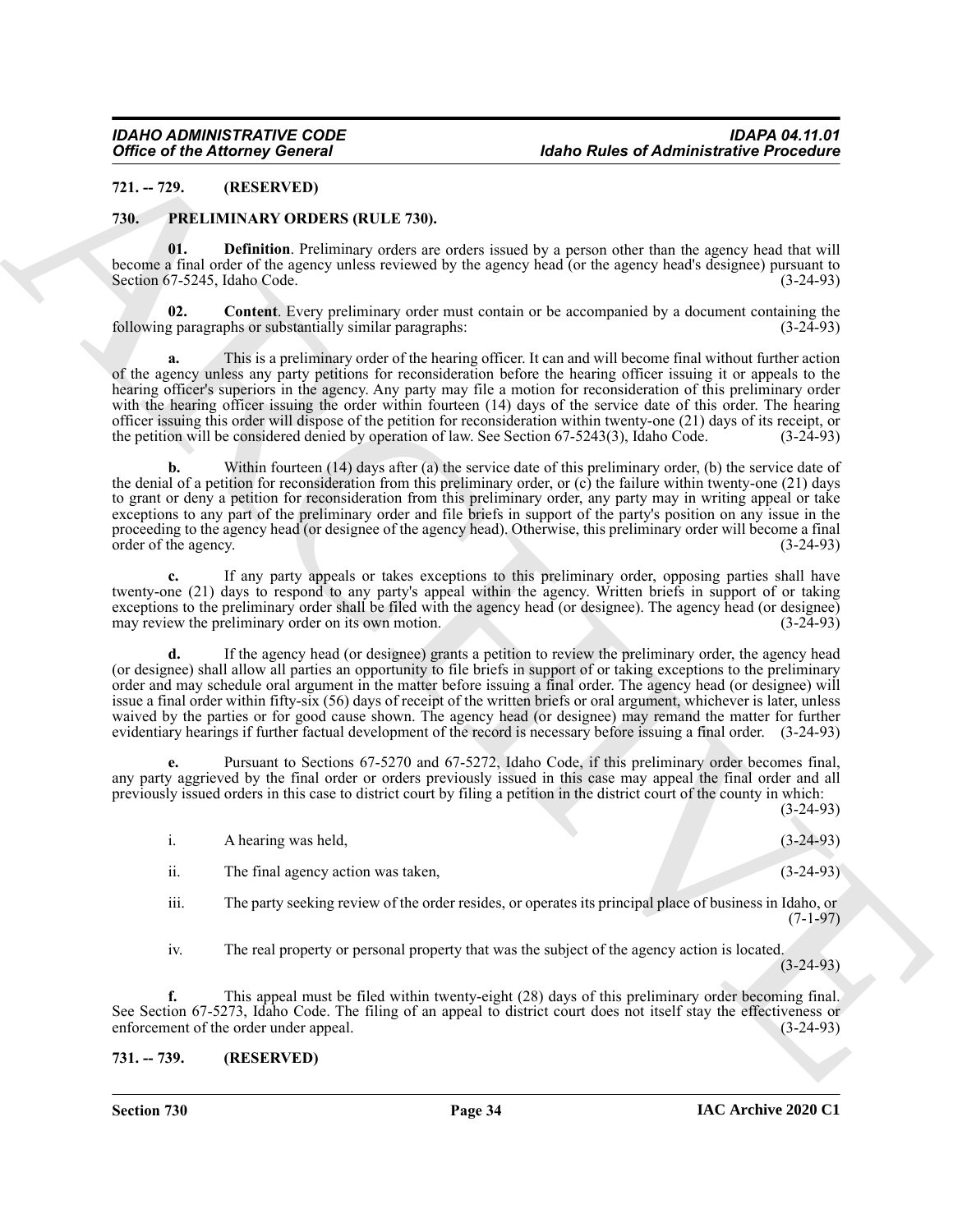#### <span id="page-34-2"></span><span id="page-34-0"></span>**740. FINAL ORDERS (RULE 740).**

<span id="page-34-4"></span>**01. Definition**. Final orders are preliminary orders that have become final under Rule 730 pursuant to Section 67-5245, Idaho Code, or orders issued by the agency head pursuant to Section 67-5246, Idaho Code. Emergency orders issued under Section 67-5247, Idaho Code, shall be designated as final orders if the agency will not issue further orders or conduct further proceedings in the matter.

<span id="page-34-3"></span>**02. Content**. Every final order issued by the agency head must contain or be accompanied by a document containing the following paragraphs or substantially similar paragraphs: (3-24-93)

**a.** This is a final order of the agency. Any party may file a motion for reconsideration of this final order within fourteen (14) days of the service date of this order. The agency will dispose of the petition for reconsideration within twenty-one (21) days of its receipt, or the petition will be considered denied by operation of law. See Section 67-5246(4), Idaho Code. (3-24-93)

**b.** Pursuant to Sections 67-5270 and 67-5272, Idaho Code, any party aggrieved by this final order or orders previously issued in this case may appeal this final order and all previously issued orders in this case to district court by filing a petition in the district court of the county in which: (3-24-93)

| A hearing was held, | $(3-24-93)$ |
|---------------------|-------------|
|                     |             |

ii. The final agency action was taken, (3-24-93)

iii. The party seeking review of the order resides, or operates its principal place of business in Idaho, or  $(7-1-97)$ 

iv. The real property or personal property that was the subject of the agency action is located.

(3-24-93)

**c.** An appeal must be filed within twenty-eight (28) days (a) of the service date of this final order, (b) of an order denying petition for reconsideration, or  $(c)$  the failure within twenty-one  $(21)$  days to grant or deny a petition for reconsideration, whichever is later. See Section 67-5273, Idaho Code. The filing of an appeal to district court does not itself stay the effectiveness or enforcement of the order under appeal. (3-24-93)

# <span id="page-34-7"></span><span id="page-34-1"></span>**741. ORDERS REGARDING COSTS AND/OR FEES (RULE 741).**

<span id="page-34-5"></span>**01. Scope of Rule**. This rule provides procedures for considering requests for costs and/or fees (including attorneys' fees) when an agency has authority to award costs and/or fees under other provisions of law.<br>This rule is not a source of authority for awarding costs and/or fees. (4-7-11) This rule is not a source of authority for awarding costs and/or fees.

<span id="page-34-6"></span>**02. Time for Filing for Costs and/or Fees Awarded in Final Order or Preliminary Order**. Unless otherwise provided by statute or rule of the agency: (4-7-11)

Office of the Altomaty General<br>
16 And Rolles of Administrative Preceding<br>
16 And Distribution (16 And Rolles of Administrative Preceding<br>
170. By Distribution (16 And Rolles of Administrative Preceding School and Rolles **a.** Minimum time for filing. When a final order or a preliminary order of the agency awards costs and/ or fees to a party or to the agency itself, the agency must allow no fewer than fourteen (14) days from the service date of the final order or the preliminary order for the party to whom costs and/or fees were awarded or for the agency to file necessary papers (e.g., a memorandum of costs, affidavits, exhibits, etc.) quantifying and otherwise supporting costs or fees, or both, that will be claimed or a motion to extend the time to file for costs and fees.  $(4-7-11)$ 

**b.** Longer time allowed. The final order or preliminary order of the agency may extend the time to file papers for costs and/or fees beyond fourteen (14) days after the service date of the final order or preliminary order.  $(4 - 7 - 11)$ 

**c.** When time not set forth. If statute, rules of the agency, and the final order or preliminary order of the agency are silent on the time for filing for costs and/or fees the deadline for filing for costs and/or fees and/or for moving for an extension of the time to file for costs and fees is fourteen (14) days from the service date of the final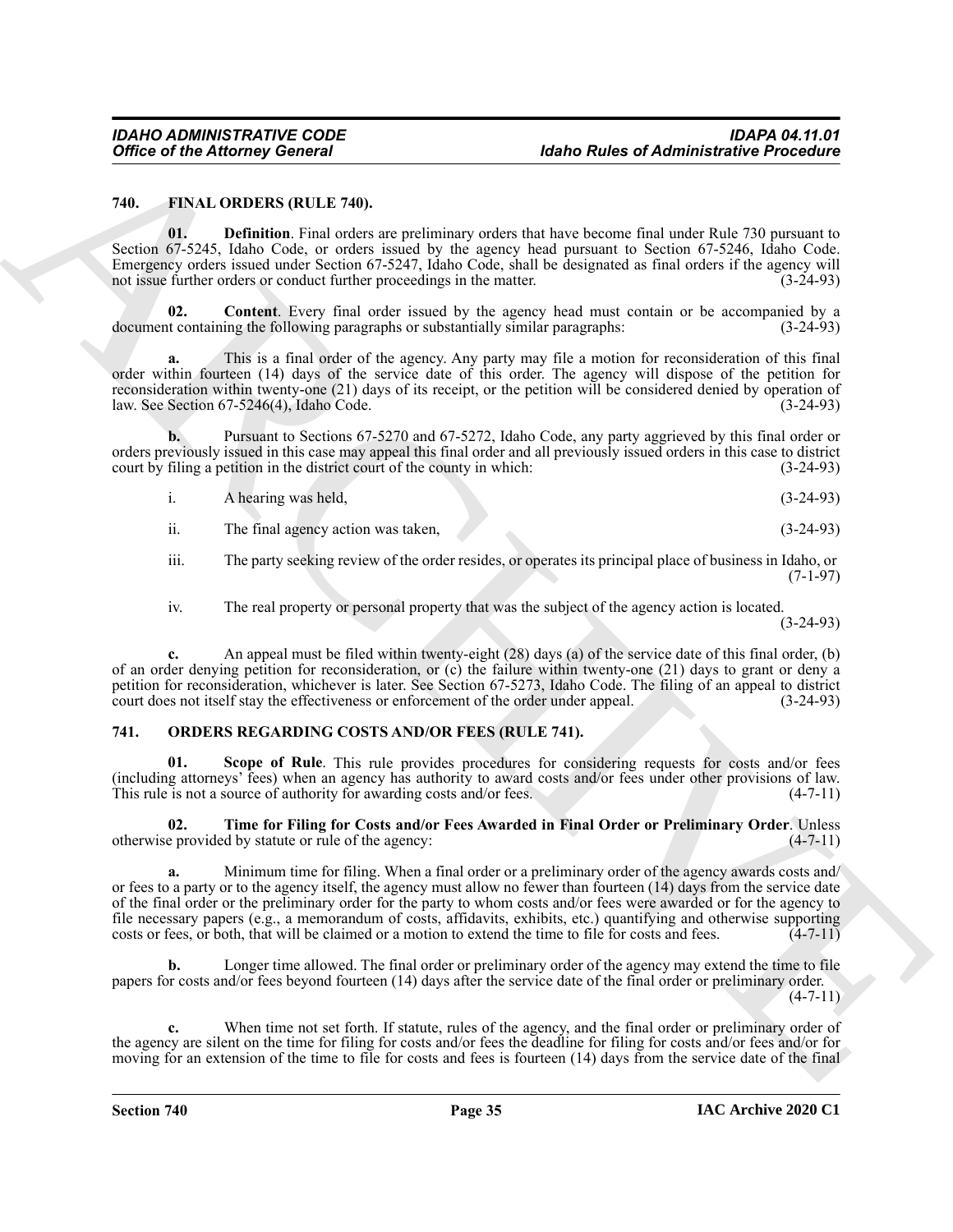order or preliminary order. (4-7-11)

**d.** Untimely filing. The agency may exercise its discretion to consider and grant an untimely filing for costs and/or fees for good cause shown. (4-7-11)

**e.** Contents of filing. No particular form for filing for costs and fees is required, but in the absence of a statute or rule providing for standard costs and/or fees the papers supporting a claim for costs and/or fees should ordinarily contain an affidavit or declaration under oath detailing the costs and/or fees claimed.  $(4-7-11)$ 

**f.** Supplemental filings. Paragraphs 741.02.a. through 741.02.e. of this rule do not prohibit a party or the agency from supplementing a filing for costs and/or fees.  $(4-7-11)$ 

<span id="page-35-8"></span>**03. Time for Petitioning for Costs and/or Fees When Costs and/or Fees Not Awarded in Final Order or Preliminary Order**. Unless otherwise provided by statute: (4-7-11)

**a.** Petition for reconsideration. When a final order or preliminary order of the agency does not award costs or fees to a party, and a party contends that the party is entitled to an award of costs and/or fees the party must file a petition for reconsideration addressing costs and/or fees within fourteen (14) days of the service date of the final order or preliminary order if the party wishes the agency to award costs and/or fees. (4-7-11)

**b.** Combination with other issues. The petition for reconsideration on costs and/or fees may be d with a petition for reconsideration on other issues. (4-7-11) combined with a petition for reconsideration on other issues.

**c.** Quantification not necessary. The petition for reconsideration can confine itself to the legal issue of entitlement to costs and/or fees and need not quantity the party's claimed costs and/or fees. However, the petition can<br>be accompanied by papers quantifying the claimed costs and/or fees. (4-7-11) be accompanied by papers quantifying the claimed costs and/or fees.

<span id="page-35-6"></span>**d.** Legal authority. Every petition for reconsideration filed under Subsection 741.03 should cite the source of the agency's legal authority to award costs and/or fees. The agency may (but need not) deny a petition that omits a citation to legal authority to award costs and/or fees. (4-7-11)

Office of the Attorney General<br>
only of the Strainers of Administrative Presenting<br>
such as political property and the Strainers of Administrative Presentation<br>
such as the strainer of the Strainers of the Strainers of Ad **04. Oppositions**. Unless otherwise provided by statute or rule of the agency, or extended by notice or order or the agency, oppositions to requests for costs and/or fees filed under Subsections 741.02 or 741.03 of this rule or motions to extend the time to oppose requests for costs and/or fees filed under Subsections 741.02 or 741.03 of this rule must be filed and served within fourteen (14) days of the service date of the petition to be timely. The agency may exercise its discretion to consider and grant an untimely opposition for good cause shown. (4-7-11)

<span id="page-35-7"></span>**05. Orders Granting or Denying Costs and/or Fees**. Every agency order granting or denying a request for costs and/or fees must cite the statutes or rules under which it is deciding the request for costs and/or fees.  $(4-7-11)$ 

# <span id="page-35-0"></span>**742. -- 749. (RESERVED)**

# <span id="page-35-5"></span><span id="page-35-1"></span>**750. ORDER NOT DESIGNATED (RULE 750).**

If an order is not designated as recommended, preliminary or final at its release, but is designated as recommended, preliminary or final after its release, its effective date for purposes of reconsideration or appeal is the date of the order of designation. If a party believes that an order not designated as a recommended order, preliminary order or final order according to the terms of these rules should be designated as a recommended order, preliminary order or final order, the party may move to designate the order as recommended, preliminary or final, as appropriate. (3-24-93)

# <span id="page-35-2"></span>**751. -- 759. (RESERVED)**

#### <span id="page-35-4"></span><span id="page-35-3"></span>**760. MODIFICATION OF ORDER ON PRESIDING OFFICER'S OWN MOTION (RULE 760).**

A hearing officer issuing a recommended or preliminary order may modify the recommended or preliminary order on the hearing officer's own motion within fourteen (14) days after issuance of the recommended or preliminary order by withdrawing the recommended or preliminary order and issuing a substitute recommended or preliminary order. The agency head may modify or amend a final order of the agency (be it a preliminary order that became final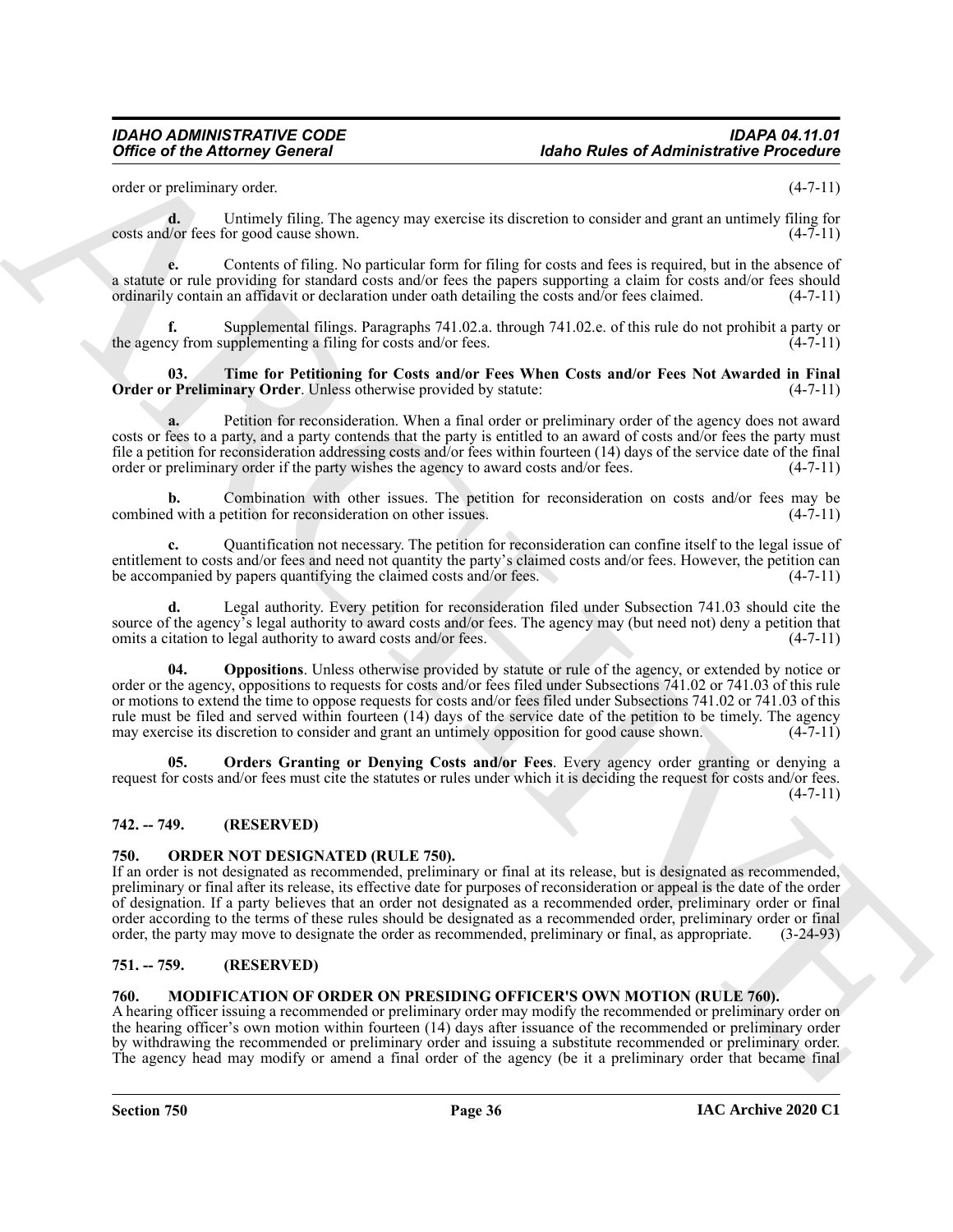# <span id="page-36-0"></span>**761. -- 769. (RESERVED)**

# <span id="page-36-8"></span><span id="page-36-1"></span>**770. CLARIFICATION OF ORDERS (RULE 770).**

# <span id="page-36-2"></span>**771. -- 779. (RESERVED)**

### <span id="page-36-13"></span><span id="page-36-4"></span><span id="page-36-3"></span>**780. STAY OF ORDERS (RULE 780).**

# **Rules 790 through 799 Appeal to District Court**

#### <span id="page-36-12"></span><span id="page-36-5"></span>**790. PERSONS WHO MAY APPEAL (RULE 790).**

#### <span id="page-36-11"></span><span id="page-36-10"></span><span id="page-36-9"></span><span id="page-36-7"></span><span id="page-36-6"></span>**791. NOTICE OF APPEAL (RULE 791).**

|                         | <b>Office of the Attorney General</b>                                                                                           | <b>Idaho Rules of Administrative Procedure</b>                                                                                                                                                                                                                                                                                                                                                                                                                                                |             |
|-------------------------|---------------------------------------------------------------------------------------------------------------------------------|-----------------------------------------------------------------------------------------------------------------------------------------------------------------------------------------------------------------------------------------------------------------------------------------------------------------------------------------------------------------------------------------------------------------------------------------------------------------------------------------------|-------------|
|                         | withdrawing the earlier final order and substituting a new final order for it.                                                  | because no party challenged it or a final order issued by the agency head itself) at any time before notice of appeal to<br>District Court has been filed or the expiration of the time for appeal to District Court, whichever is earlier, by                                                                                                                                                                                                                                                | $(3-24-93)$ |
| $761. - 769.$           | (RESERVED)                                                                                                                      |                                                                                                                                                                                                                                                                                                                                                                                                                                                                                               |             |
| 770.                    | <b>CLARIFICATION OF ORDERS (RULE 770).</b><br>stated in the alternative as a petition for clarification and/or reconsideration. | Any party or person affected by an order may petition to clarify any order, whether interlocutory, recommended,<br>preliminary or final. Petitions for clarification from final orders do not suspend or toll the time to petition for<br>reconsideration or appeal the order. A petition for clarification may be combined with a petition for reconsideration or                                                                                                                            | $(3-24-93)$ |
| $771. - 779.$           | (RESERVED)                                                                                                                      |                                                                                                                                                                                                                                                                                                                                                                                                                                                                                               |             |
| <b>780.</b>             | <b>STAY OF ORDERS (RULE 780).</b><br>interlocutory or final order on its own motion.                                            | Any party or person affected by an order may petition the agency to stay any order, whether interlocutory or final.<br>Interlocutory or final orders may be stayed by the judiciary according to statute. The agency may stay any                                                                                                                                                                                                                                                             | $(3-24-93)$ |
| 781. -- 789.            | (RESERVED)                                                                                                                      |                                                                                                                                                                                                                                                                                                                                                                                                                                                                                               |             |
|                         |                                                                                                                                 | Rules 790 through 799<br><b>Appeal to District Court</b>                                                                                                                                                                                                                                                                                                                                                                                                                                      |             |
| 790.                    | PERSONS WHO MAY APPEAL (RULE 790).<br>review of the final agency action would not provide an adequate remedy.                   | Pursuant to Section 67-5270, Idaho Code, any party aggrieved by a final order of an agency in a contested case may<br>appeal to district court. Pursuant to Section 67-5271, Idaho Code, a person is not entitled to judicial review of an<br>agency action in district court until that person has exhausted all administrative remedies available with the agency,<br>but a preliminary, procedural, or intermediate agency action or ruling is immediately reviewable in district court if | $(3-24-93)$ |
| 791.                    | <b>NOTICE OF APPEAL (RULE 791).</b>                                                                                             | The notice of appeal must be filed with the agency and with the district court and served on all parties.                                                                                                                                                                                                                                                                                                                                                                                     | $(3-24-93)$ |
| 01.<br>county in which: |                                                                                                                                 | Filing. Pursuant to Section 67-5272, Idaho Code, appeals may be filed in the District Court of the                                                                                                                                                                                                                                                                                                                                                                                            | $(3-24-93)$ |
| a.                      | The hearing was held,                                                                                                           |                                                                                                                                                                                                                                                                                                                                                                                                                                                                                               | $(3-24-93)$ |
| b.                      | The final agency action was taken,                                                                                              |                                                                                                                                                                                                                                                                                                                                                                                                                                                                                               | $(3-24-93)$ |
| c.<br>Idaho, or         |                                                                                                                                 | The party seeking review of the agency action resides, or operates its principal place of business in                                                                                                                                                                                                                                                                                                                                                                                         | $(7-1-97)$  |
|                         |                                                                                                                                 | The real property or personal property that was the subject of the agency is located.                                                                                                                                                                                                                                                                                                                                                                                                         | $(3-24-93)$ |
| d.                      |                                                                                                                                 |                                                                                                                                                                                                                                                                                                                                                                                                                                                                                               |             |
| 02.                     | contested case must be filed within twenty-eight (28) days:                                                                     | Time. Pursuant to Section 67-5273, Idaho Code, a petition for judicial review of a final order in a                                                                                                                                                                                                                                                                                                                                                                                           | $(3-24-93)$ |
| a.                      | Of the service date of the final order,                                                                                         |                                                                                                                                                                                                                                                                                                                                                                                                                                                                                               | $(3-24-93)$ |
| b.                      | Of the denial of the petition for reconsideration, or                                                                           |                                                                                                                                                                                                                                                                                                                                                                                                                                                                                               | $(3-24-93)$ |
| c.                      |                                                                                                                                 | The failure within twenty-one $(21)$ days to grant or deny the petition for reconsideration. $(3-24-93)$                                                                                                                                                                                                                                                                                                                                                                                      |             |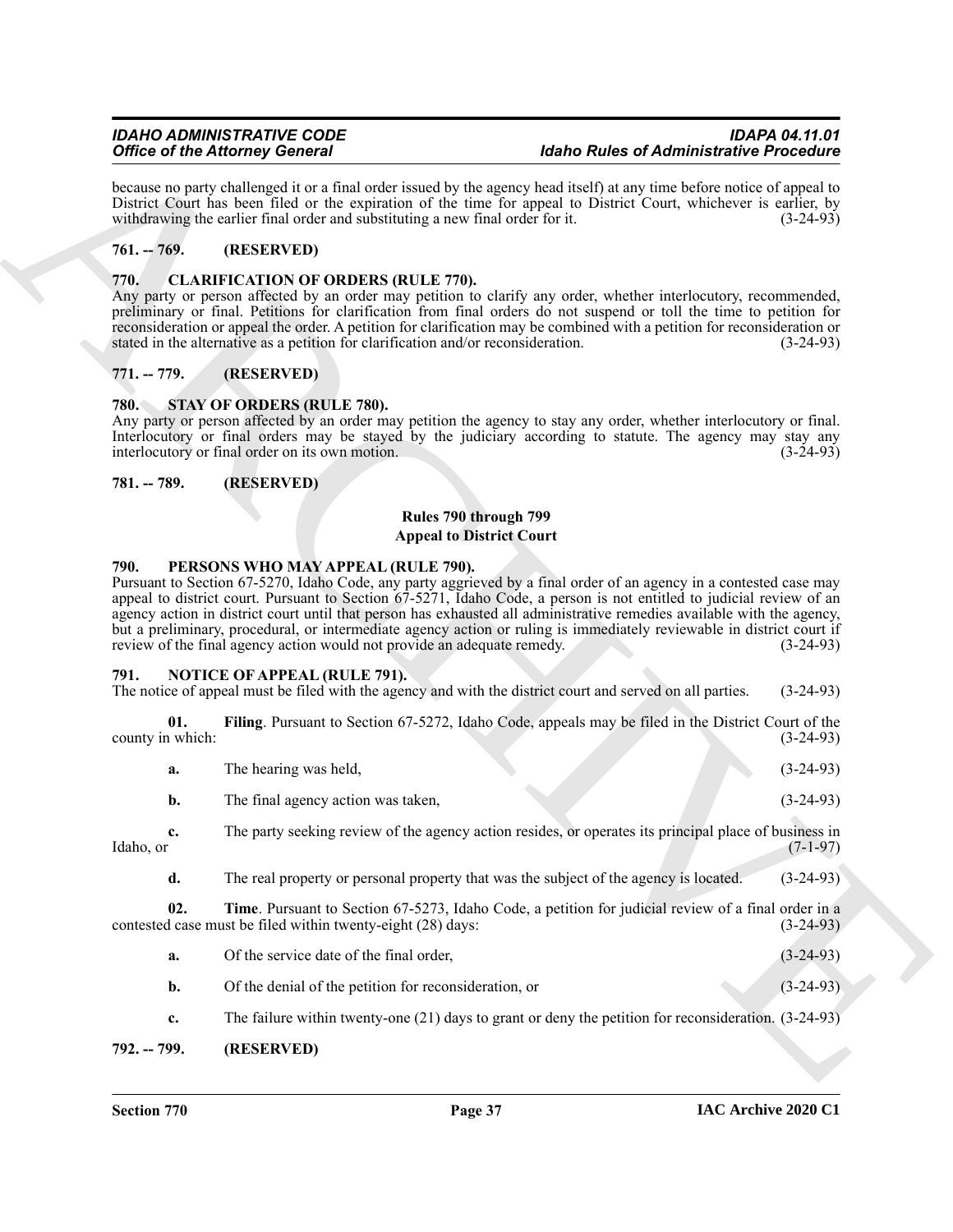### **SUBCHAPTER C – RULEMAKING Rules 800 through 860 Rulemaking**

#### **Rules 800 through 809 Introduction**

### <span id="page-37-13"></span><span id="page-37-1"></span>**800. FORMAL AND INFORMAL RULEMAKING (RULE 800).**

Formal rulemaking refers only to rulemaking procedures associated with formal notice of proposed rulemaking, receipt of and consideration of written or oral comment on the record in response to notice of proposed rulemaking, and adoption of rules. Informal rulemaking refers to informal procedures for development of, comment upon, or review of rules for later formal consideration. No rule may come into effect solely as a result of informal rulemaking.<br>Agreements coming from informal rulemaking must be finalized by formal rulemaking. (3-24-93) Agreements coming from informal rulemaking must be finalized by formal rulemaking.

#### <span id="page-37-2"></span>**801. -- 809. (RESERVED)**

#### **Rules 810 through 819 Informal, Negotiated Rulemaking**

#### <span id="page-37-14"></span><span id="page-37-3"></span>**810. LEGISLATIVE PREFERENCE FOR NEGOTIATED RULEMAKING PROCEDURES (RULE 810).**

This rule addresses informal, negotiated rulemaking as described by Section 67-5220, Idaho Code. The agency, when feasible, shall proceed by informal, negotiated rulemaking in order to improve the substance of proposed rules by drawing upon shared information, expertise and technical abilities possessed by the affected persons; to arrive at a consensus on the content of the rule; to expedite formal rulemaking; and to lessen the likelihood that affected persons will resist enforcement or challenge the rules in court. (3-24-93)

# <span id="page-37-15"></span><span id="page-37-4"></span>**811. PUBLICATION IN IDAHO ADMINISTRATIVE BULLETIN (RULE 811).**

<span id="page-37-0"></span>Office of the Attorney General<br>SUECLAYEDR C -- ALLEMANANC C<br>SUECLAYEDR C -- ALLEMANANC C<br>SUECLAYEDR C -- ALLEMANANC C<br>SUECLAYEDR C -- ALLEMANANC C<br>SUECLAYEDR C -- ALLEMANANC C -- ALLEMANANC C<br>SUECLAYEDR C -- ALLEMANANC C If the agency determines that informal, negotiated rulemaking is feasible, it shall publish in the Idaho Administrative Bulletin a notice of intent to promulgate a rule. If the agency determines that informal, negotiated rulemaking is not feasible, it shall explain in its notice of intent to promulgate rules why informal rulemaking is not feasible and shall proceed to formal rulemaking as provided in this chapter. Reasons why the agency may find that informal, negotiated rulemaking is not feasible include, but are not limited to, the need for temporary rulemaking, the simple nature of the proposed rule change, the lack of identifiable representatives of affected interests, or determination that affected interests are not likely to reach a consensus on a proposed rule. The determination of the agency whether to use informal, negotiated rulemaking is not reviewable. (3-24-93)

<span id="page-37-6"></span><span id="page-37-5"></span>**812. CONTENTS OF NOTICE OF INTENT TO PROMULGATE RULES (RULE 812).** The notice of intent to promulgate rules shall announce that the agency intends to proceed by way of informal, negotiated rulemaking to develop a proposed rule and shall include: (3-24-93)

**01. Subject Matter**. A brief, nontechnical statement of the subject matter to be addressed in the proposed rulemaking.

<span id="page-37-12"></span><span id="page-37-11"></span><span id="page-37-8"></span>

| <b>Authority.</b> The statutory authority for the rulemaking. | $(3-24-93)$ |
|---------------------------------------------------------------|-------------|
|---------------------------------------------------------------|-------------|

**03. Obtain Copy**. An explanation how to obtain a preliminary draft of the proposed rules, if one is available.  $(3-24-93)$ 

**04. Issues**. The principal issues involved and the interests which are likely to be significantly affected by the rule.  $(3-24-93)$ 

<span id="page-37-10"></span><span id="page-37-9"></span><span id="page-37-7"></span>**05.** Agency Contacts. The person(s) designated to represent the agency.  $(3-24-93)$ 

**06. Method of Participation**. An explanation how a person may participate in the informal, negotiated rulemaking. (3-24-93)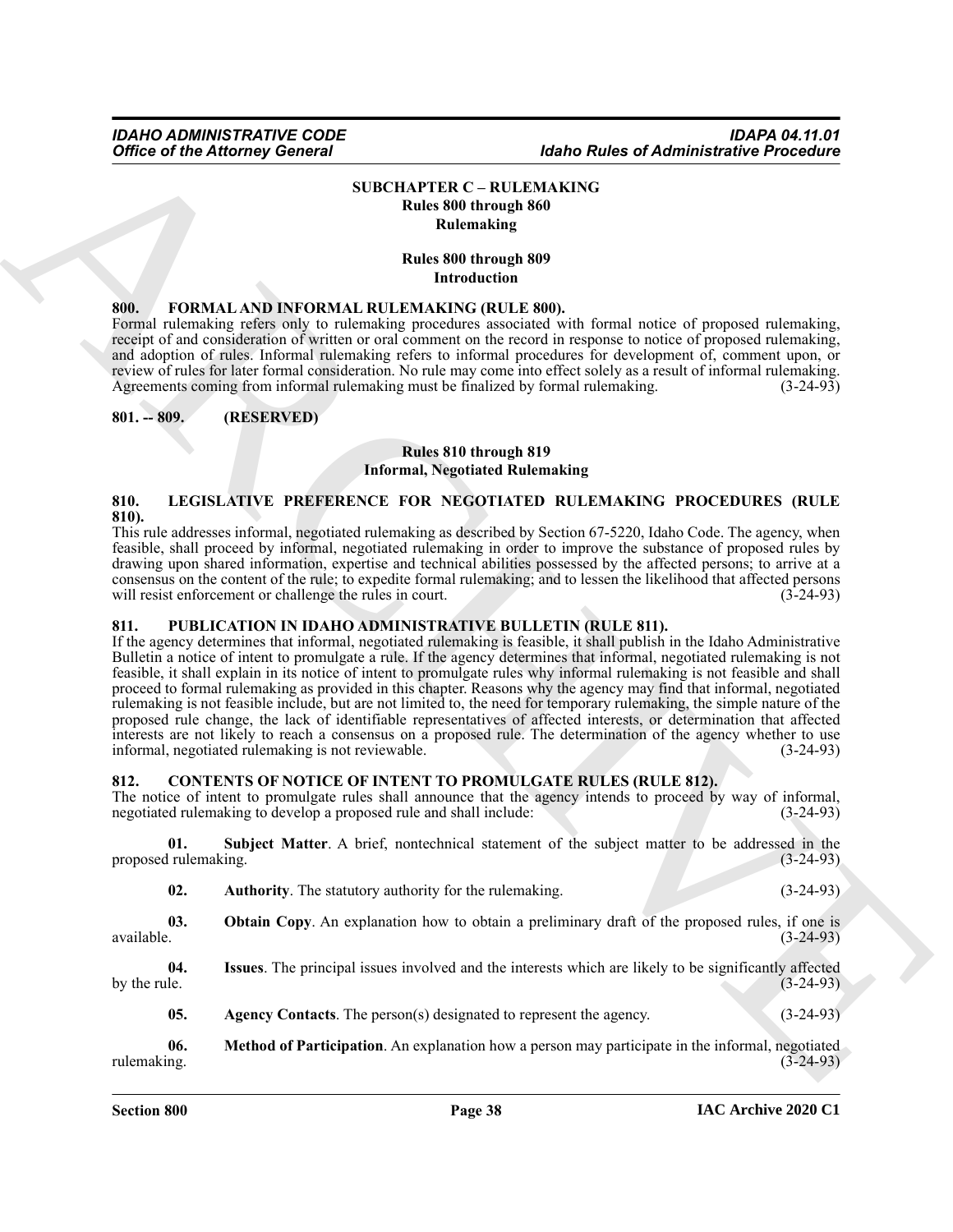<span id="page-38-10"></span>**07. Schedule**. A proposed schedule for written comments or for a public meeting of interested persons, and a target date, if one exists, to complete negotiation and to publish a proposed rule for notice and comment. (3-24-93)

# <span id="page-38-14"></span><span id="page-38-0"></span>**813. PUBLIC MEETINGS (RULE 813).**

The agency may convene public meetings of interested persons to consider the matter proposed by the agency and to attempt to reach a consensus concerning a proposed rule with respect to the matter and any other matter the parties determine is relevant to the proposed rule. Person(s) representing the agency may participate in the deliberations. (3-24-93)

### <span id="page-38-15"></span><span id="page-38-1"></span>**814. REPORTS TO THE AGENCY (RULE 814).**

If the parties reach a consensus on a proposed rule, they shall transmit to the agency a report stating their consensus and, if appropriate, a draft of a proposed rule incorporating that consensus. If the parties are unable to reach a consensus on particular issues, they may transmit to the agency a report specifying those areas on which they reached consensus and those on which they did not, together with arguments for and against positions advocated by various participants. The participants or any individual participant may also include in a report any information, recommendations, or materials considered appropriate. (3-24-93)

# <span id="page-38-6"></span><span id="page-38-2"></span>**815. AGENCY CONSIDERATION OF REPORT (RULE 815).**

The agency may accept in whole or in part or reject the consensus reached by the parties in publishing a proposed rule<br>for notice and comment. (3-24-93) for notice and comment.

### <span id="page-38-3"></span>**816. -- 819. (RESERVED)**

### **Rules 820 through 829 Petition to Initiate Rulemaking**

# <span id="page-38-13"></span><span id="page-38-4"></span>**820. FORM AND CONTENTS OF PETITION TO INITIATE RULEMAKING (RULE 820).**

This rule addresses petitions to initiate rulemaking as described by Section 67-5230, Idaho Code. (3-24-93)

**01.** Requirement. Any person petitioning for initiation of rulemaking must substantially comply with  $(3-24-93)$ this rule.  $(3-24-93)$ 

<span id="page-38-12"></span><span id="page-38-11"></span>**02.** Form and Contents. The petition must be filed with the agency and shall: (3-24-93)

**a.** Identify the petitioner and state the petitioner's interest(s) in the matter; (3-24-93)

**b.** Describe the nature of the rule or amendment to the rule urged to be promulgated and the petitioner's suggested rule or amendment; and (3-24-93)

**c.** Indicate the statute, order, rule, or other controlling law, and the factual allegations upon which the petitioner relies to support the proposed rulemaking. Legal assertions in the petition may be accompanied by citations of cases and/or statutory provisions. of cases and/or statutory provisions.

# <span id="page-38-8"></span><span id="page-38-7"></span><span id="page-38-5"></span>**821. AGENCY RESPONSE TO PETITION (RULE 821).**

Office of the Attorney General (about the basis of Administrative Precedure<br>
Co. Setting the Attorney General (about the result of the attention of the problem control of the problem of the state of the state of the probl **01. Action of Agency**. Within twenty-eight (28) days after the agency has received a petition to initiate rulemaking, the agency shall initiate rulemaking proceedings in accordance with Sections 67-5220 through 67-5225, Idaho Code, or deny the petition in writing, stating its reasons for the denial, unless the rulemaking authority is in a multi-member agency board or commission whose members are not full-time officers or employees of the state, in which case the multi-member board or commission shall have until the first regularly scheduled meeting of the multimember board or commission that takes place seven (7) or more days after submission of the petition to initiate rulemaking proceedings in accordance with Sections 67-5220 through 67-5225, Idaho Code, or deny the petition in writing, stating its reasons for the denial.  $(7-1-97)$ 

<span id="page-38-9"></span>**02. Denial**. If the petition is denied, the written denial shall state:  $(3-24-93)$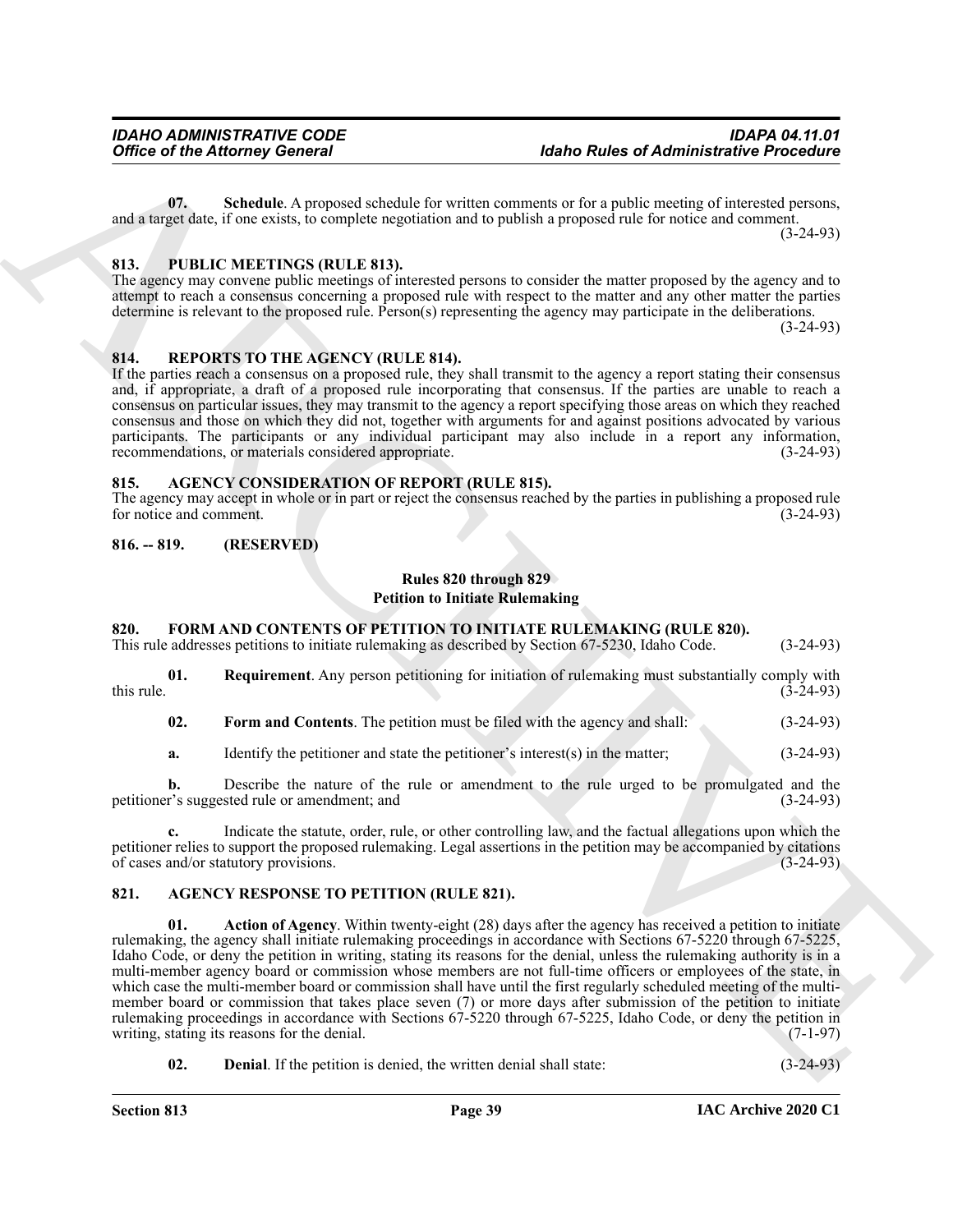**a.** The agency has denied your petition to initiate rulemaking. This denial is a final agency action within the meaning of Section 67-5230, Idaho Code. (3-24-93)

**b.** Pursuant to Section 67-5270, Idaho Code, any person aggrieved by this final agency action may seek review of the denial to initiate rulemaking by filing a petition in the District Court of the county in which:

(3-24-93)

| The hearing was held. | $(3-24-93)$ |
|-----------------------|-------------|
|                       |             |

ii. This final agency action was taken, (3-24-93)

iii. The party seeking review resides, or operates its principal place of business in Idaho, or (7-1-97)

iv. The real property or personal property that was the subject of the denial of the petition for ng is located. (3-24-93) rulemaking is located.

**c.** This appeal must be filed within twenty-eight (28) days of the service date of this denial of the petition to initiate rulemaking. See Section 67-5273, Idaho Code. (3-24-93)

# <span id="page-39-3"></span><span id="page-39-0"></span>**822. NOTICE OF INTENT TO INITIATE RULEMAKING CONSTITUTES ACTION ON PETITION (RULE 822).**

Office of the Attorney General<br>
The sample of Attachement Control of the same of Attachement Control of the same of Attachement Control of the same of Attachement Control of the Same Control of the Same Control of the Sam The agency may initiate rulemaking proceedings in response to a petition to initiate rulemaking by issuing a notice of intent to promulgate rules in the Idaho Administrative Bulletin on the subject matter of the petition if it wishes to obtain further comment whether a rule should be proposed or what rule should be proposed. Issuance of a notice of intent to promulgate rules satisfies an agency's obligations to take action on the petition and is not a denial of a petition to initiate rulemaking. (3-24-93)

# <span id="page-39-1"></span>**823. -- 829. (RESERVED)**

# **Rules 830 through 839**

#### <span id="page-39-5"></span>**Procedure on Rulemaking for Proposed and Pending Rules**

# <span id="page-39-4"></span><span id="page-39-2"></span>**830. REQUIREMENTS FOR NOTICE OF PROPOSED RULEMAKING (RULE 830).**

**01.** Content of Notice of Proposed Rulemaking. Every notice of proposed rulemaking filed with the tor for publication in the Bulletin shall include: (4-7-11) Coordinator for publication in the Bulletin shall include:

**a.** A statement of the specific statutory authority authorizing the rulemaking, including a citation to the specific section of Idaho Code that has occasioned the rulemaking or the federal statute or regulation if that is the basis of authority or requirement for the rulemaking; (4-7-11)

**b.** A statement in nontechnical language of the substance of the proposed rules, including a specific on of any fee or charge being imposed or increased:  $(4-7-11)$ description of any fee or charge being imposed or increased;

**c.** A statement whether the agency intends to conduct oral presentations concerning the proposed rules, and, if not, what persons must do in order to request an oral presentation. If the agency intends to take oral testimony on the proposed rule, the location, date and time of any public hearing must be included; (4-7 testimony on the proposed rule, the location, date and time of any public hearing must be included;

**d.** A specific description, if applicable, of any negative fiscal effect on the state general fund greater than ten thousand dollars  $(\$10,000)$  during the fiscal year in which the pending rule will become effective;  $(4-7-11)$ 

**e.** The mailing address to which written comments and requests for public hearings concerning the proposed rules must be mailed. If the agency accepts comments and requests by facsimile transmission (FAX) or by e-mail, the FAX number or e-mail address, or both, at which comments may be delivered must be provided; (4-7-11)

**f.** The name and telephone number of an agency contact to whom technical questions about the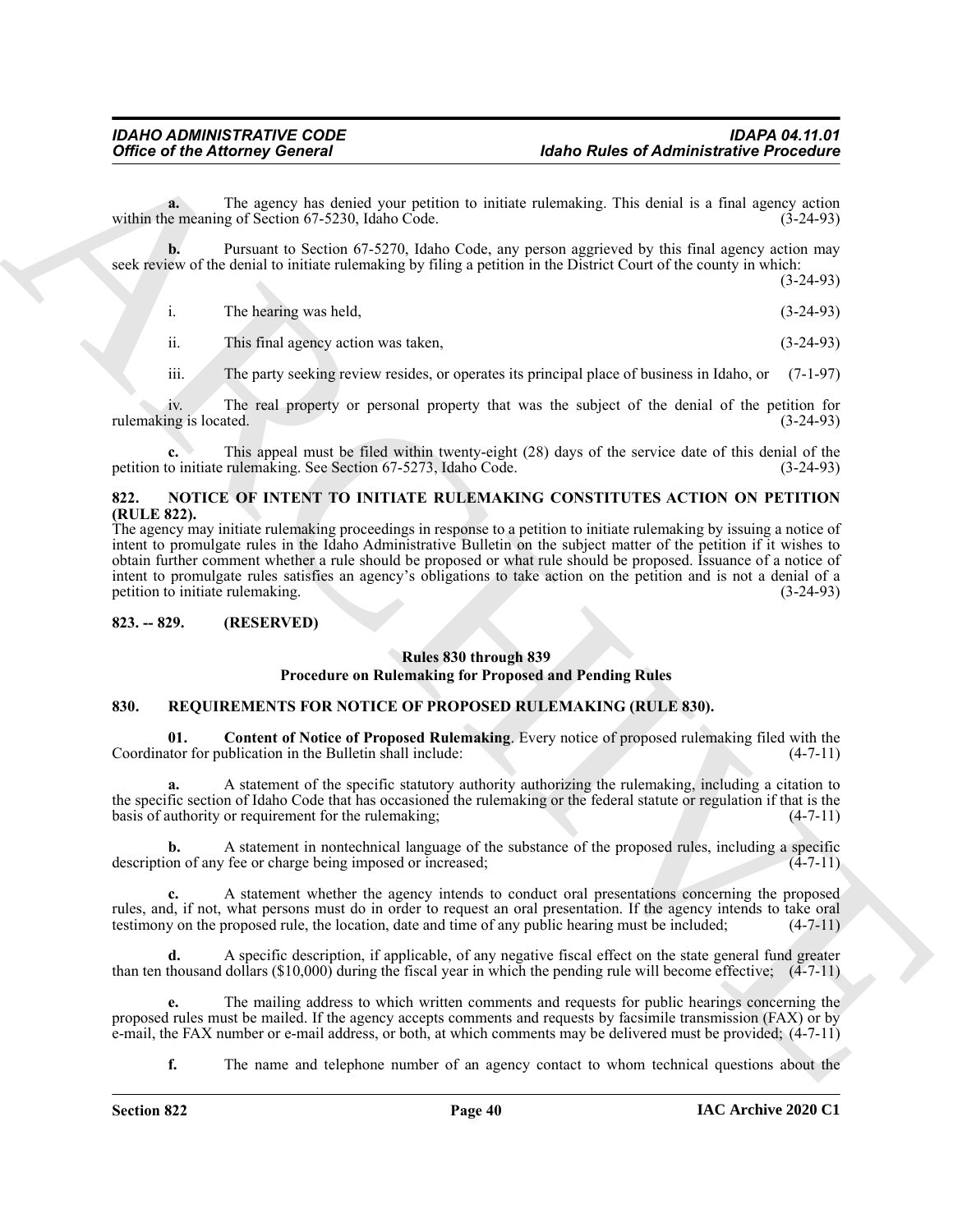proposed rules may be referred; (4-7-11)

**g.** The deadline date for the submission of written comment on the proposed rules and for submitting requests for an opportunity for an oral presentation concerning the proposed rules; (4-7-11)

**h.** A statement whether negotiated rulemaking has been conducted, and if not, why not; and (4-7-11)

**i.** The text of the proposed rules in legislative format. (4-7-11)

<span id="page-40-0"></span>**02. Filing a Proposed Rulemaking for Publication in the Bulletin**. (4-7-11)

**a.** In all cases. The agency must file the information required in Subsection 830.01 of this rule with the Coordinator for publication in the Bulletin. The Coordinator is responsible for transmitting all required rulemaking documents to the Director of Legislative Services for analysis. (4-7-11)

Office of the Attorney General<br>
proposed in the fact of the attack of the state of Attack of the State of Attack of the State of Attack of the State of the State of the State of the State of the State of the State of the **b.** When fees are imposed or increased. In addition, if a fee or charge is imposed or increased through the proposed rulemaking, the agency must prepare and file with the Coordinator a statement of economic impact. This cost/benefit analysis must reasonably estimate the agency's costs to implement the rule and reasonably estimate the costs that would be borne by citizens, the private sector, or both, if the fees or charges being proposed are imposed by the rule. The cost/benefit analysis is not part of the proposed rulemaking notice and is not published in the Bulletin; it is a separate document that is submitted as part of the proposed rulemaking filing. (4-7-11)

**03. Incorporation by Reference**. If an agency proposes to incorporate by reference into its rules any codes, standards or rules authorized by subsection 67-5229(1), Idaho Code, for incorporation by reference, the agency's notice of proposed rulemaking must also include the following information required by subsection 67-<br>5229(2), Idaho Code: (4-7-11) 5229(2), Idaho Code:

<span id="page-40-1"></span>**a.** Required information. A brief synopsis explaining why the incorporation is needed.  $(4-7-11)$ 

**b.** Electronic link or other access. A statement that notes where an electronic copy can be obtained or that provides an electronic link to the incorporated materials. If an electronic link is provided, at a minimum the link must be posted on the agency's website or included in the rule that is published in the Administrative Code on the Coordinator's website. If the incorporated material is copyrighted or otherwise unavailable, the rule must note where a copy of the incorporated materials may be viewed or purchased. (4-7-11)

**c.** Identification of version or edition incorporated. The agency must provide all of the information required by Subsection 67-5229(2), Idaho Code, regarding identifying with specificity the version or edition of the code, standard or rule that is incorporated by reference, including, but not limited to, the date the document was published, approved or adopted, or became effective. (4-7-11)

**d.** Example incorporations. The following are examples of the kind of specificity required by this Section and by Subsection 67-5229(2), Idaho Code: (4-7-11)

i. 2009 Edition of the International Building Code, published by the International Code Council, available online at http://www.constructionbook.com/2009-international-building-code/; (4-7-11)

2009 International Fire Code, published by International Code Council. Copies of the 2009 edition of the International Fire Code are available for public inspection at the office of the State Fire Marshal. Copies of the 2009 International Fire Code are available for purchase from the International Code Council, Northwest Resource Center, PO Box 8004, Bellevue, WA 98004.

Code of Federal Regulations, Title 40, Part 35 Environmental Protection Agency's Regulations for State and Local Assistance under the Clean Water Act, Subpart A (July 1, 2009), available online at http:// frwebgate.access.gpo.gov/cgi-bin/get-cfr.cgi?TITLE=40&PART=35&SUBPART=A&TYPE=PDF&YEAR=2009; and  $(4-7-11)$ 

iv. Federal Regulations adopted by the Drug Enforcement Agency, Department of Justice, published in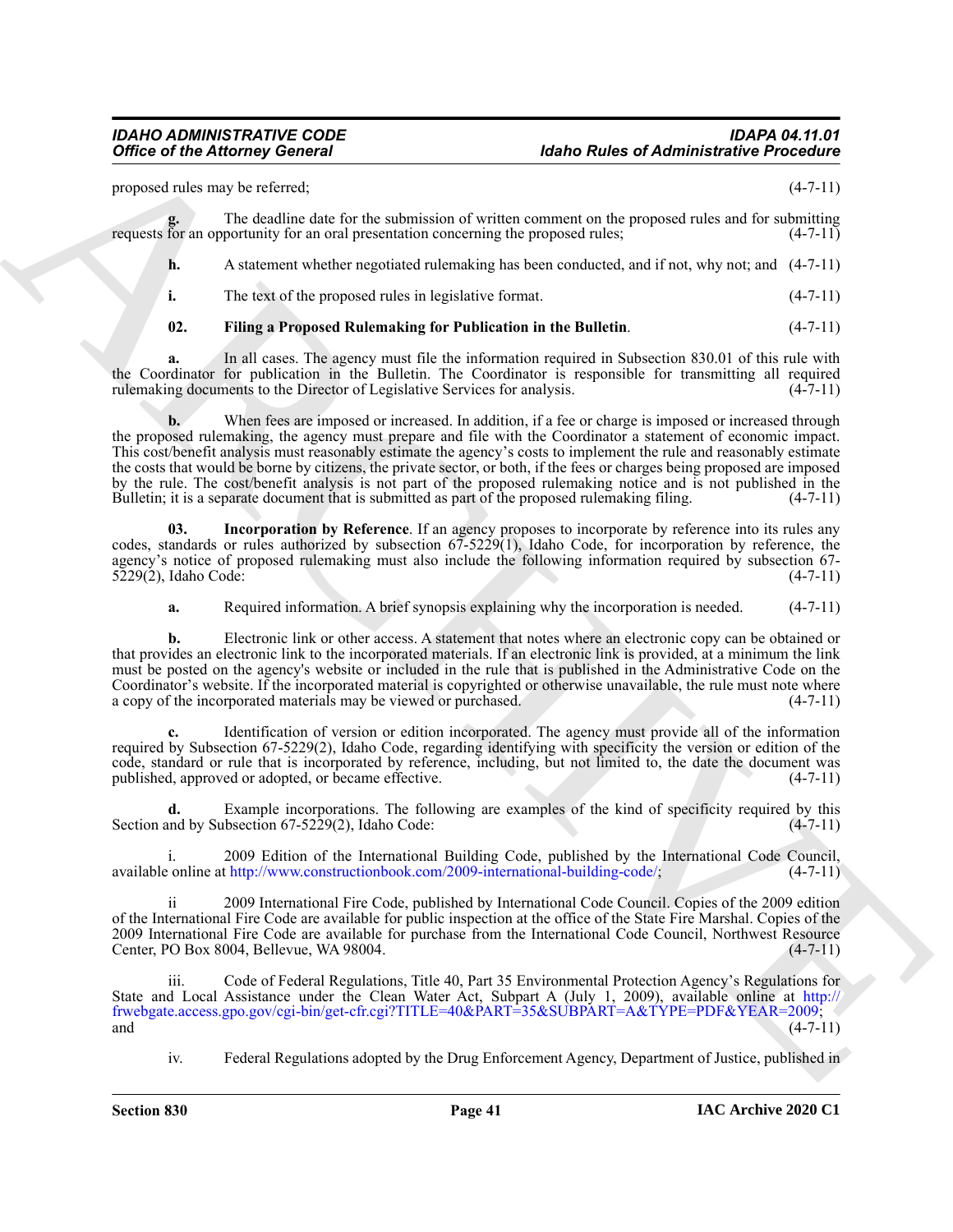the Federal Register; Amendments to Code of Federal Regulations, 21 CFR Part 1300, section 1300.01, Definitions of Schedule III Controlled Substances, 74 Federal Register No. 232, page 63609 (December 4, 2009), available online at http://www.nigc.gov/LinkClick.aspx?fileticket=\_YB0eC63Jh4%3D&tabid=57&mid=345. (4-7-11)

# <span id="page-41-5"></span><span id="page-41-0"></span>**831. INFORMAL PHASES OF FORMAL RULEMAKING (RULE 831).**

In addition to the formal phases of rulemaking proceedings, the agency may schedule meetings after the formal proposal of rules to explain the operation of the rules proposed. (3-24-93) proposal of rules to explain the operation of the rules proposed.

### <span id="page-41-4"></span><span id="page-41-1"></span>**832. COMMENTS ON PROPOSED RULES (RULE 832).**

Deadlines for comment upon proposed rules or amendments to proposed rules will be set forth in the Idaho Administrative Bulletin. Comments should be made to the officers listed in the notices of proposed rulemaking published in the Idaho Administrative Bulletin. Further information concerning individual rulemaking should be<br>directed to the contact person listed for that rulemaking in the Idaho Administrative Bulletin. (3-24-93) directed to the contact person listed for that rulemaking in the Idaho Administrative Bulletin.

# <span id="page-41-6"></span><span id="page-41-2"></span>**833. PETITIONS FOR ORAL PRESENTATION (RULE 833).**

**01. Requirement**. Any person petitioning for an opportunity for an oral presentation in a substantive rulemaking must substantially comply with this rule. (3-24-93)

- <span id="page-41-9"></span><span id="page-41-7"></span>**02. Content**. The petition shall: (3-24-93)
- **a.** Identify the petitioner and state the petitioner's interests in the matter,  $(3-24-93)$

**b.** Describe the nature of the opposition to or support of the rule or amendment to the rule proposed to be promulgated by the agency, and  $(\overline{3}-24-93)$ 

<span id="page-41-8"></span>**c.** Indicate alternative proposals of the petitioner and any statute, order, rule or other controlling law or factual allegations upon which the petitioner relies to support the request for the opportunity to provide an oral presentation. Legal assertions in the petition may be accompanied by citations of cases and/or statutory provisions.

 $(3-24-93)$ 

Office of the [A](http://www.nigc.gov/LinkClick.aspx?fileticket=_YB0eC63Jh4%3D&tabid=57&mid=345)fricane Georgia Chemical Mathematics (Advertised Mathematics President Mathematics President Mathematics Chemical Mathematics (Advertised Mathematics President Mathematics President Mathematics (Advertised **03. Oral Presentation**. Within fourteen (14) days after receiving a petition for an oral presentation, the agency shall schedule the oral presentation or deny it. The agency shall provide an opportunity for oral presentation if requested by twenty-five (25) persons, a political subdivision, or another agency, but no oral presentation need be provided when the agency has no discretion as the substantive content of a proposed rule because the proposed rule is intended solely to comply with a controlling judicial decision or court order, or with the provisions of a statute or federal rule that has been amended since the adoption of the agency rule. If oral presentation is granted, notice of the oral presentation shall be published in the Idaho Administrative Bulletin. If oral presentation is denied, the denial shall state the grounds for denial. (3-24-93)

#### <span id="page-41-10"></span><span id="page-41-3"></span>**834. THE RULEMAKING RECORD (RULE 834).**

The agency shall maintain a record of each rulemaking proceeding. (3-24-93)

<span id="page-41-11"></span>**01. Contents**. The record for a rulemaking proceeding shall include:  $(3-24-93)$ 

**a.** Copies of all publications in the Idaho Administrative Bulletin relating to that rulemaking (3-24-93) proceeding;  $(3-24-93)$ 

**b.** All written petitions, submissions, and comments received by the agency, and the agency's s to those petitions, submissions and comments; (3-24-93) responses to those petitions, submissions and comments;

**c.** All written materials considered by the agency in connection with formulating the proposal or of the rule; (3-24-93) adoption of the rule;

**d.** A record of any oral presentations, any transcriptions of oral presentations, and any memoranda zing the contents of such presentations; and (3-24-93) summarizing the contents of such presentations; and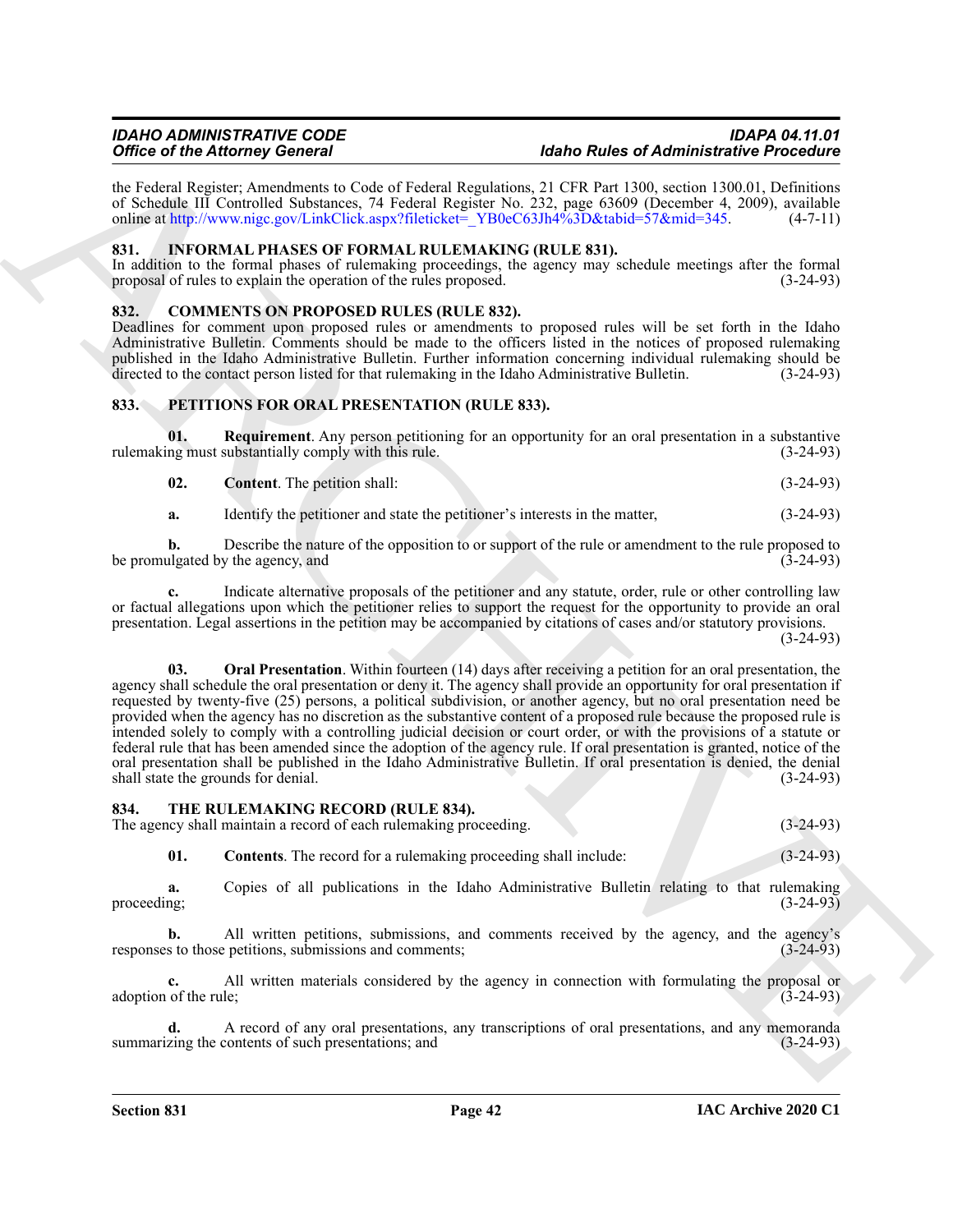**e.** Any other materials or documents prepared in conjunction with the rulemaking, including any es prepared for the agency in considering the rulemaking. summaries prepared for the agency in considering the rulemaking.

<span id="page-42-11"></span>**02. Recording or Reporting**. All oral presentations shall be recorded on audiotape or videotape or may be taken by a qualified court reporter at the agency's expense. The agency may provide for a transcript of the proceeding at its own expense. Persons may have a transcript of an oral presentation prepared at their own expense.  $(7-1-97)$ 

#### <span id="page-42-7"></span><span id="page-42-0"></span>**835. ADOPTION AND PUBLICATION OF PENDING RULES FOLLOWING COMMENT OR ORAL PRESENTATION (RULE 835).**

<span id="page-42-5"></span><span id="page-42-4"></span>**01. Adoption**. After the expiration of the written comment period for rulemaking and following any oral presentation on the rulemaking, but no sooner than seven (7) days after the expiration of the comment period, the agency shall consider fully all issues presented by the written and oral submissions respecting the proposed rule before adopting a pending rule. (7-1-97)

Office of the Altomay General is the system and the system of Altomatical interests in the matter of the system and the system of the system of the system of the system of the system of the system of the system of the sys **02. Publication**. Upon the agency's adoption of a pending rule, the agency shall publish the text of the pending rule in the bulletin, except that with the permission of the coordinator, the agency need not publish the full text of the pending rule if no significant changes have been made from the text of the proposed rule as published in the bulletin, but the notice of adoption of the pending rule must cite the volume of the bulletin where the text is available and must note all changes that have been made. In addition, the agency must publish in the bulletin a concise explanatory statement containing: (7-1-97) concise explanatory statement containing:

**a.** The reasons for adopting the pending rule; (7-1-97)

**b.** A statement of any change between the text of the proposed rule and the text of the pending rule with an explanation of the reasons for any changes; (7-1-97)

**c.** The date on which the pending rule will become final and effective pursuant to Section 67-5224(5), Idaho Code; (7-1-97)

**d.** A statement that the pending rule may be rejected, amended or modified by concurrent resolution of the Legislature; (7-1-97)

**e.** An identification of any portion of the pending rule imposing or increasing a fee or charge and stating that this portion of the pending rule shall not become final and effective unless affirmatively approved by<br>concurrent resolution of the Legislature: and (7-1-97) concurrent resolution of the Legislature; and

A statement how to obtain a copy of the agency's written review of and written responses to the ubmissions respecting the proposed rule. (7-1-97) written and oral submissions respecting the proposed rule.

<span id="page-42-6"></span>**03. Rule Imposing or Increasing Fees**. When any pending rule imposes a new fee or charge or increases an existing fee or charge, the agency shall provide the coordinator with a description of that portion of the rule imposing a new fee or charge or increasing an existing fee or charge, along with a citation of the specific statute authorizing the imposition or increase of the fee or charge. (7-1-97)

# <span id="page-42-8"></span><span id="page-42-1"></span>**836. FINAL RULES (RULE 836).**

Pending rules may become final rules, or may be rejected, amended or modified by concurrent resolution of the Legislature, as provided in Section 67-5224, Idaho Code. (7-1-97)

# <span id="page-42-2"></span>**837. -- 839. (RESERVED)**

#### <span id="page-42-9"></span><span id="page-42-3"></span>**840. PROCEDURE FOR ADOPTION OF TEMPORARY RULES (RULE 840).**

<span id="page-42-10"></span>**01. Gubernatorial Finding**. The agency may adopt temporary rules upon the Governor's finding that protection of the public health, safety, or welfare, compliance with deadlines in amendments to governing law or federal programs, or conferring a benefit requires a rule to become effective before it has been submitted to the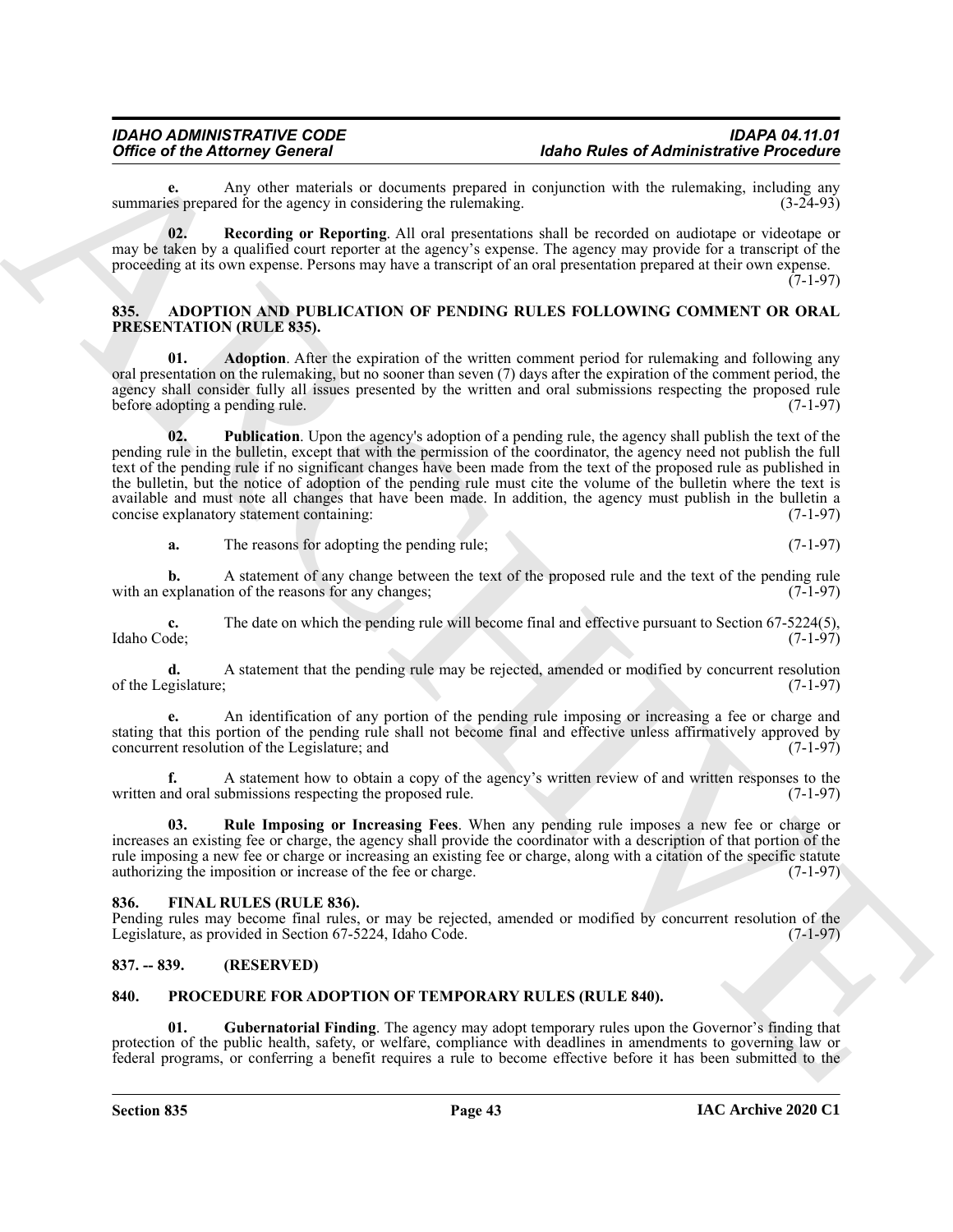# <span id="page-43-12"></span><span id="page-43-11"></span><span id="page-43-9"></span><span id="page-43-0"></span>**841. -- 849. (RESERVED)**

#### <span id="page-43-5"></span><span id="page-43-1"></span>**850. CORRECTION OF TYPOGRAPHICAL, TRANSCRIPTION OR CLERICAL ERRORS IN PENDING RULES (RULE 850).**

# <span id="page-43-2"></span>**851. -- 859. (RESERVED)**

# <span id="page-43-7"></span><span id="page-43-6"></span><span id="page-43-3"></span>**860. PERSONS WHO MAY SEEK JUDICIAL REVIEW (RULE 860).**

<span id="page-43-10"></span>

| Legislature for review. No temporary rule imposing a fee or charge may become effective before it has been<br>approved, amended or modified by concurrent resolution of the Legislature unless the Governor finds that the fee or<br>charge is necessary to avoid immediate danger that justifies the imposition of the fee or charge.<br><b>Effective Date</b> . Temporary rules take effect according to the effective date specified in the rules.<br>02.<br>Temporary rules may be immediately effective.<br>Expiration. In no case may a temporary rule remain in effect beyond the conclusion of the next<br>03.<br>succeeding regular session of the Legislature unless the rule is approved, amended or modified by concurrent<br>resolution, in which case the rule may remain in effect until the time specified in the resolution or until the rule has<br>been replaced by a final rule that has become effective pursuant to Section 67-5224(5), Idaho Code.<br>04.<br>Notice and Publication. Agencies shall give such notice as is practicable in connection with<br>adoption of a temporary rule. Temporary rules will be published in the first available issue of the Idaho<br>Administrative Bulletin.<br>05.<br>Associated Proposed Rule. Concurrently with promulgation of a temporary rule, or as soon as<br>reasonably possible thereafter, an agency must begin rulemaking procedures by issuing a proposed rule on the same<br>subject matter as the temporary rule, unless the temporary rule will expire by its own terms or by operation of law<br>before a proposed rule could become final.<br>(RESERVED)<br>$841. - 849.$<br>CORRECTION OF TYPOGRAPHICAL, TRANSCRIPTION OR CLERICAL ERRORS IN<br>850.<br>PENDING RULES (RULE 850).<br>The agency may amend pending rules to correct typographical errors, transcription errors, or clerical errors, in the<br>manner approved by the Administrative Rules Coordinator. These amendments will be incorporated into the pending<br>rule upon their publication in the Idaho Administrative Bulletin.<br>$851. - 859.$<br>(RESERVED)<br>PERSONS WHO MAY SEEK JUDICIAL REVIEW (RULE 860).<br>860.<br>Pursuant to Section 67-5270, Idaho Code, any person aggrieved by an agency rule (either temporary or final) may<br>seek judicial review in district court.<br>Filing. The petition for judicial review must be filed with the agency and with the district court and<br>01.<br>served on all parties. Pursuant to Section 67-5272, Idaho Code, petitions for review may be filed in the District Court<br>of the county in which:<br>The hearing was held;<br>a.<br>The final agency action was taken;<br>b.<br>The party seeking review of the agency action resides, or operates its principal place of business in<br>c.<br>Idaho; or<br>d.<br>The real property or personal property that was the subject of the agency is located.<br>02.<br>Time. Pursuant to Section 67-5273, Idaho Code, a petition for judicial review of a final rule (except<br>for a challenge to procedures used in promulgating the rule) may be filed at any time.<br>(RESERVED)<br>$861. - 999.$ | <b>Office of the Attorney General</b> | <b>Idaho Rules of Administrative Procedure</b> |
|------------------------------------------------------------------------------------------------------------------------------------------------------------------------------------------------------------------------------------------------------------------------------------------------------------------------------------------------------------------------------------------------------------------------------------------------------------------------------------------------------------------------------------------------------------------------------------------------------------------------------------------------------------------------------------------------------------------------------------------------------------------------------------------------------------------------------------------------------------------------------------------------------------------------------------------------------------------------------------------------------------------------------------------------------------------------------------------------------------------------------------------------------------------------------------------------------------------------------------------------------------------------------------------------------------------------------------------------------------------------------------------------------------------------------------------------------------------------------------------------------------------------------------------------------------------------------------------------------------------------------------------------------------------------------------------------------------------------------------------------------------------------------------------------------------------------------------------------------------------------------------------------------------------------------------------------------------------------------------------------------------------------------------------------------------------------------------------------------------------------------------------------------------------------------------------------------------------------------------------------------------------------------------------------------------------------------------------------------------------------------------------------------------------------------------------------------------------------------------------------------------------------------------------------------------------------------------------------------------------------------------------------------------------------------------------------------------------------------------------------------------------------------------------------------------------------------------------------------------------------------------------------------------------------------------------------------------------------------------------------------------------------------------------------------------------------------------------------------------------------------------------------------------------|---------------------------------------|------------------------------------------------|
|                                                                                                                                                                                                                                                                                                                                                                                                                                                                                                                                                                                                                                                                                                                                                                                                                                                                                                                                                                                                                                                                                                                                                                                                                                                                                                                                                                                                                                                                                                                                                                                                                                                                                                                                                                                                                                                                                                                                                                                                                                                                                                                                                                                                                                                                                                                                                                                                                                                                                                                                                                                                                                                                                                                                                                                                                                                                                                                                                                                                                                                                                                                                                                  |                                       | $(7-1-97)$                                     |
|                                                                                                                                                                                                                                                                                                                                                                                                                                                                                                                                                                                                                                                                                                                                                                                                                                                                                                                                                                                                                                                                                                                                                                                                                                                                                                                                                                                                                                                                                                                                                                                                                                                                                                                                                                                                                                                                                                                                                                                                                                                                                                                                                                                                                                                                                                                                                                                                                                                                                                                                                                                                                                                                                                                                                                                                                                                                                                                                                                                                                                                                                                                                                                  |                                       | $(7-1-97)$                                     |
|                                                                                                                                                                                                                                                                                                                                                                                                                                                                                                                                                                                                                                                                                                                                                                                                                                                                                                                                                                                                                                                                                                                                                                                                                                                                                                                                                                                                                                                                                                                                                                                                                                                                                                                                                                                                                                                                                                                                                                                                                                                                                                                                                                                                                                                                                                                                                                                                                                                                                                                                                                                                                                                                                                                                                                                                                                                                                                                                                                                                                                                                                                                                                                  |                                       | $(7-1-97)$                                     |
|                                                                                                                                                                                                                                                                                                                                                                                                                                                                                                                                                                                                                                                                                                                                                                                                                                                                                                                                                                                                                                                                                                                                                                                                                                                                                                                                                                                                                                                                                                                                                                                                                                                                                                                                                                                                                                                                                                                                                                                                                                                                                                                                                                                                                                                                                                                                                                                                                                                                                                                                                                                                                                                                                                                                                                                                                                                                                                                                                                                                                                                                                                                                                                  |                                       | $(7-1-97)$                                     |
|                                                                                                                                                                                                                                                                                                                                                                                                                                                                                                                                                                                                                                                                                                                                                                                                                                                                                                                                                                                                                                                                                                                                                                                                                                                                                                                                                                                                                                                                                                                                                                                                                                                                                                                                                                                                                                                                                                                                                                                                                                                                                                                                                                                                                                                                                                                                                                                                                                                                                                                                                                                                                                                                                                                                                                                                                                                                                                                                                                                                                                                                                                                                                                  |                                       | $(7-1-97)$                                     |
|                                                                                                                                                                                                                                                                                                                                                                                                                                                                                                                                                                                                                                                                                                                                                                                                                                                                                                                                                                                                                                                                                                                                                                                                                                                                                                                                                                                                                                                                                                                                                                                                                                                                                                                                                                                                                                                                                                                                                                                                                                                                                                                                                                                                                                                                                                                                                                                                                                                                                                                                                                                                                                                                                                                                                                                                                                                                                                                                                                                                                                                                                                                                                                  |                                       |                                                |
|                                                                                                                                                                                                                                                                                                                                                                                                                                                                                                                                                                                                                                                                                                                                                                                                                                                                                                                                                                                                                                                                                                                                                                                                                                                                                                                                                                                                                                                                                                                                                                                                                                                                                                                                                                                                                                                                                                                                                                                                                                                                                                                                                                                                                                                                                                                                                                                                                                                                                                                                                                                                                                                                                                                                                                                                                                                                                                                                                                                                                                                                                                                                                                  |                                       | $(7-1-97)$                                     |
|                                                                                                                                                                                                                                                                                                                                                                                                                                                                                                                                                                                                                                                                                                                                                                                                                                                                                                                                                                                                                                                                                                                                                                                                                                                                                                                                                                                                                                                                                                                                                                                                                                                                                                                                                                                                                                                                                                                                                                                                                                                                                                                                                                                                                                                                                                                                                                                                                                                                                                                                                                                                                                                                                                                                                                                                                                                                                                                                                                                                                                                                                                                                                                  |                                       |                                                |
|                                                                                                                                                                                                                                                                                                                                                                                                                                                                                                                                                                                                                                                                                                                                                                                                                                                                                                                                                                                                                                                                                                                                                                                                                                                                                                                                                                                                                                                                                                                                                                                                                                                                                                                                                                                                                                                                                                                                                                                                                                                                                                                                                                                                                                                                                                                                                                                                                                                                                                                                                                                                                                                                                                                                                                                                                                                                                                                                                                                                                                                                                                                                                                  |                                       | $(3-24-93)$                                    |
|                                                                                                                                                                                                                                                                                                                                                                                                                                                                                                                                                                                                                                                                                                                                                                                                                                                                                                                                                                                                                                                                                                                                                                                                                                                                                                                                                                                                                                                                                                                                                                                                                                                                                                                                                                                                                                                                                                                                                                                                                                                                                                                                                                                                                                                                                                                                                                                                                                                                                                                                                                                                                                                                                                                                                                                                                                                                                                                                                                                                                                                                                                                                                                  |                                       | $(3-24-93)$                                    |
|                                                                                                                                                                                                                                                                                                                                                                                                                                                                                                                                                                                                                                                                                                                                                                                                                                                                                                                                                                                                                                                                                                                                                                                                                                                                                                                                                                                                                                                                                                                                                                                                                                                                                                                                                                                                                                                                                                                                                                                                                                                                                                                                                                                                                                                                                                                                                                                                                                                                                                                                                                                                                                                                                                                                                                                                                                                                                                                                                                                                                                                                                                                                                                  |                                       | $(3-24-93)$                                    |
|                                                                                                                                                                                                                                                                                                                                                                                                                                                                                                                                                                                                                                                                                                                                                                                                                                                                                                                                                                                                                                                                                                                                                                                                                                                                                                                                                                                                                                                                                                                                                                                                                                                                                                                                                                                                                                                                                                                                                                                                                                                                                                                                                                                                                                                                                                                                                                                                                                                                                                                                                                                                                                                                                                                                                                                                                                                                                                                                                                                                                                                                                                                                                                  |                                       | $(3-24-93)$                                    |
|                                                                                                                                                                                                                                                                                                                                                                                                                                                                                                                                                                                                                                                                                                                                                                                                                                                                                                                                                                                                                                                                                                                                                                                                                                                                                                                                                                                                                                                                                                                                                                                                                                                                                                                                                                                                                                                                                                                                                                                                                                                                                                                                                                                                                                                                                                                                                                                                                                                                                                                                                                                                                                                                                                                                                                                                                                                                                                                                                                                                                                                                                                                                                                  |                                       | $(7-1-97)$                                     |
|                                                                                                                                                                                                                                                                                                                                                                                                                                                                                                                                                                                                                                                                                                                                                                                                                                                                                                                                                                                                                                                                                                                                                                                                                                                                                                                                                                                                                                                                                                                                                                                                                                                                                                                                                                                                                                                                                                                                                                                                                                                                                                                                                                                                                                                                                                                                                                                                                                                                                                                                                                                                                                                                                                                                                                                                                                                                                                                                                                                                                                                                                                                                                                  |                                       | $(3-24-93)$                                    |
|                                                                                                                                                                                                                                                                                                                                                                                                                                                                                                                                                                                                                                                                                                                                                                                                                                                                                                                                                                                                                                                                                                                                                                                                                                                                                                                                                                                                                                                                                                                                                                                                                                                                                                                                                                                                                                                                                                                                                                                                                                                                                                                                                                                                                                                                                                                                                                                                                                                                                                                                                                                                                                                                                                                                                                                                                                                                                                                                                                                                                                                                                                                                                                  |                                       | $(3-24-93)$                                    |
|                                                                                                                                                                                                                                                                                                                                                                                                                                                                                                                                                                                                                                                                                                                                                                                                                                                                                                                                                                                                                                                                                                                                                                                                                                                                                                                                                                                                                                                                                                                                                                                                                                                                                                                                                                                                                                                                                                                                                                                                                                                                                                                                                                                                                                                                                                                                                                                                                                                                                                                                                                                                                                                                                                                                                                                                                                                                                                                                                                                                                                                                                                                                                                  |                                       |                                                |
|                                                                                                                                                                                                                                                                                                                                                                                                                                                                                                                                                                                                                                                                                                                                                                                                                                                                                                                                                                                                                                                                                                                                                                                                                                                                                                                                                                                                                                                                                                                                                                                                                                                                                                                                                                                                                                                                                                                                                                                                                                                                                                                                                                                                                                                                                                                                                                                                                                                                                                                                                                                                                                                                                                                                                                                                                                                                                                                                                                                                                                                                                                                                                                  |                                       |                                                |
|                                                                                                                                                                                                                                                                                                                                                                                                                                                                                                                                                                                                                                                                                                                                                                                                                                                                                                                                                                                                                                                                                                                                                                                                                                                                                                                                                                                                                                                                                                                                                                                                                                                                                                                                                                                                                                                                                                                                                                                                                                                                                                                                                                                                                                                                                                                                                                                                                                                                                                                                                                                                                                                                                                                                                                                                                                                                                                                                                                                                                                                                                                                                                                  |                                       |                                                |

# <span id="page-43-8"></span><span id="page-43-4"></span>**861. -- 999. (RESERVED)**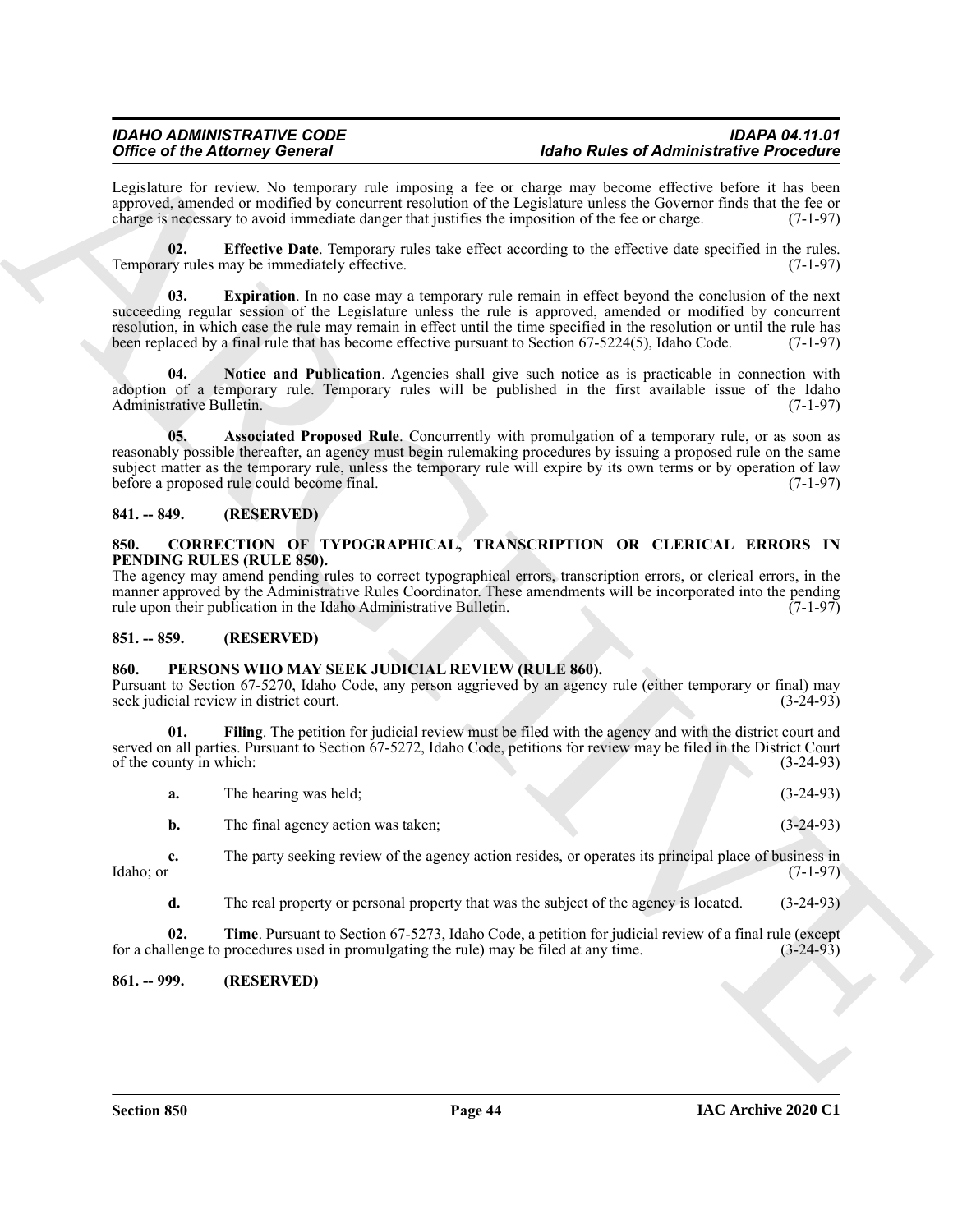# *Subject Index*

**A** Administrative Appeal 7 Adoption & Publication Of Pending Rules Following Comment Or Oral Presentation Adoption 43 Publication 43 Rule Imposing or Increasing Fees 43 Adoption And Publication Of Pending Rules Following Comment Or Oral Presentation 43 Agency Consideration Of Report 39 Agency Head's Consideration Of Recommended Or Preliminary Order 24 Hearing Officers 25 The Agency Attorney 24 The Agency Head 24 The Agency Staff 25 Agency Response To Petition 39 Action of Agency 39 Denial 39 Alternative Resolution Of Contested Cases 25 Amendments To Pleadings-- Withdrawal Of Pleadings 17 Answers -- Defined -- Form & Contents -- Time For Filing 15 Answers to Motions 15 Answers to Pleadings Other Than Motions 15 Answers To Production Requests Or Written Interrogatories & To Requests For Admission 27 Applicants/Claimants/Appellants 11 Applications/Claims/Appeals -- Defined -- Form & Contents 13 Applications/Claims/Appeals Defined 13 Form & Content 13 Appointment Of Hearing Officers 19

#### **B**

Briefs--Memoranda--Proposed Orders Of The Parties--Statements Of Position--Proposed Order Of The Presiding Officer 29 Burdens Of Proof 31

#### **C**

Challenges To Statutes 20 Clarification Of Orders 37 Comments On Proposed Rules 42 Communications With Agency 9 Complainants 11 Complaints -- Defined -- Form & Contents 14

Antarctic Anti- Considered Proposition (Anti- Considered Proposition 2)<br>
Magnetic Application Considered Proposition 2)<br>
Magnetic Anti- Considered Proposition 2)<br> [AR](#page-42-7)[C](#page-21-2)[H](#page-20-3)[I](#page-15-5)[V](#page-8-13)[E](#page-16-9)S Considered Proposition 2)<br>
Considered Proposition Complaints Defined 14 Form & Contents 14 Computation Of Time 10 Conduct At Hearings 28 Conduct Required 13 Conference At Hearing 28 Confidentiality 25 Confidentiality Of Settlement Negotiations 31 Consent Agreements -- Defined -- Form & Contents 15 Additional 16 Consent Agreements Defined 15 Requirements 16 Consideration Of Consent Agreement Or Other Settlements Before Complaint Issued 22 Agency Head Consideration of Consent Agreement 22 Negotiations 22 Presentation of Consent Agreement to Agency Head 22 Consideration Of Settlements 31 Consolidation Of Proceedings 29 Contents Of Notice Of Intent To Promulgate Rules 38 Agency Contacts 38 Authority 38 Issues 38 Method of Participation 38 Obtain Copy 38 Schedule 39 Subject Matter 38 Continuance Of Hearing 29 Contrast Between Agency's Prosecutorial/Investigative & Adjudicatory Functions 21 Adjudicatory Function 21 Prosecutorial/Investigative Function 21 Correction Of Typographical, Transcription Or Clerical Errors In Pending Rules 44

#### **D**

Defective, Insufficient Or Late Pleadings 17 Definitions, IDAPA 04.11.01 Administrative Code 7 Agency 7 Agency Action 7 Agency Head 7 Bulletin 7 Contested Case 7 Coordinator 7 Definitions 7 Document 7 Final Rule 8

License 8 Official Text 8 Order 8 Party 8 Pending Rule 8 Person 8 Proposed Rule 8 Provision of Law 8 Publish 8 Rule 8 Rulemaking 9 Service or Serving 9 Submitted for Review 9 Temporary Rule 9 Depositions 27 Depositions, Offered Into Evidence 30 Disqualification Of Officers Hearing Contested Cases 19 Documentary Evidence 30

# **E**

Ex Parte Communications 20 Exhibit Numbers 28 Exhibits 30

### **F**

Facilities At Or For Hearing & ADA Requirements 28 Facts Disclosed Not Part Of The Record 26 Fees & Remittances 10 Filing & Service Of Discovery-Related Documents 27 Filing Documents With The Agency-- Number Of Copies--Facsimile Transmission (FAX) 16 Filing Of Documents--Number Of Copies 9 Final Orders 35 Content 35 Definition 35 Final Rules 43 Form & Contents of Petition For Declaratory Rulings 18 Form 18 Legal Assertions 18 Form & Contents Of Petition To Initiate Rulemaking Form & Contents 39 Requirement 39 Form & Contents of Petitions To Intervene 17 Form And Contents Of Petition To Initiate Rulemaking 39 Form Of Pleadings 16 Example 16 Form 16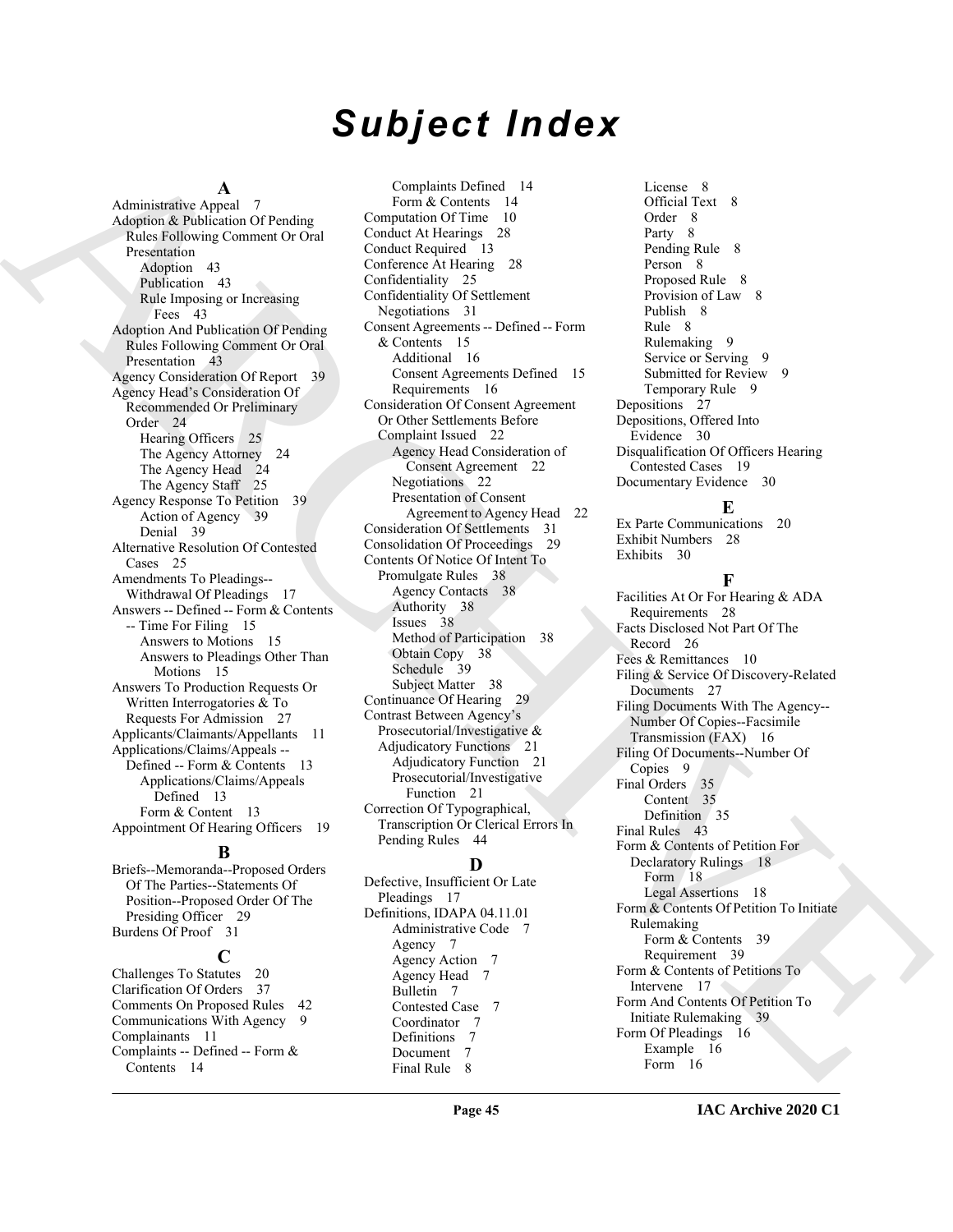# *Subject Index (Cont'd)*

Formal & Informal Rulemaking 38 Formal Proceedings 11 Further Proceedings 11

# **G**

Granting Petitions To Intervene 18

### **H**

Hearing Officers 24 Hearing Officers Contrasted With Agency Head 19 How Hearings Held 28

#### **I**

Identification Of Communications Informal Phases Of Formal Rulemaking 42 Informal Procedure 10 Informal Proceedings Defined 10 Informal Proceedings Do Not Exhaust Administrative Remedies 11 Initial Pleading By Party--Listing Of Representatives 12 Interlocutory Orders 33 Intervenors 11 Issuance Of Default Order 32

 $\frac{30}{ }$ Joint Hearings

**K** Kinds & Scope Of Discovery Listed 26 Kinds of Discovery 26 Rules of Civil Procedure 27

#### **L**

Legal Authority 7 Legislative Preference For Negotiated Rulemaking Procedures 38 Liberal Construction 9

#### **M**

Modification Of Order On Presiding Officer's Own Motion 36 Motions -- Defined -- Form & Contents -- Time For Filing 15 Form & Contents 15 Motions Defined 15 Oral Argument -- Time for Filing 15 **N**

Neutrals 25

Notice Of Appeal 37 Filing 37 Time 37 Notice Of Hearing 28 Notice Of Intent To Initiate Rulemaking Constiturtes Action On Petition 40

Notice Of Petition For Declaratory Ruling 18 Notice Of Prehearing Conference 26 Notice Of Proposed Default After Failure To Appear 32

# **O**

Objections--Offers of Proof 30 Official Notice--Agency Staff Memoranda 30 Oral Argument, Contested Case 29 Order Granting Intervention Necessary 17 Order Not Designated 36 Order Of Procedure 29 Orders Granting Intervention-- Opposition 18 Orders Regarding Costs & Fees Oppositions 36 Orders Granting or Denying Costs and/or Fees 36 Scope of Rule 35 Time for Filing for Costs and/or Fees Awarded in Final Order or Preliminary Order 35 Time for Petitioning for Cost and/ or Fees When Costs and/or Fees Not Awarded in Final Order or Preliminary Order 36 Orders Regarding Costs And/Or Fees 35 Orders Resulting From Prehearing Conference 26

# **P**

Parties & Persons With Similar Interests 29 Parties To Contested Cases Listed 11 Persons Defined--Persons Not Parties-- Interested Persons 12 Persons Who May Appeal 37 Persons Who May Seek Judicial Review 44 Filing 44 Time 44 Petitioners 11 Petitions -- Defined -- Form & Contents 13 Form & Contents 14 Petitions Defined 14 Petitions For Declaratory Rulings To Be Decided By Order 19 Content 19 Final Agency Action 19 Petitions For Oral Presentation 42 Content 42 Oral Presentation 42 Requirement 42

[AR](#page-18-7)[CH](#page-35-8)[IV](#page-20-6)[E](#page-37-15) Pleadings Listed--Miscellaneous 13 Preliminary Orders 34 Content 34 Definition 34 Preliminary Procedure At Hearing 29 Prepared Testimony 30 Prepared Testimony & Exhibits 28 Presiding Officer(s) 20 Procedure For Adoption Of Temporary Rules 43 Associated Proposed Rule 44 Effective Date 44 Expiration 44 Gubernatorial Finding 43 Notice & Publication 44 Procedure On Prehearing Motions 29 Procedures After Issuance Of A Complaint & Before The Agency Head's Consideration Of The Complaint 22 Hearing Officers 23 The Agency Attorney 23 The Agency Head 22 The Agency Staff 23 Proceedings Governed 9 Production Requests Or Written Interrogatories & Requests For Admission 27 Proof Of Service 17 Protective Orders 28 Protestants 11 Protests -- Defined -- Form & Contents 14 Form & Contents 14 Protests Defined 14 Public Inquiries About Or Recommendations For Agency Issuance Of A Complaint 21 Hearing Officers 22 The Agency Attorney 21 The Agency Head 21 The Agency Staff 22 Public Meetings, Agency May Convene 39 Public Records Act Compliance 7 Public Witnesses 18 Publication In Idaho Administrative Bulletin 38 Purposes Of Prehearing Conferences 26

**R**

Recommended Orders 33 Content 33 Definition 33 Record For Decision 31 Contents 31 Requirement 31